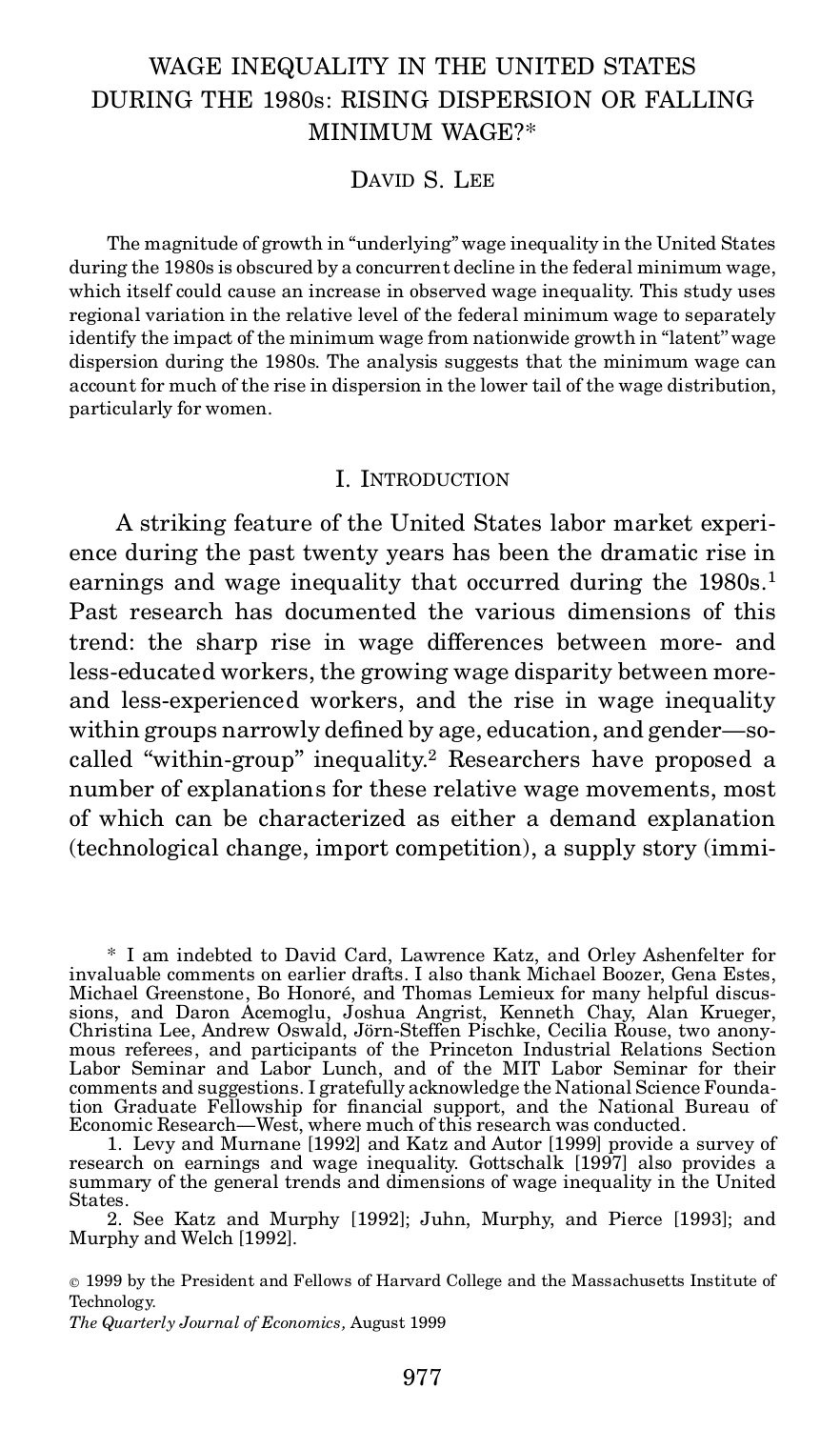gration of less-skilled workers), or an institutional factor (deunionization, the minimum wage).<sup>3</sup>

An equally striking development that accompanied dramatic increases in wage inequality in the United States during the 1980s was the longest sustained decline in the real value of the federal minimum wage in the previous four decades, as it reached its lowest point since the 1950s.<sup>4</sup> As shown below, decreases in the minimum wage tend to increase measured wage inequality, regardless of its effect on employment, earnings, or income. DiNardo, Fortin, and Lemieux [1996] demonstrate that the minimum wage is an important empirical feature of the observed distribution of wages during the 1980s. At the least, their findings suggest that the declining real value of the minimum wage significantly obscures the impact of factors such as relative supply and demand shifts or other institutional changes on the wage distribution throughout the decade. In this paper I attempt to answer the question: after accounting for the impact of the minimum wage, did ''underlying'' wage inequality in the United States rise during the 1980s? In particular, what was the net impact of all factors, other than the minimum wage, on the wage distribution?

It is difficult to answer these questions from an analysis of aggregate time series data because the steady increase in the dispersion of observed wages is closely paralleled by a steady decrease in the relative level of the minimum wage during the 1980s, making it virtually impossible to separate the effect of the minimum wage from a time trend.

Instead, this study utilizes the differential impact of the federal minimum wage across regions within the United States to directly estimate the contribution of the falling relative value of the minimum wage to increasing wage inequality in the lower half of the wage distribution since 1979. The interaction of state variation in overall wage levels and a uniform federal minimum wage generates cross-state variation in "effective" minimum wage levels. The assumption that this variation is not systematically related to the shape of the ''underlying'' wage distribution—the distribution of wage rates that would prevail in the absence of any minimum wage—permits the data to separately identify the

<sup>3.</sup> For a series of articles surveying the leading explanations for rising wage<br>inequality, see Johnson [1997], Topel [1997], and Fortin and Lemieux [1997].<br>4. In 1996 dollars using the CPI-U. Nominal rates are from Bureau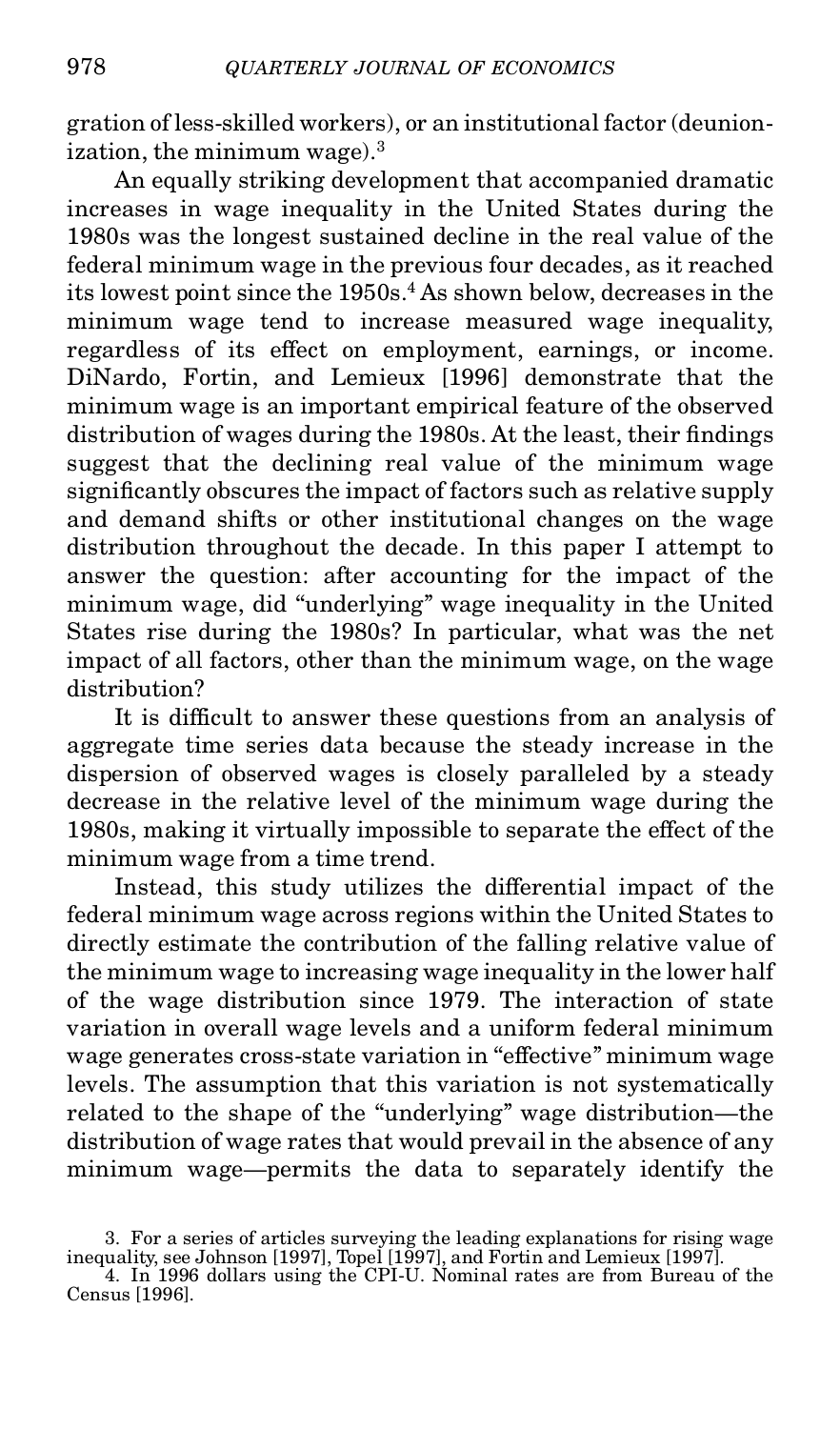impact of the minimum wage from nationwide growth in ''latent'' wage dispersion during the 1980s.

When regional wage distribution data constructed from the Current Population Survey are used, the resulting estimates of the impact of the minimum wage imply that after accounting for the minimum wage, average growth in wage dispersion in the lower tail of states' wage distributions during the 1980s is quite modest. In fact, the estimates for men, women, as well as the combined sample, imply that almost all of the growth in the wage gap between the tenth and ftieth percentiles is attributable to the erosion of the real value of the federal minimum during the decade.

I provide some evidence suggesting that the identifying assumption may be inappropriate for the male sample of workers. On the other hand, the same kind of evidence lends support to the validity of the main identification strategy when analyzing women, and when considering the unconditional distribution of wages. For example, estimates from using variation in *legislated changes* in minimum wages (which arise from an interaction between the 1990–1991 federal increases and preexisting variability in state specific minimum wage laws) are quite similar to those generated by cross-state variability in the relative minimum.

The results also imply that accounting for the minimum wage only moderately affects the magnitude of changes in wage differentials by gender, race, educational attainment, and experience, and leaves the broad trends unaffected. On the other hand, this paper's results imply that the minimum wage may account for as much as 80 percent of the growth in so-called "within-group" wage inequality during the 1980s. When examining men and women separately, overall growth in wage inequality during the 1980s remains substantial, due to the appreciable growth in dispersion in the upper tail of the wage distribution, where the minimum wage is unlikely to have an impact. Curiously, after accounting for the minimum wage, the *unconditional* distribution (without re gard to gender) of wages appears to be surprisingly stable throughout the 1980s.

The paper is organized as follows. Section II provides a brief summary of the trends in wage inequality that serve to motivate the present study. Section III discusses how state variation in effective minimum wage levels can be used to separately identify the effect of a declining minimum wage from an underlying rise in wage dispersion. Section IV describes the empirical implementa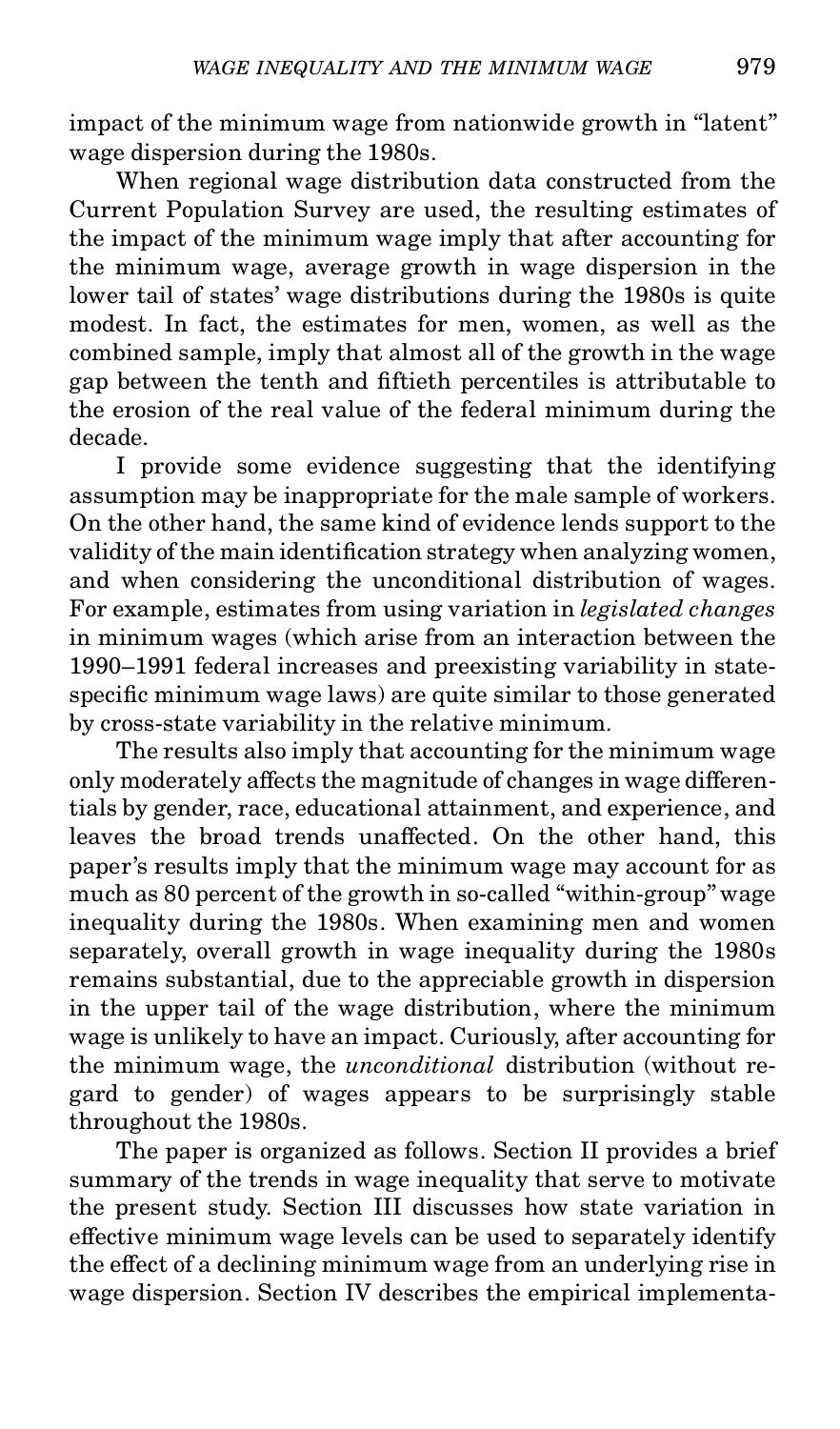tion and presents the results of the estimation. Section V examines the effect of the increases in the federal minimum wage on wage inequality from 1989 to 1991. Section VI uses the estimates of this study to adjust measures of between- and within-group wage inequality for the minimum wage effect. Finally, Section VII concludes with a discussion of the implications of the findings in this paper for future research.

#### II. CHANGES IN THE WAGE DISTRIBUTION IN THE 1980S

# *A. Data*

The analysis in this paper utilizes microdata from the National Bureau of Economic Research Extracts of the Current Population Survey (CPS) Outgoing Rotation Group Earnings Files. These data consist of point-in-time measures of the hourly rate of pay, which make it appropriate for a study of the impact of a wage floor on the wage distribution. For workers not paid on an hourly basis, usual weekly earnings and usual weekly hours can be used to construct an average hourly wage. These data's large sample sizes (three times the size of a single month of data from the CPS) and annual frequency make them suitable for a detailed regional analysis throughout the decade of the 1980s. Details of the preprocessing of the data are reported in the Data Appendix.

The three parts of Figure I depict the (hours-weighted) kernel density estimate of the distribution of log-wages from these data for the years 1979 and 1989, for men, women, and all workers (men and women combined).<sup>5</sup> In each panel the two vertical lines denote the federal minimum wage levels in each year. The figure suggests that in 1979 the minimum wage had, to some extent, a supporting effect on wages; after its relative level's erosion during the decade, by 1989, the minimum wage appears to have much less of an influence on the shape of the distribution. The impression that the minimum wage was an important feature of the lower part of the wage distribution is particularly striking for the female wage distribution. Figure IC suggests the possibility that the decline in the relative value of the minimum wage over the decade was primarily responsible for changes in the unconditional wage distribution, since much of the change appears to occur in the lower tail.

<sup>5.</sup> The sample includes individuals aged sixteen and over. The horizontal axis measures the log-wage relative to the overall (men and women) median in each year. All kernel density estimates use the rule-of-thumb bandwidth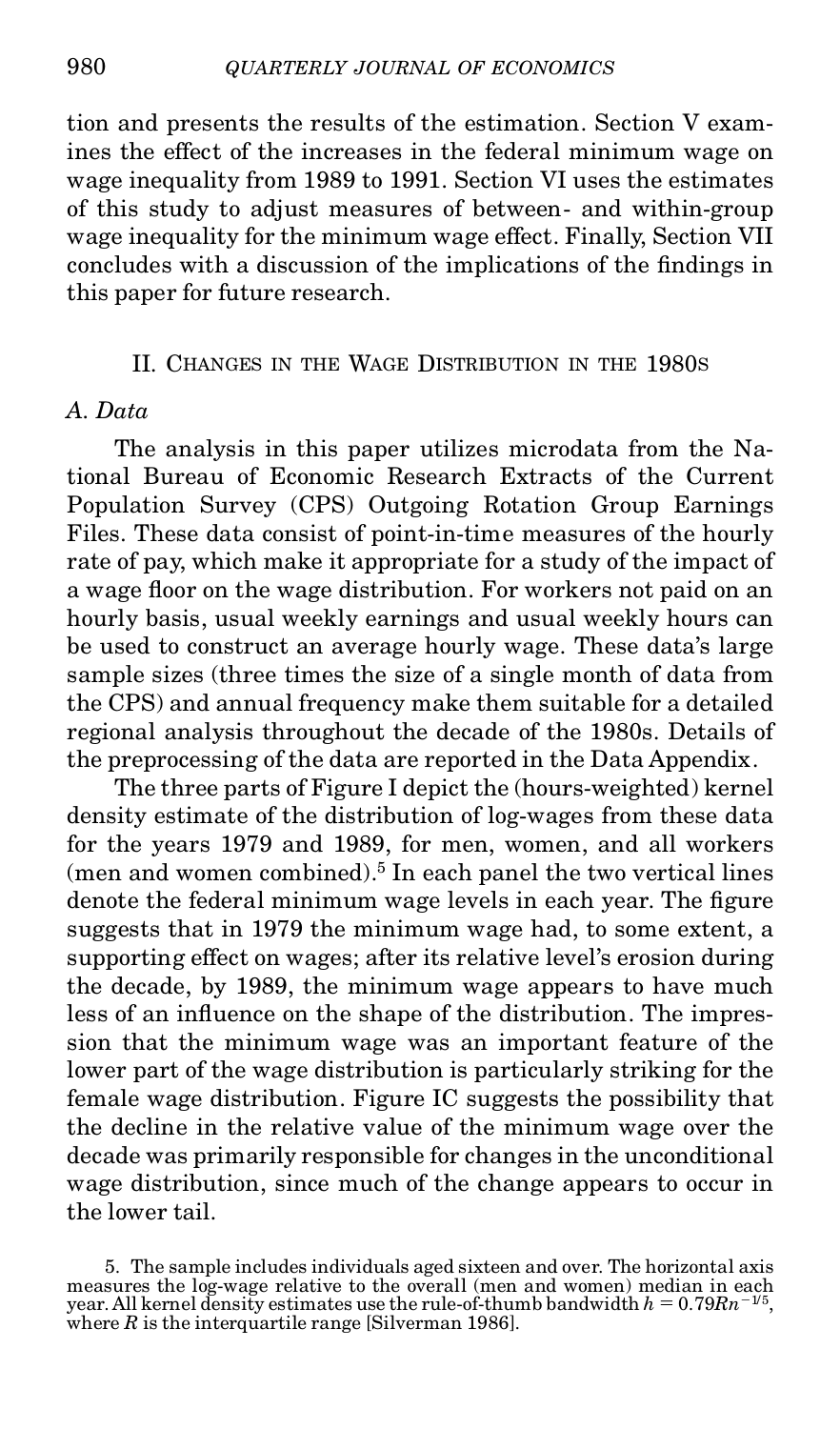This paper follows the wage inequality literature's usual practice of conducting formal analyses for men and women separately. But since changes in the lower tail appear to be a relatively more important component of the total change when examining the unconditional distribution of wages (without re gard to gender), some attention will also be given to the findings for the entire sample. Examining the entire sample—the distribution of hourly pay for hours worked in the economy—allows some abstraction from issues that arise when men and women are thought to compete in the same labor market, when changes in the male and female distributions are to some extent interdepen dent.<sup>6</sup> Thus, this paper's estimates of changes in the unconditional distribution of wages—after parsing out the minimum wage effect—could be interpreted as the *net* impact of between gender wage changes [O'Neill and Polachek 1993; Fortin and Lemieux 1996; Blau and Kahn 1997], and other ''within-gender'' forces such as skill-biased technological change [Davis and Halti wanger 1991; Bound and Johnson 1992; Autor, Katz, and Krueger 1997; Doms, Dunne, and Troske 1997], international trade [Borjas and Ramey 1995; Feenstra and Hanson 1996], and more generally rising ''skill premiums'' stemming from an increase in the demand for skilled labor [Katz and Murphy 1992; Berman, Bound, and Griliches 1994].

The available time series data on the United States wage distribution also point to a close connection between the minimum wage and changes in inequality. Figure II plots changes in percentiles of the wage distribution, relative to the median, for the fifth, tenth, twenty-fifth, seventy-fifth, and ninetieth wage percentiles between 1973 and 1993.<sup>7</sup> These measures of wage dispersion, as well as the log difference between the federal minimum wage and the median wage (also shown in the figure) are normalized to be zero in 1979, which appears to be a turning point for several of the series.

Figure II shows that after rising modestly during the latter half of the 1970s, the minimum wage (relative to the median wage) fell almost 40 log points in the period between 1979 and 1989. The sharp rebound in 1990 and 1991 reflects the legislated rise in the federal minimum wage from \$3.35 to \$3.80 in April of

<sup>6.</sup> This issue is addressed in Fortin and Lemieux [1996] and Topel [1997].

<sup>7.</sup> Includes both men and women, all those aged <sup>16</sup> and over. The data for 1973–1978 are taken from the May CPS dual job supplements. These data contain <sup>a</sup> point-in-time wage measure comparable to that from the Outgoing Rotation Group Files for 1979–1993.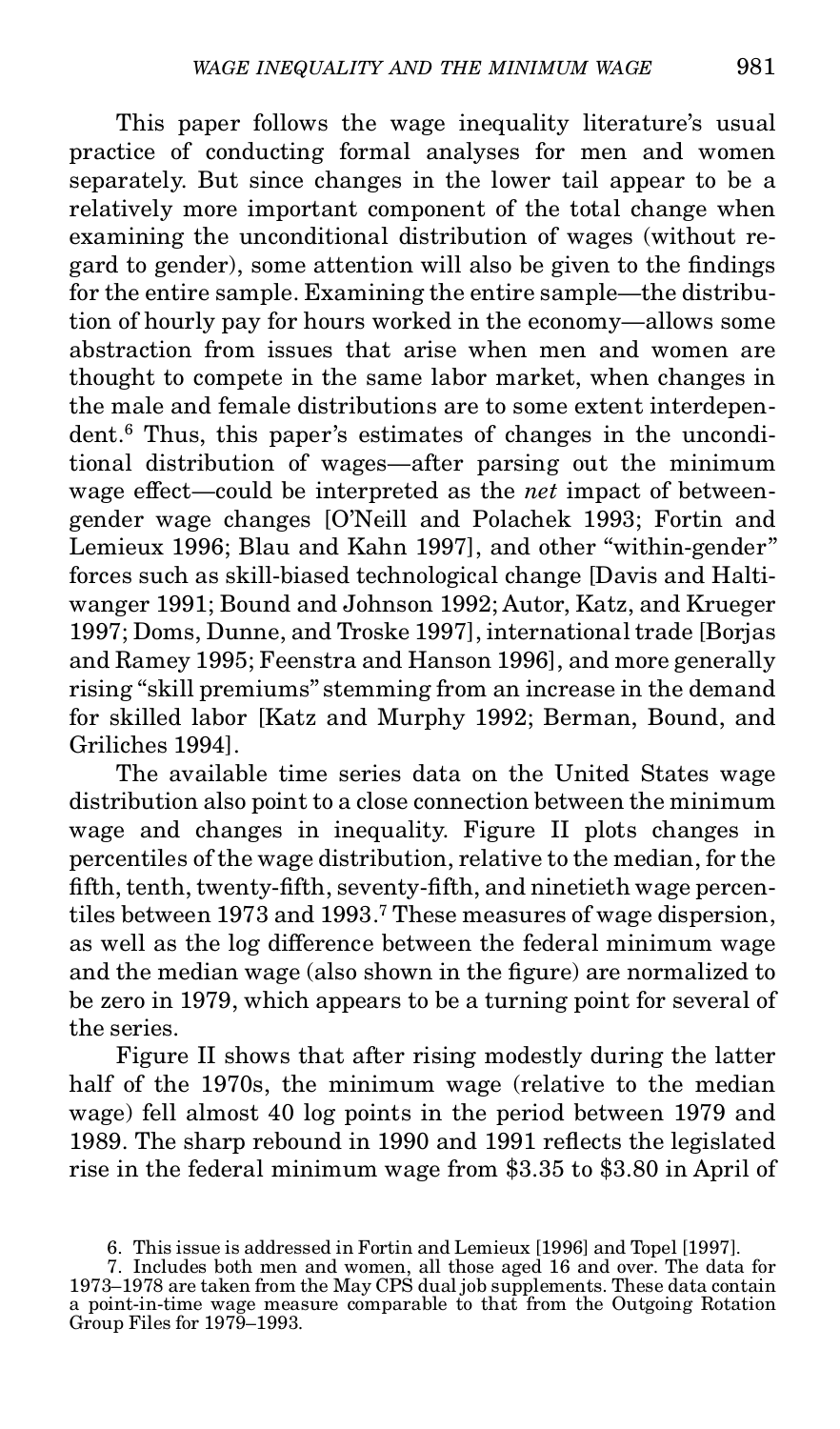

FIGURE Ib Wage Distribution Density Estimates: Women, 1979–1989

Log(Wage) - Log(Median)

0.75

 $1.00$ 

1.25 1.50 1.75

 $-1.75$   $-1.50$   $-1.25$   $-1.00$   $-0.75$   $-0.50$   $-0.25$   $0.00$   $0.25$   $0.50$ 

 $0.20$  $0.10$  $0.00$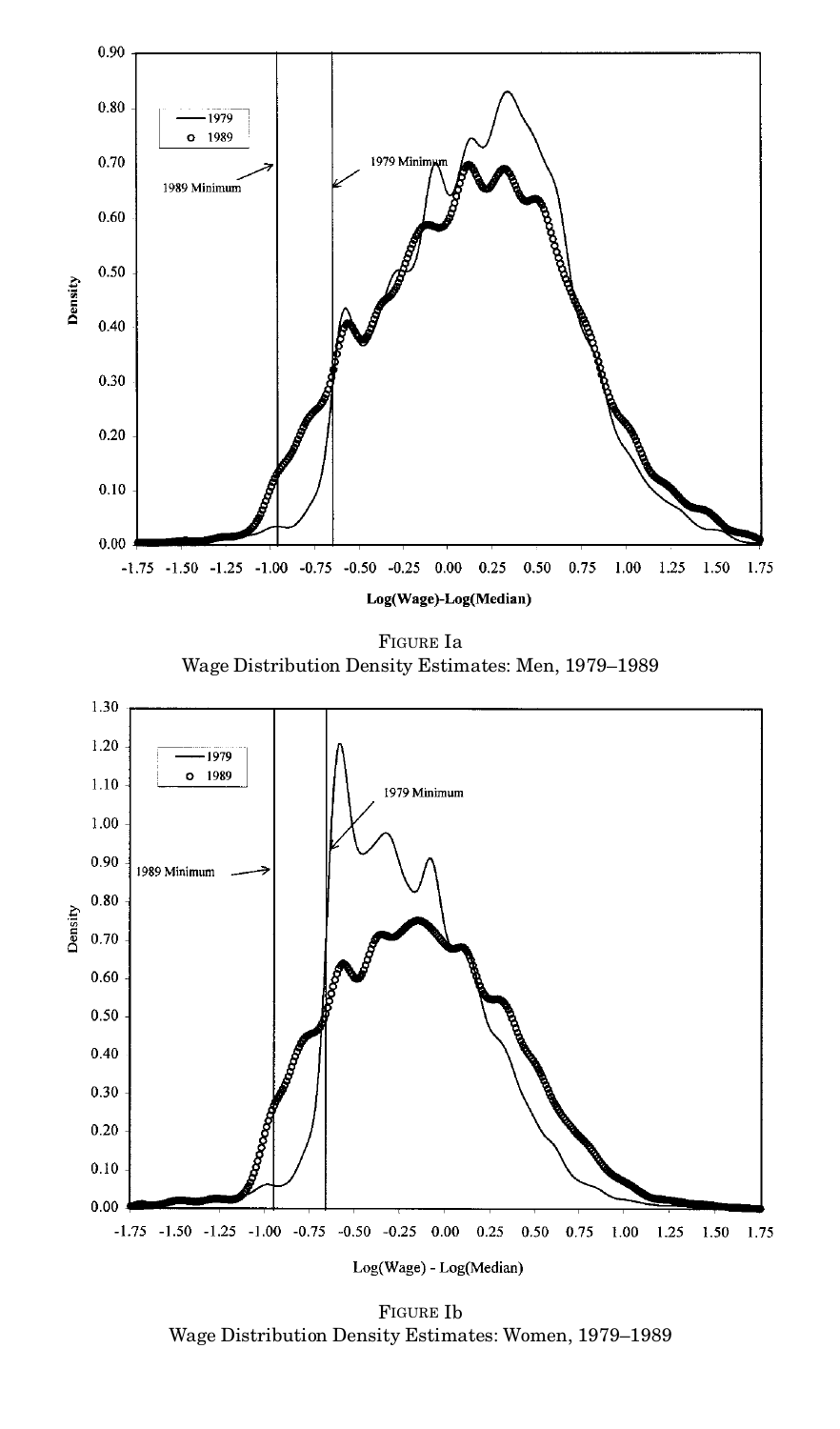

FIGURE Ic Wage Distribution Density Estimates: Men and Women, 1979–1989

1990 and then to \$4.25 in April of 1991. The figure illustrates that with the exception of the last few years of the 1980s and the period after 1991, movements in wage dispersion in the lower half of the wage distribution moved in close tandem with changes in the minimum wage. The fifth and tenth percentiles rise in the latter part of the 1970s, experience a sharp decline during much of the 1980s, and then rebound modestly in the early 1990s.<sup>8</sup>

Finally, Figure II shows that while changes in the seventy fth wage percentile have been small, there has been a steady rise in the ninetieth percentile throughout the 1973–1993 period. That the minimum wage is unlikely to have played any part in this particular trend underscores the limited inferences that can be made from an examination of the aggregate time series data. For example, there is nearly as much evidence here to suggest that the

<sup>8.</sup> It should be noted that trends in measures of dispersion in average hourly earnings as computed from the Census and the March CPS differ somewhat from that calculated from the May CPS during the 1970s. For example, the 90–10 differential for women falls by about 11 percentin the May CPS, but rises 3 percent in the March CPS. See Katz and Autor [1998] for a summary of differences across the data sets over the past few decades.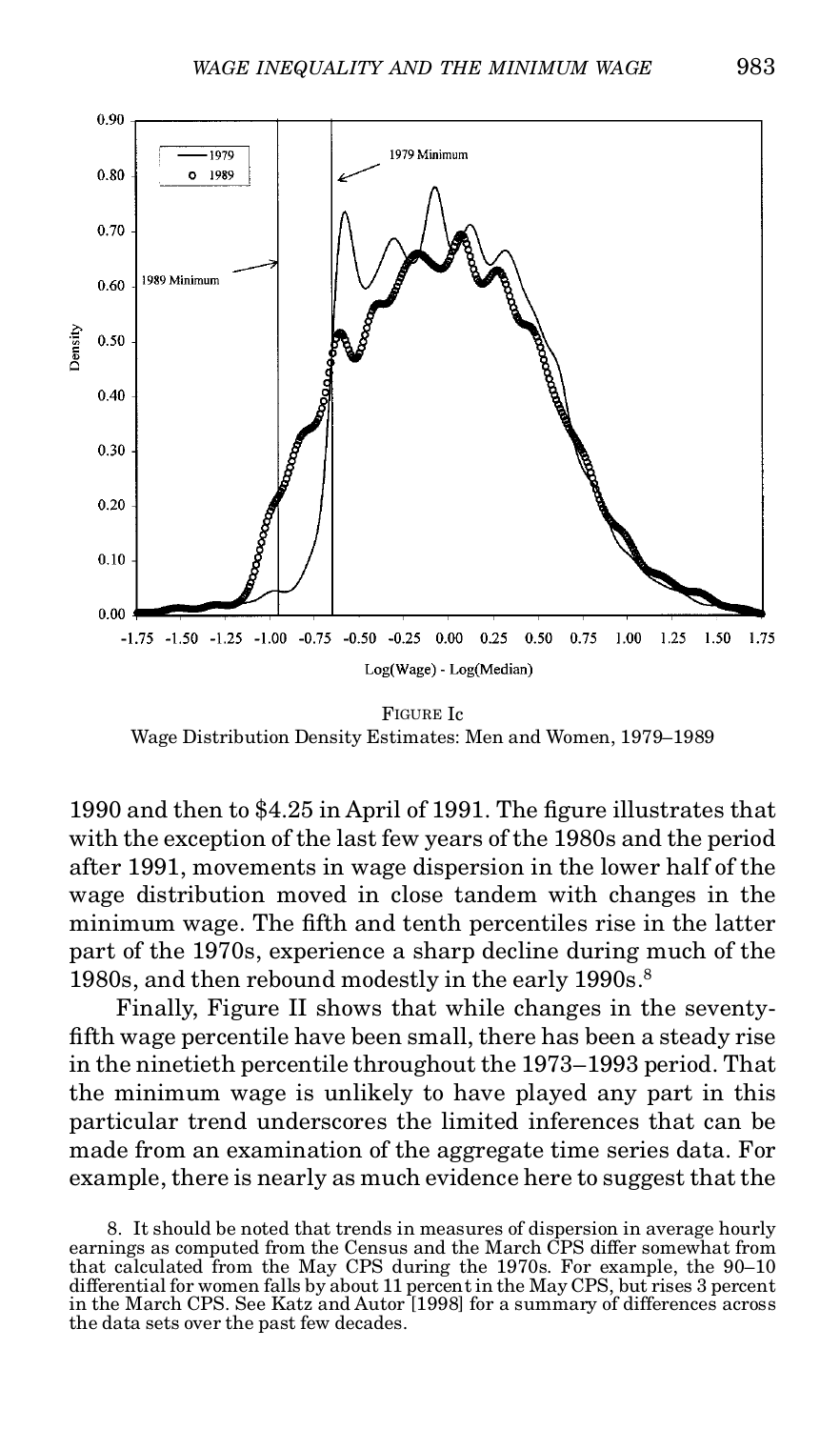

Selected Percentiles of the Wage Distribution, Minimum Wage, Relative to the Median: 1973–1993 All series are normalized to be 0 in 1979.

minimum wage contributed to growth in the ninetieth percentile, as there is to suggest that it caused a decline in the tenth percentile. The effective decline in the minimum wage, and the growth in inequality in the lower half of the wage distribution, are both monotonic throughout the 1980s. As a result, no analysis of the aggregate time series data will be able to adequately distin guish a minimum wage effect from a rising trend in ''latent'' wage inequality—which I define here to be a rise in wage inequality that would have occurred in the absence of a minimum wage policy.

#### *B. Regional Variation in the ''Effective'' Minimum Wage*

The time-series pattern of wage dispersion in the lower tail is not uniform across regions in the United States. Figure III plots the average 10–50 log (wage) differential during 1979–1991 for two groups of states: the three highest-wage states (New Jersey,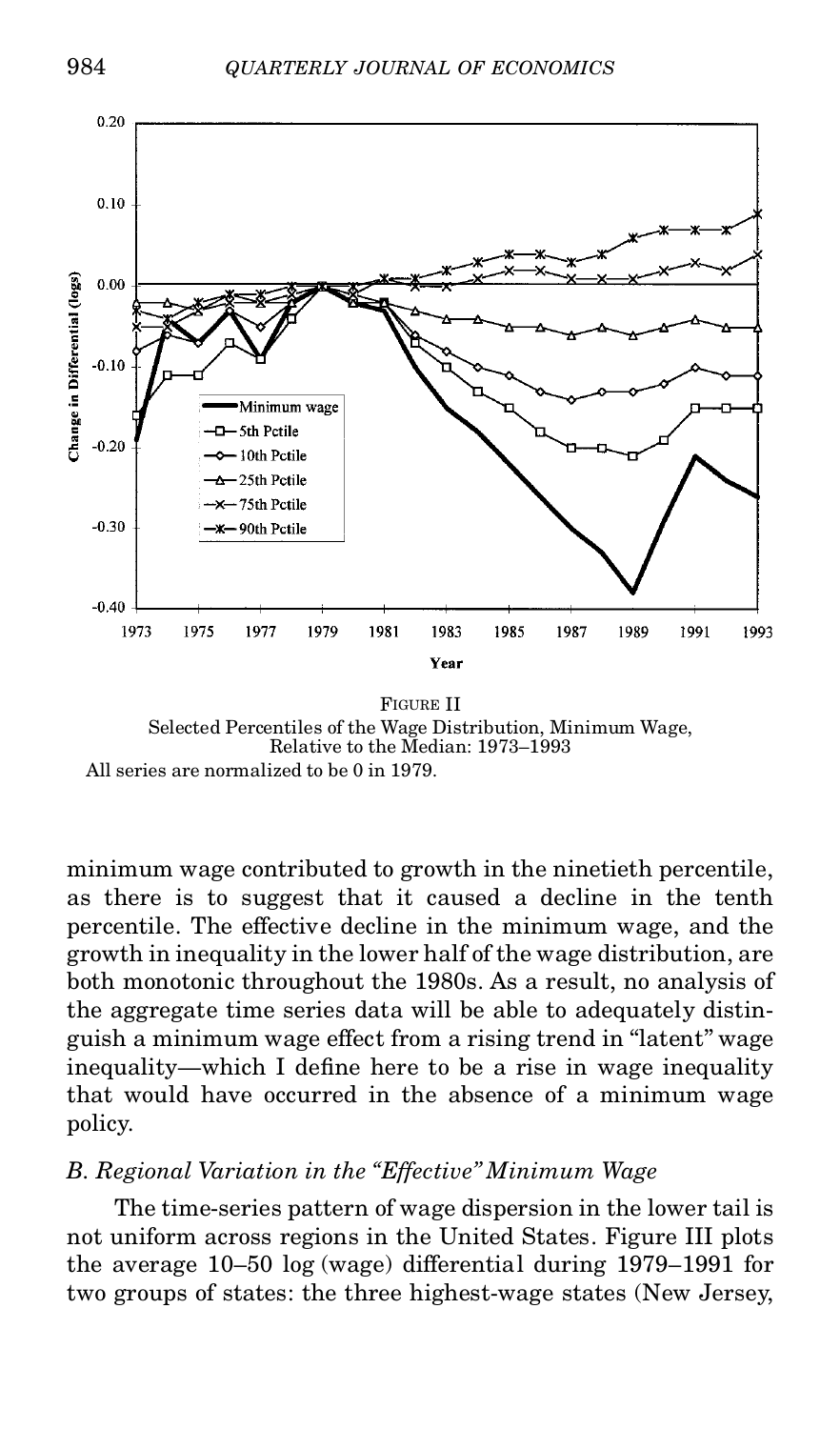

FIGURE III

10–50, 75–50 Log(Wage) Differentials: High- versus Low-Wage States, 1979–1991

Michigan, and Maryland) and the three lowest-wage states (South Dakota, Mississippi, and Arkansas).<sup>9</sup> The low-wage states, which initially begin with a more compressed lower tail than the high-wage states, experience an average increase in dispersion of about twenty log points throughout the 1980s, and a subsequent compression of about five log points during 1989–1991. By contrast, the 10–50 differential for the highest-wage states appears relatively stable during the entire 1979–1991 period.

This additional dimension of wage inequality and its relation to the relative level of the minimum wage across regions offer an opportunity to distinguish the minimum wage effect from a national trend in latent wage dispersion. In particular, the interaction between a uniform federal minimum wage and wide

<sup>9.</sup> These six states were selected from the state-level panel data set described in the Data Appendix. Average median wages for the entire period were computed. The three highest and three lowest overall averages were chosen, excluding all states for which there was at least one year where the state minimum exceeded the federal minimum wage rate. The differentials are for the entire sample aged sixteen or over.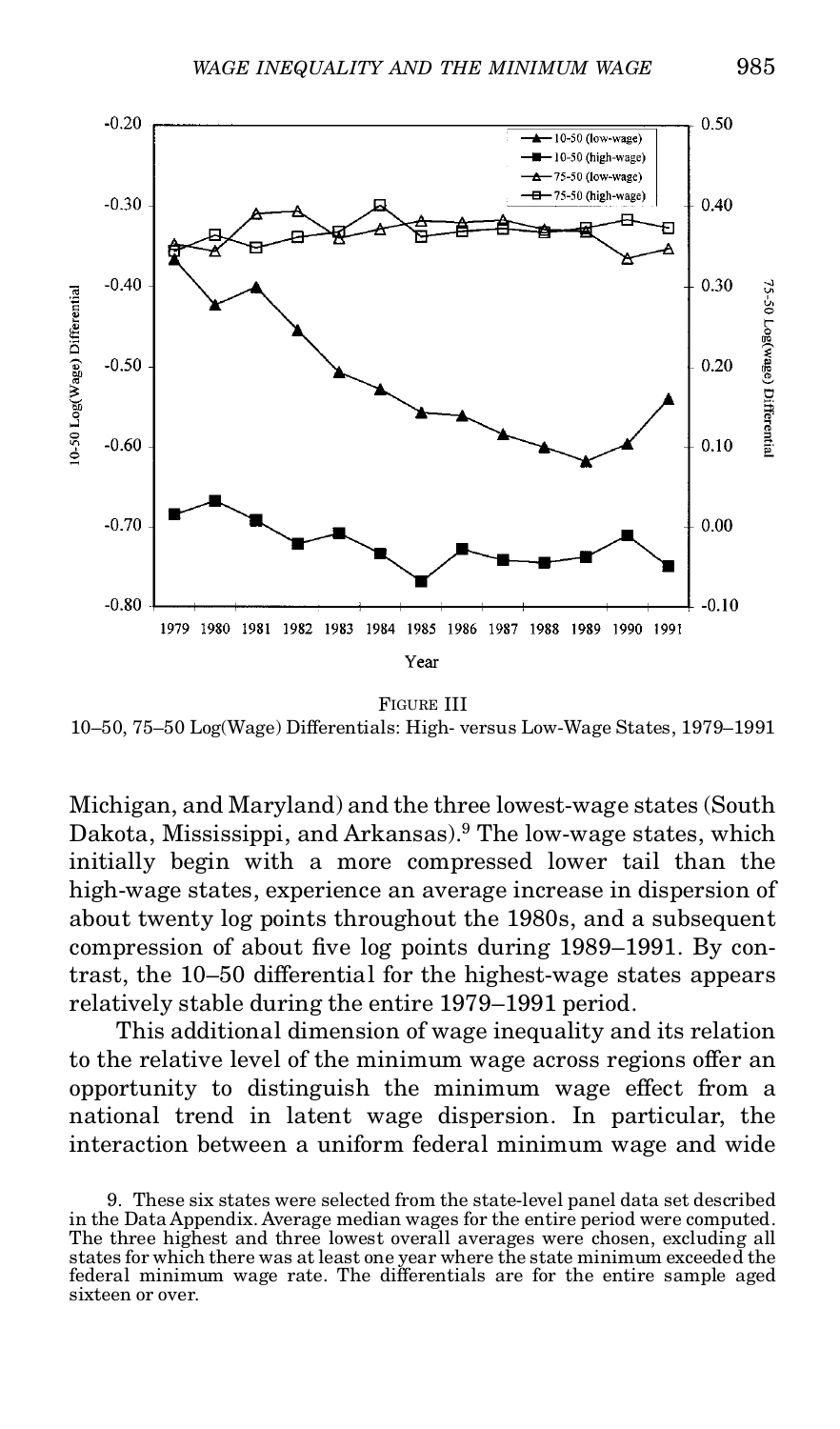variation in wage levels across states yields variability in "effective'' minimum wage levels. The federal minimum wage highly impacts low-wage states, while minimally affecting high-wage states.

This is demonstrated in Figure IV, which plots (hours weighted) kernel density estimates of log-wages in 1979 for three groups of states: high-, medium-, and low-wage states.<sup>10</sup> The horizontal scale measures the log-wage relative to each group's respective median wage. The vertical lines represent the federal minimum wage, also relative to each group's respective median. Figure IV gives the impression that low-wage states are indeed more highly impacted by the minimum wage than higher-wage states. It is this variation that is exploited in the present study.

Stratifying the wage distribution by a dimension other than geography would likely produce a similar result. And cross sectional variation in effective minimum wages across educational groups, for example, could be used to estimate a minimum wage effect. However, in this study variation across states has a few important advantages over variation across other groups such as education, age, industry, or occupation.

First, on a conceptual level, variation in the relative mini mum across states more closely mimics the variation that would be most ideal (but that is also unattainable) for estimating the impact of the minimum wage on the wage distribution. These ideal data would consist of a sample of independent realizations of the wage distribution of the United States labor market at one point in time, and exhibit variability in the minimum wage across realizations. Each state's labor market can be more readily considered a microcosm of the United States labor market than can any particular group of workers defined by education, age, or industrial or occupational sector.

Second, as described in detail in Section V, by the late-1980s there arose moderate variation in state-legislated minimum wage levels. This variability in state-specific minimum wages, combined with the 1990–1991 legislated increases in the federal minimum, generates an alternative source of variation from which the impact of the minimum wage can be identified.

A potential problem with utilizing the substantial regional

<sup>10.</sup> I rank each state by the mean log-wage. I choose the bottom seven (Arkansas, Mississippi, Vermont, Maine, South Carolina, South Dakota, and North Carolina), middle seven (Idaho, Oklahoma, Kentucky, Kansas, Virginia,<br>Missouri, and Indiana), and highest seven (Oregon, Wyoming, California, Illinois,<br>Maryland, Michigan, and Washington) for the three groups. The sa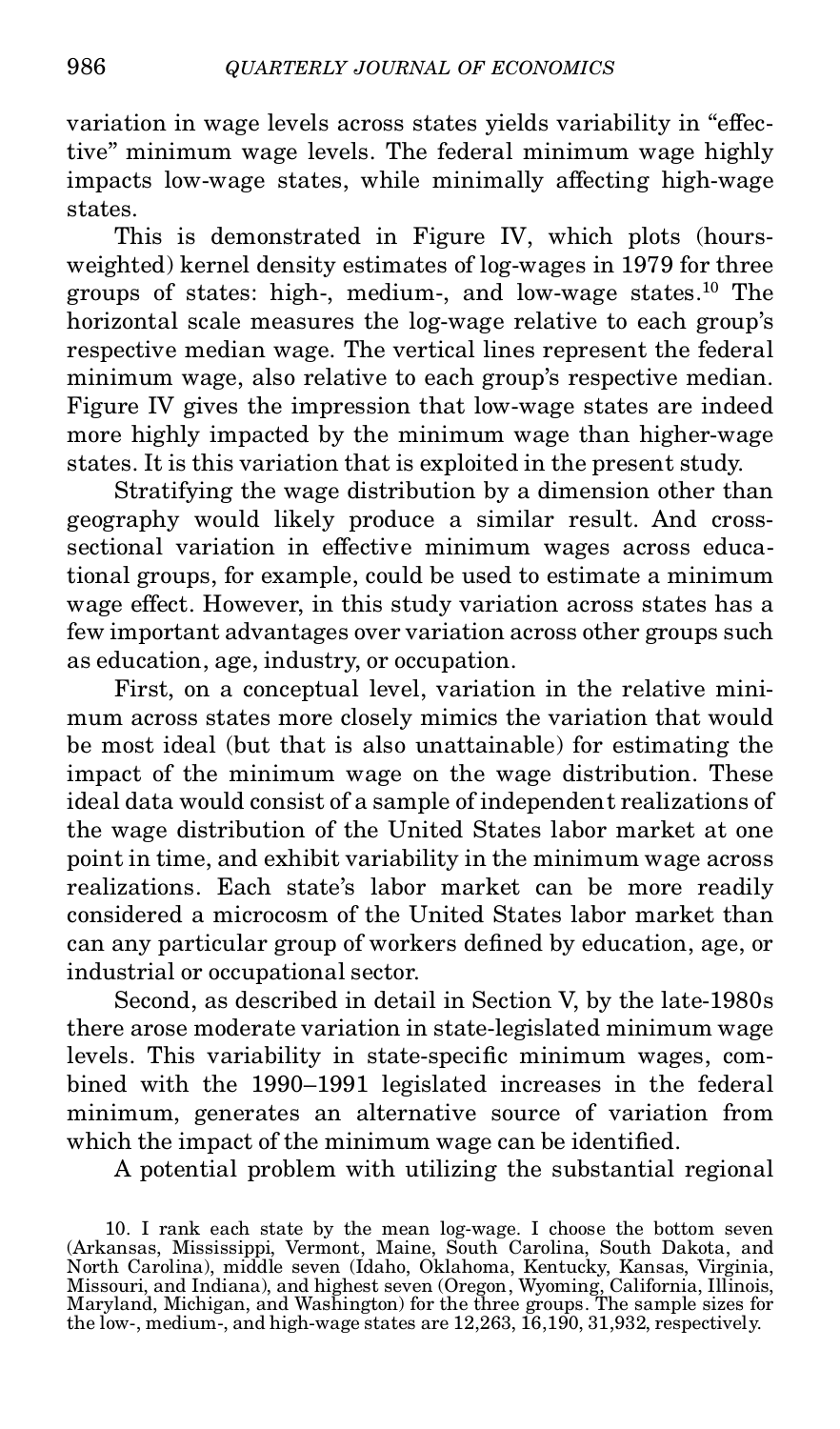

FIGURE IV Wage Distribution Density Estimates: Low-, Medium-, and High-Wage States, 1979

variation in wage levels, is that if high-wage states tend to possess greater latent wage dispersion, the use of the cross-sectional variation illustrated in Figure IV would lead to an exaggerated estimate of the impact of the minimum wage. A test of whether overall latent wage dispersion is *empirically* related to wage levels lies in being able to detect such a correlation where the minimum wage is not likely to be a factor, such as at the upper tail of the wage distribution. Figure III provides evidence to suggest that such a systematic relation is not apparent in these data. The average 75–50 differentials for the very highest- and lowest-wage states appear to be comparable throughout the 1979–1991 period.

Of course, the assumption that this property also holds for the lower tails of states' latent wage distributions is, strictly speaking, untestable. However, a significant, systematic relation between latent wage dispersion in the upper tail and overall wage levels (and hence the ''effective'' minimum wage) across regions would seem to considerably weaken our confidence in its validity. Hence, an examination of the relation between the relative minimum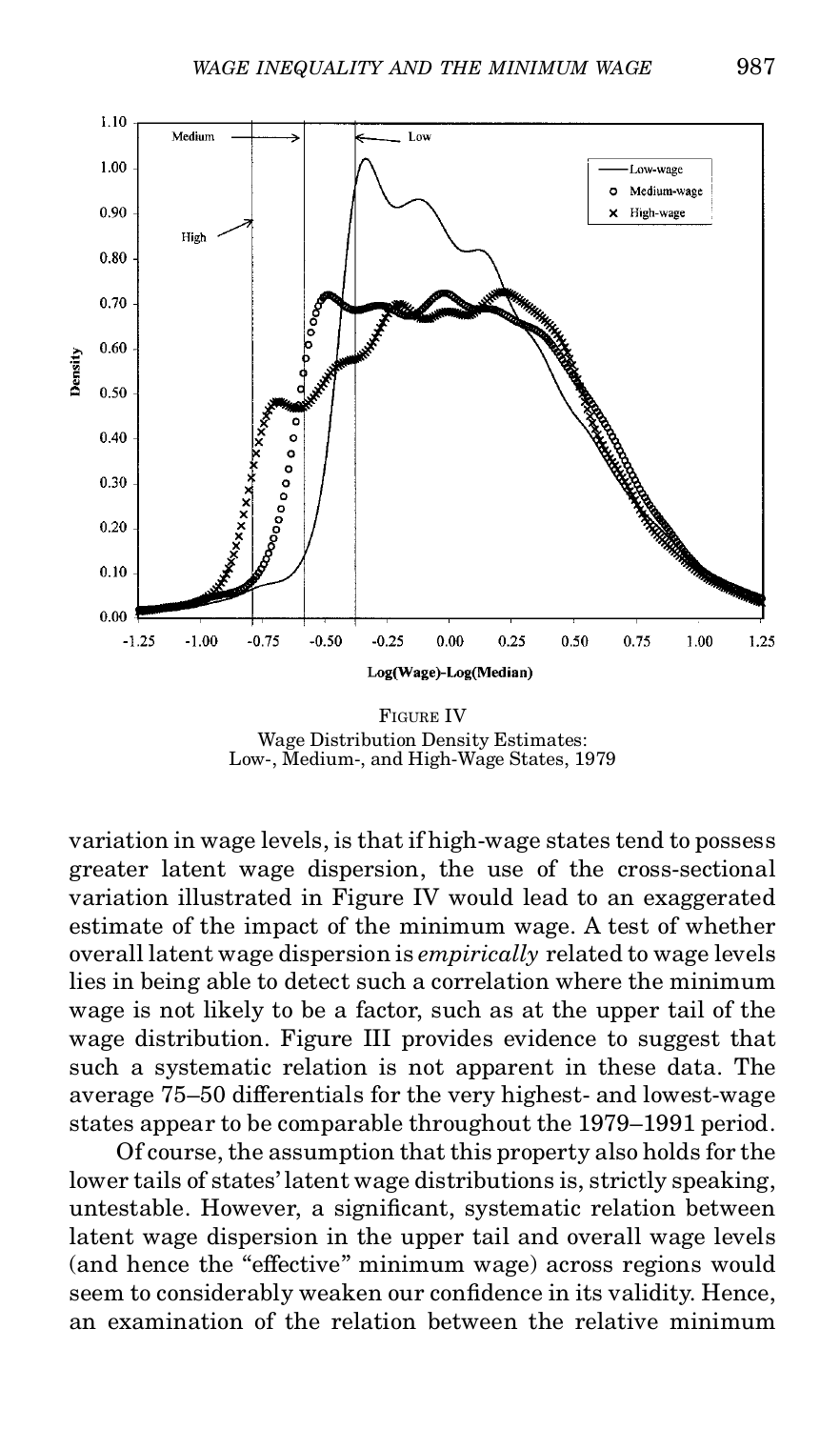wage and measures of dispersion of the upper tail will provide a useful specification check for the formal empirical analyses presented below.

#### III. IDENTIFICATION OF CHANGES IN LATENT WAGE INEQUALITY

# *A. Theoretical Relation between Wage Dispersion and the Minimum Wage*

Below, I formally model the relation between the variability in the relative "bite" of the minimum wage and the observed wage distribution across regions in a way that allows separate identification of the average growth in latent wage inequality. The approach in this study is to use the various log(wage) percentile differentials to measure wage dispersion, and the log-differential between the logs of the minimum wage and some measure of the centrality (or location) of the distribution to measure the ''effective minimum wage."<sup>11</sup> Below, I characterize the theoretical relation between these two quantities under three distinct scenarios. I denote the latent and observed *p*th log-wage percentile of state *j* by  $w_{j}^{p^{*}}$  and  $w_{j}^{p}$ , respectively, and the log of the nominal minimum wage by *minwage*. Although I utilize other measures of centrality in the formal empirical analysis, I begin by considering  $w_j^{50}$ , the median wage. Also, for the sake of exposition, I assume that the shapes of the latent wage distribution in all states are strictly  ${\rm identical, \, up \, to \, location \colon} w_{\,j}^{\,p^{\ast}} - w_{j}^{\,50\ast} = w_{\,k}^{\,p^{\ast}} - w_{k}^{\,50\ast} \, \forall j,k.^{12}$ 

*Case 1, ''Censoring'': no spillovers, no disemployment.* In this extreme case, the only effect of the minimum wage is to raise the wages of those initially making less than the minimum to exactly the level of the wage floor. Across states we expect to see the relation,

(1) 
$$
w_j^{10} - w_j^{50} = w_j^{10*} - w_j^{50*}
$$
 if  $(minwage - w_j^{50}) < (w_j^{10*} - w_j^{50*})$   
=  $(minwage - w_j^{50})$  otherwise.

11. In the remainder of the paper, I often refer to the effective minimum wage as the "relative minimum wage" or simply "the minimum wage," when dealing with a cross section of states.

12. That the latent distributions are strictly identical across states is<br>certainly false in practice, but abstracting from stochastic elements, which will be<br>more formally introduced in Section IV, aids in describing the identification.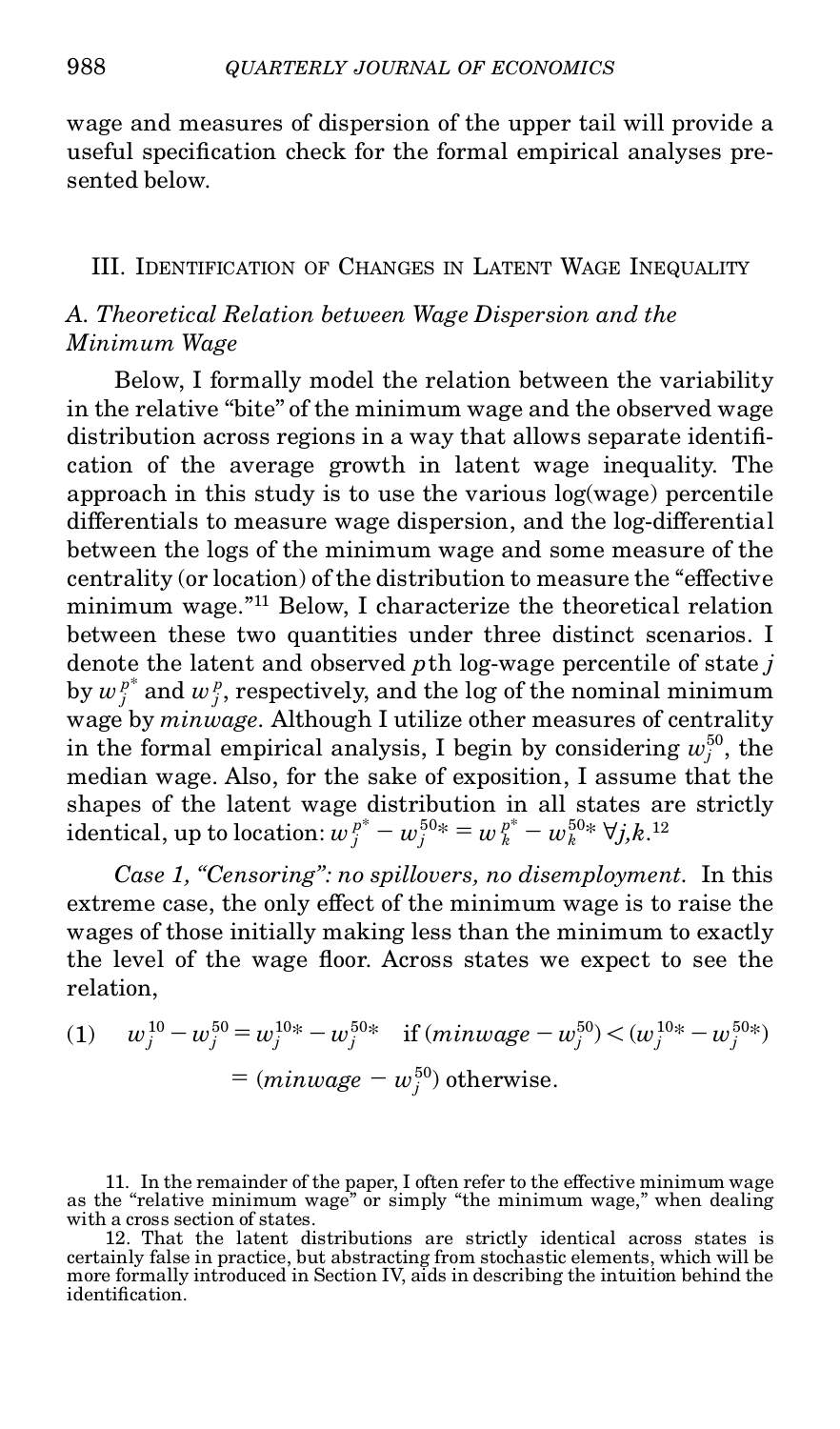

FIGURE V Minimum Wage Decline and Growth in Latent Wage Dispersion

This relation across states is depicted in Figure V as line  $A_0A_1$ .<sup>13</sup> For states that possess "effective minimums" that are smaller than the latent 10–50 differential, there is no relation between the differential and the relative minimum (the flat portion of the line). For states where the relative minimum is above the latent 10–50 differential, the observed 10–50 differential is exactly equal to the differential between the minimum wage and the median (the portion coincident with the 45 degree line).

*Case 2, ''Spillovers,'' no disemployment.* More generally, the minimum wage may have an effect on the *p*th percentile even if  $(\textit{minwage} - w_j^{50})$   $<$   $(w_j^p - w_j^{50})$ , so that we have

(2) 
$$
w_j^{10} - w_j^{50} = g(minwage - w_j^{50}),
$$

13. I am assuming that the minimum wage is never higher than the latent median wage for any state.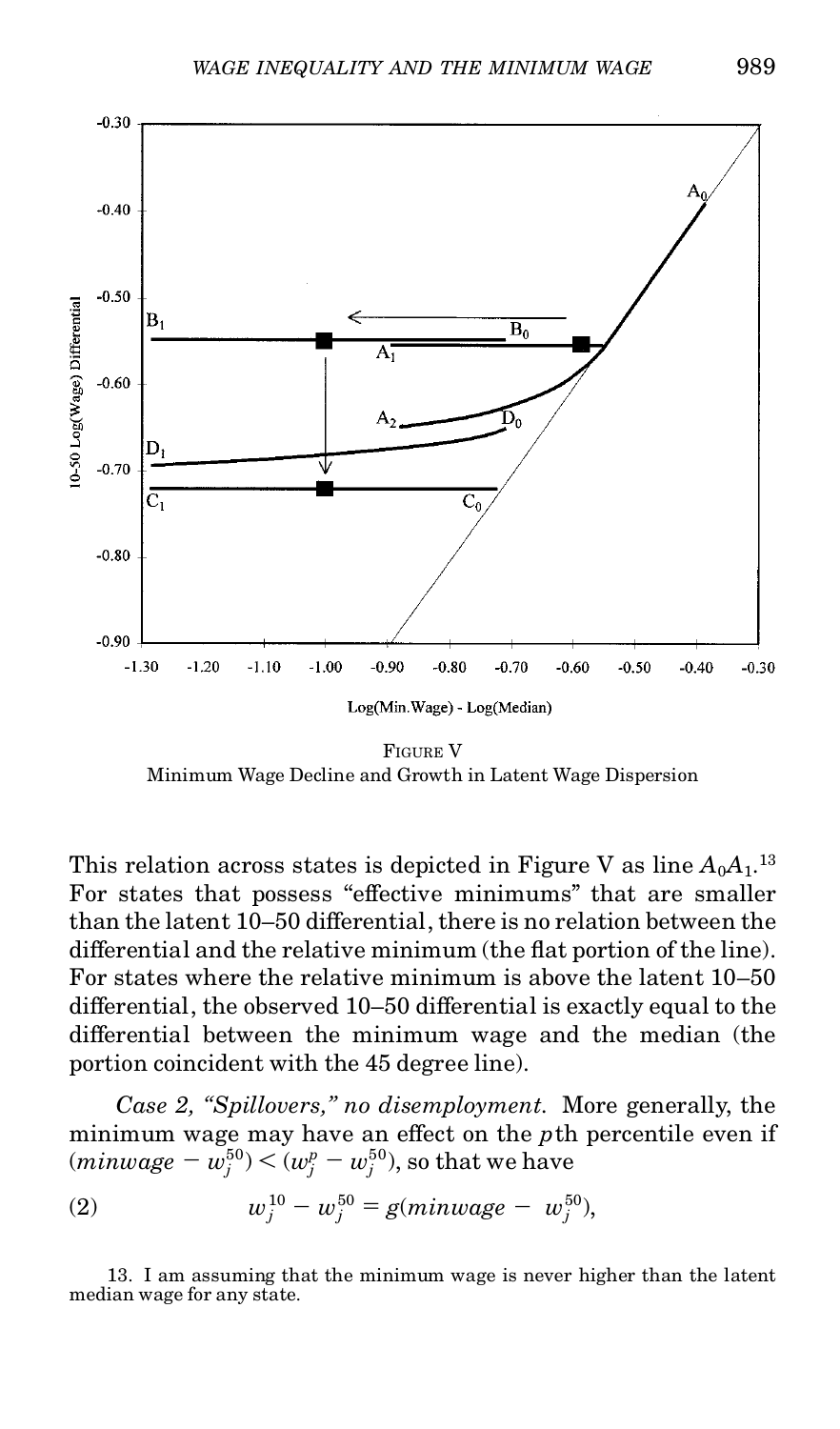where *g* will generally be an increasing function, as long as the "spillover" effect monotonically diminishes, the higher the wage percentile. An example of such a function is depicted as line  $A_0A_2$ in Figure V. Note that, across states, a marginal rise in the effective minimum, even among states with minimums lower than the 10–50 differential, causes an increase in the tenth wage percentile relative to the median.

*Case 3, ''Truncation'': no spillovers, full disemployment.* In this case, the minimum wage has no impact on workers with latent wages already above the minimum, and causes job loss for all workers with latent wages below the minimum (i.e., truncation of the wage distribution); we will not observe the latter's wages. The loss of the sample in the lower tail mechanically leads to changes in the observed percentiles of the wage distribution. For example, if, for state *j*,  $minwage = w_j^{10*}$ , then this model implies that we will not observe wages for workers who would have earned  $w_j^{10*}$  (or less) in the absence of the minimum. As a result, the observed (posttruncation)  $w_j^{10}$  cannot equal  $w_j^{10*}$ ; instead, it will equal the  $10 + (0.10 \times 90) = 19$ th percentile of the latent wage distribution. As shown in Lee [1998], under some regularity conditions for the shape of the latent wage distribution, this truncation model implies that  $w_j^{10} - w_j^{50}$  will be an increasing function of  $(min wage - w_j^{50})$ ; simulations of the shape of this relation using actual wage data show that it is generally increasing and exhibits curvature similar to that depicted by line  $A_0A_2$  in Figure V.

In each of these three cases (and in hybrids), there is a nonlinear relation that is expected between the relative minimum wage measure and the observed 10–50 differential. As the relative minimum declines indefinitely, the relation asymptotes to a horizontal line, corresponding to the latent 10–50 differential that is common across all states. I forgo an attempt to empirically distinguish between disemployment (Case 3) and spillover effects (Case 2) of the minimum wage on the observed wage distribution. Instead, I simply note that in the arguably more realistic case of some disemployment and some spillover effects (a hybrid of Cases 2 and 3), any positive empirical relation between  $w_j^{10} = w_j^{50}$  and  $(min wage - w_j^{50})$  will be an overestimate of true spillover effects; some of it will be a statistical ''illusion'' that is a natural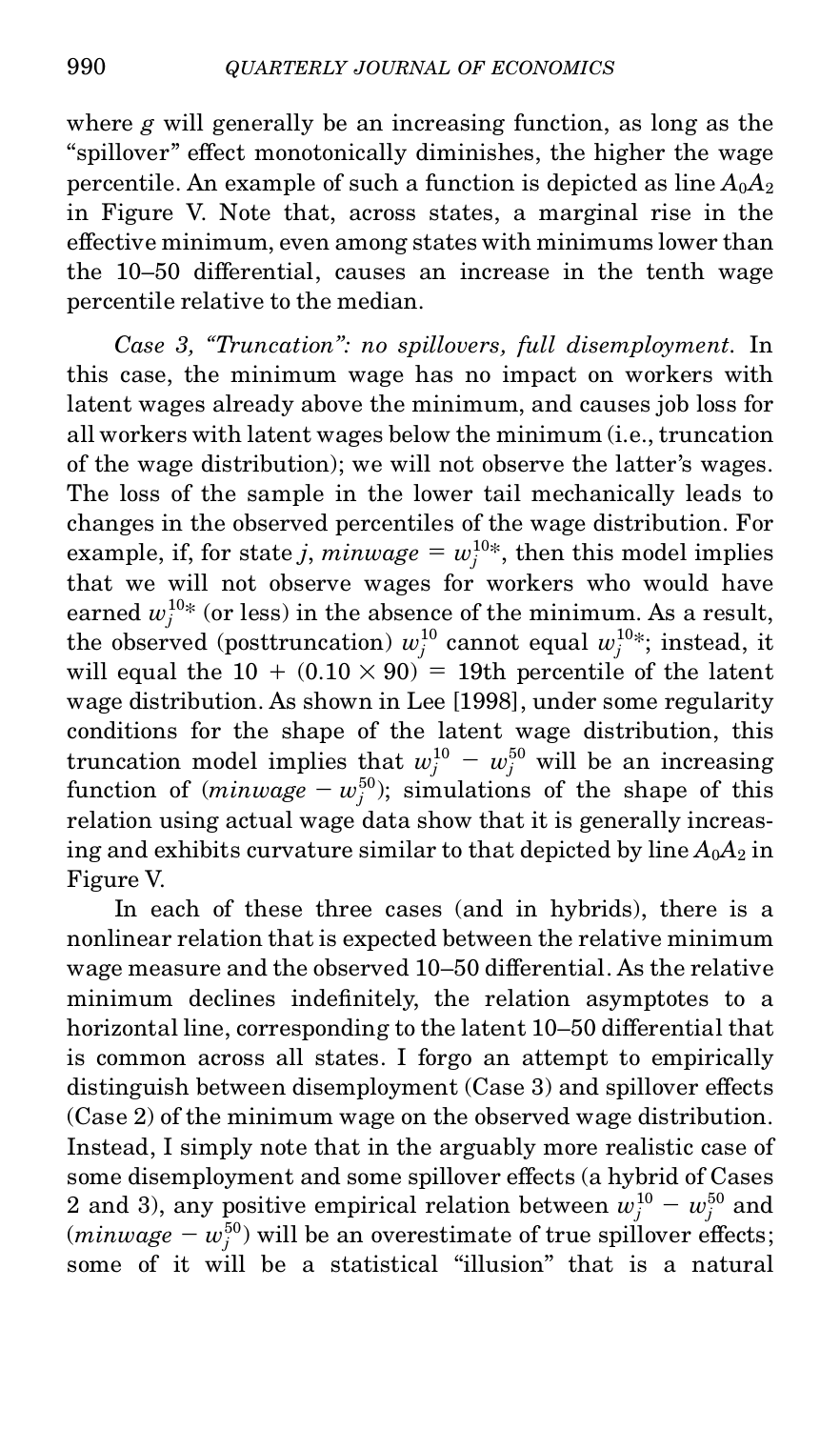consequence of both employment loss and the fact that we only observe wages for those who are working.<sup>14</sup>

Consider first a significant decline in the relative value of the federal minimum wage. We expect a leftward shift in the locus representing the 50 states, from line  $A_0A_1$  to  $B_0B_1$  in Figure V, for example. In addition, if all of the states experienced an expansion in the latent 10–50 wage differential, this would be additionally reflected in a downward shift from line  $B_0B_1$  to line  $C_0C_1$ . When these two events happen simultaneously, we will only observe data corresponding to lines  $A_0A_1$  and  $C_0C_1$ . In this example, the rise in observed wage dispersion of the median state (which is denoted by the black square of each locus) is fully due to a rise in latent wage inequality rather than to the falling relative level of the minimum wage. Figure V also illustrates a contrasting example, where the states' relative minimums and the 10–50 differentials are represented by lines  $A_0A_2$  (in the initial period) and  $D_0D_1$  (the latter period). In this case, there is a much smaller increase in latent wage inequality, with most of the average rise in dispersion attributable to the decline in the federal minimum.

# *B. Wage Dispersion and the Minimum Wage across States*

Figure VIa is the empirical analog of Figure V, constructed from a sample of states in 1979 and 1989.<sup>15</sup> The horizontal axis measures the federal minimum wage, relative to the state median wage, and the vertical axis measures the 10–50 log-wage differential. The two solid lines represent the fitted values of Ordinary Least Squares (OLS) regressions (weighted by the sample size of the state-year), one for each year, of  $(w^{10} - w^{50})$  on  $(min wage - w^{50})$  and its squared value.

The figure reveals a strong positive association between the relative positions of the tenth percentile and the minimum wage, particularly in 1979, when the tenth percentile is either at or

<sup>14.</sup> As discussed in Lee [1998], the full truncation model produces a small negative relation between upper tail measures of dispersion and the relative minimum, since the truncation effect diminishes higher up in the distribution. In the more realistic case of some disemployment and some spillovers, the relation is

<sup>15.</sup> Data come from the state-level panel data set described in the Appendix. So that all the variation in the effective minimum wage comes from variation in the states' medians, I exclude states with legislated minimum wage rates higher than the federal minimum: Alaska for 1979, and Alaska, California, Connecticut,<br>Hawaii,Maine,Minnesota,Massachusetts,New Hampshire,Pennsylvania,Rhode<br>Island, Vermont, Washington, and Wisconsin for 1989. Robustness to differing samples is mentioned in Section IV.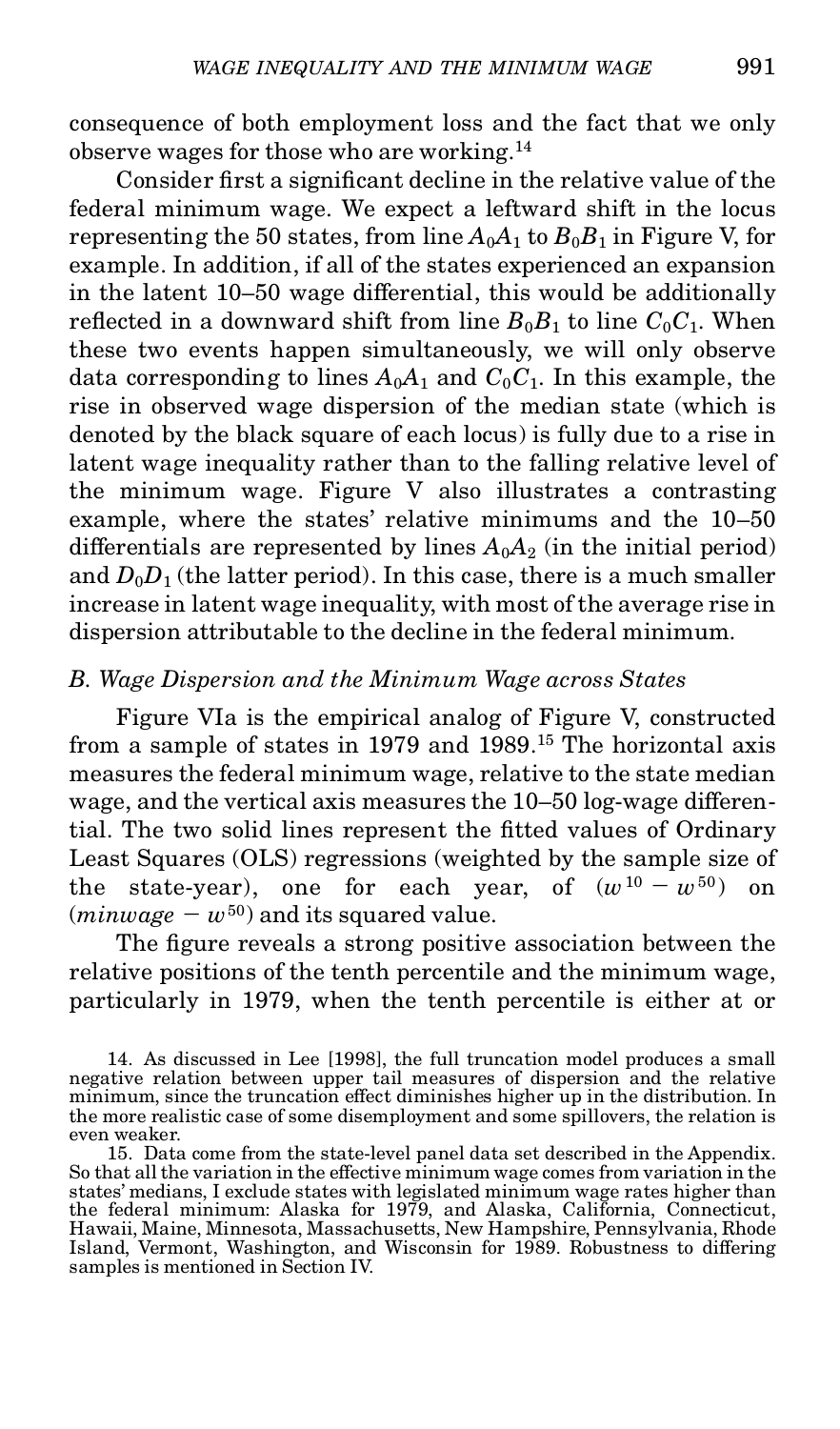

FIGURE VIa 10–50 Log (Wage) Differential, Relative Minimum Wage, across States: 1979, <sup>1989</sup>

slightly above the minimum wage for a majority of the states. The regression lines, especially that for 1989, exhibit some nonlinearity, as the relation between the effective minimum wage and the 10–50 differential appears to flatten to the left. The estimated coefficients on the quadratic terms for both years are each statistically significant from zero at the 0.05 level.

Overall, there appears to be little evidence of a downward shift in the wage dispersion-minimum wage relation over time. In fact, an OLS regression using the data from both years, and including a year dummy variable, yields a coefficient of 0.062 (with a standard error of 0.017) on the 1989 dummy, implying that there is a slight *upward* shift in the relation—a *decrease* in latent wage dispersion as measured by the 10–50 wage differential. Most of the data points in 1989 are signicantly above the 45 degree line. This implies that there was a real potential for the states'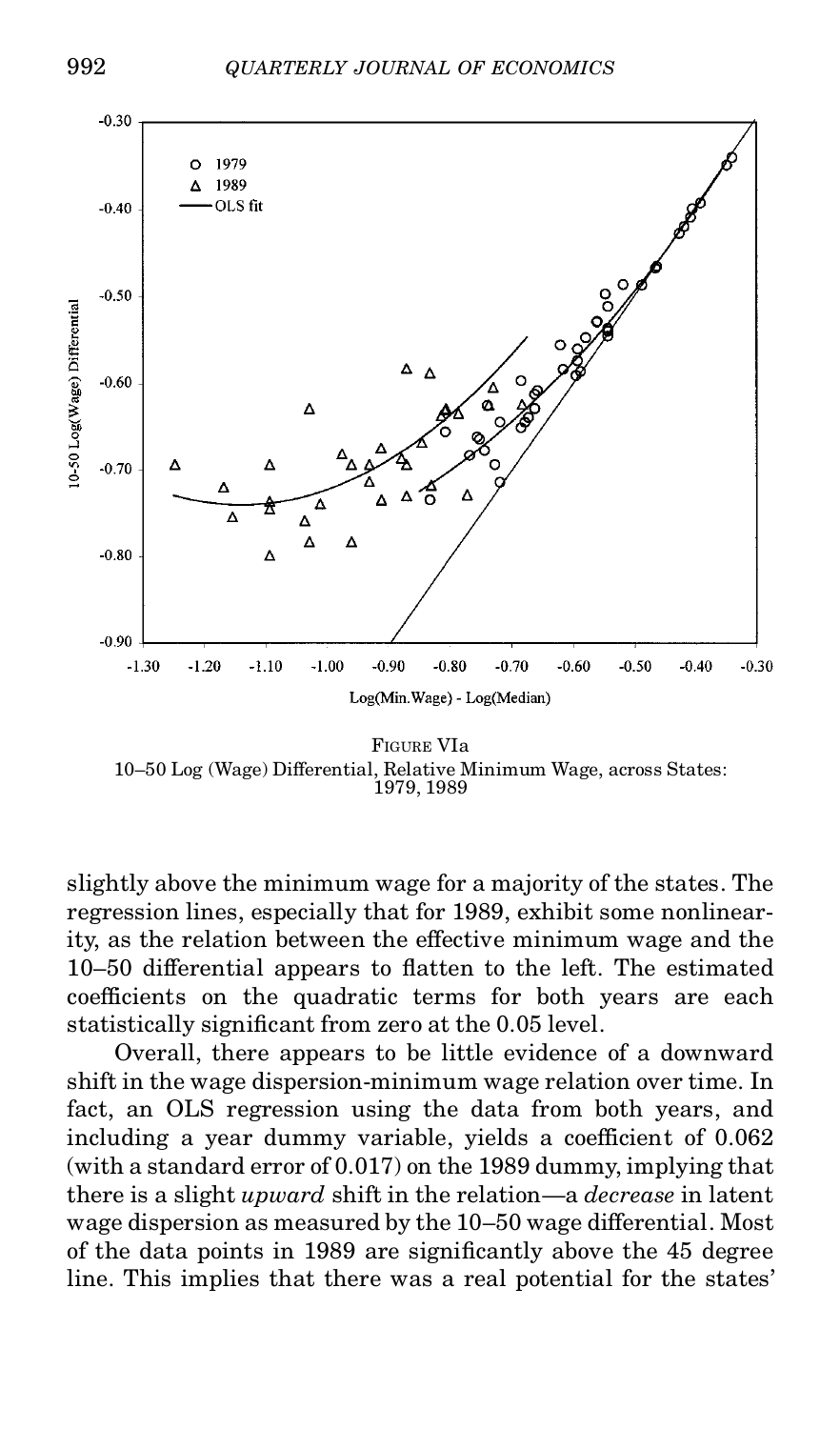

FIGURE VIb 20–50, 75–50 Log(Wage) Differentials, Relative Minimum Wage, across States: 1979, <sup>1989</sup>

tenth percentiles to fall farther than they did. However, the 10–50 differentials fell by an amount that was no more—and, if anything, less—than what would be expected as a response to a uniform decline in the relative level of the minimum wage.

An important caveat to this empirical approach is that, in the presence of a nonlinear relation between the relative minimum and wage percentile differentials, the identification of a downward shift in the relation becomes difficult when the minimum wage is "too binding" across all states. For example, suppose that in 1979, all of the states' 10–50 lay exactly on the 45-degree line in Figure VIa. Even in the absence of any change in the relative minimum, we could expect an increase in latent wage dispersion to produce no change in the empirical relation; the states would continue to lie on the 45-degree line, and no downward shift could be detected. Nor could we detect a modest *upward* shift in the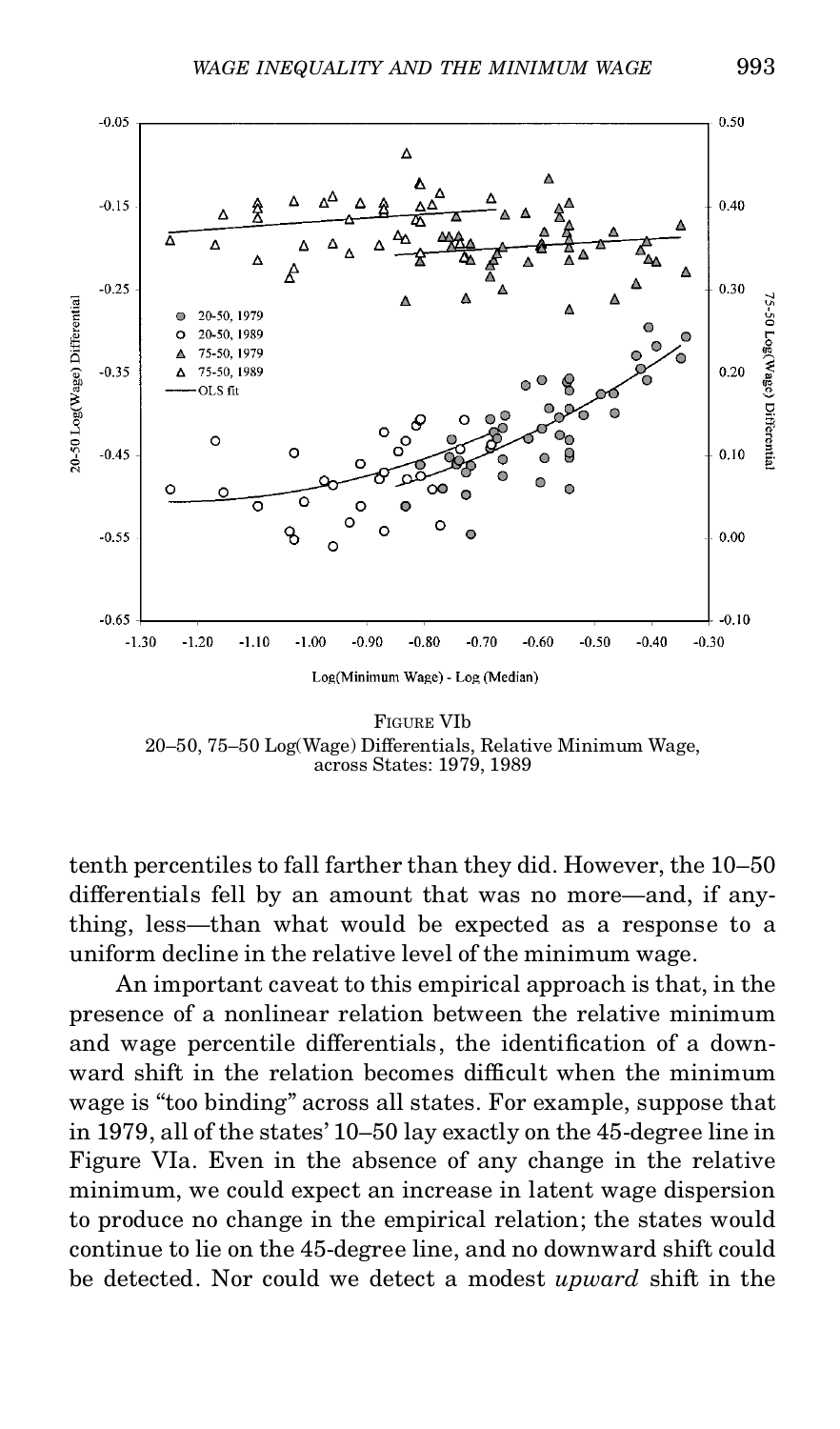relation if the latent tenth percentile were initially far enough below the relative minimum for all states.<sup>16</sup>

The advantage of using percentile differentials as the depen dent variable is that we can examine other wage percentiles, higher up in the wage distribution, where this problem does not exist.<sup>17</sup> For example, Figure VIb plots the analogous empirical relation to Figure VIa, for the 20–50 log-wage differential. Again, the figure reveals that after accounting for the declining federal minimum, there appears to be a slight *decrease* in wage disper sion.<sup>18</sup> Examining samples of workers with generally higher wages (older workers, men) (as is done in Section IV) similarly alleviates the potential identification problem described above.

Before presenting the formal empirical analysis, it is important to clarify the nature of what appears to be a ''mechanical'' relation between the dependent and independent variables, since the state median wage is used in the measure of dispersion, as well as to construct the relative minimum wage variable. It appears that the empirical relation between these two quantities may exaggerate the impact of the minimum wage. There are two distinct components to this possibility.

The first arises when sampling error is an important part of the total variability in state median wages. For example, even if no relation exists between the two variables, the fact that the sample median and the sample tenth percentile are not perfectly correlated implies there will be a spurious positive relation between the 10–50 differential and the relative minimum. How ever, the state-by-state sample sizes from the CPS Outgoing Rotation Group Files are reasonably large (on average about 3000 per state-year), and hence on average the sampling error for the typical state's median is about 0.01, implying that less than 1 percent of the variation in the relative minimum is due to sampling error.<sup>19</sup> Furthermore, this problem can be somewhat

16. Identification is also weakened when there is little "overlap" of the ranges of the effective minimum for the two years. If there is no overlap at all, identication relies heavily on functional form assumptions about the underlying shape of the minimum wage's impact on wage dispersion. In the formal empirical analysis, however, sufficient overlap is generated by using data from all intermedi-

17. An examination of Appendix 2 provides a sense of how close the relative minimums are to the various wage percentiles across states. 18. The coefficient on the <sup>1989</sup> year dummy in <sup>a</sup> (weighted by observation per

state-year) pooled regression of the 20–50 differential on the relative minimum

19. A similar calculation yields that sampling variability is about 10 percent of the within-state variance.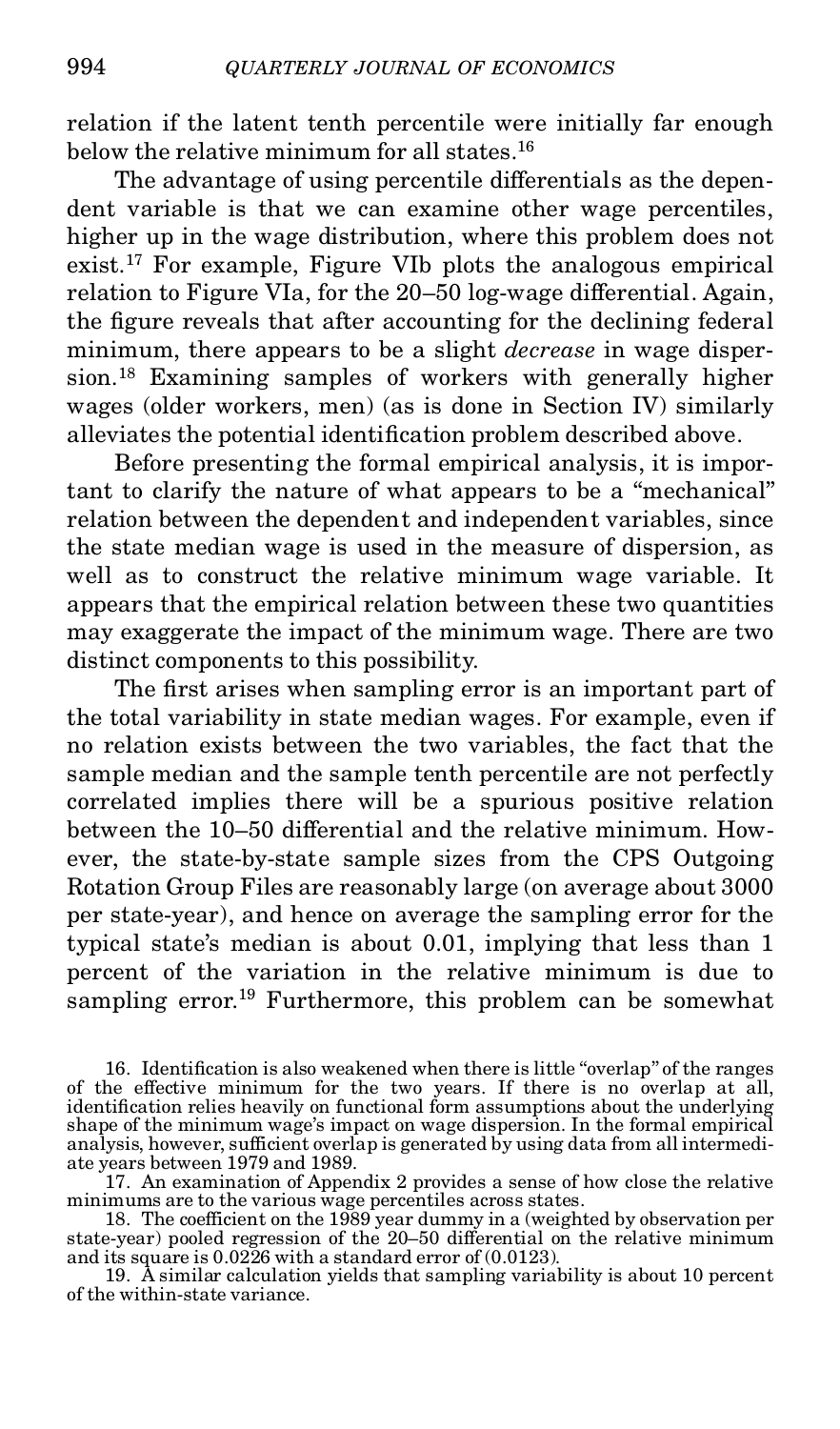alleviated by using an alternative measure of centrality to create the relative minimum wage variable, which I utilize in Section IV.

Second, apart from the sampling issue, even the absence of the minimum wage, there may be relatively greater variability in the median than in percentiles of the lower or upper tails. For example, if there is relatively little variability in the tenth latent wage percentiles across states, then on average a state with a large median wage will have both a lower relative minimum, as well as a larger gap between the tenth percentile and the median, independently of any minimum wage effect. It should be noted that this possibility is one specific example of a violation of the identifying assumption: that, on average, wage levels are uncorrelated with latent wage dispersion. On the other hand, if we could be assured that locational amenities, for example, generated compensating state wage differentials that were constant across all of each state's percentiles wage distribution, and that the difference in the median was an adequate measure of the state wage differential, then no relation would exist between any of the latent percentile differentials and the relative minimum wage, even though the median would be used to construct both measures.

More generally, some scenarios (including the hypothesis described above—greater variability across states in the middle of the distribution than in the tails) that posit a systematic relation between latent wage dispersion and the location of the distribution, as measured by the median, will have the observable implication of a significant relation between upper tail measures of dispersion and the median. Figure VIb, which plots the 75–50 differential against the relative minimum for this subsample, illustrates that such a correlation is weak in these data.<sup>20</sup> This finding is at odds with the notion that high-wage states inherently possess uniformly greater latent wage dispersion.

In order to be consistent with the pattern of data shown in Figure VI, alternative stories positing a correlation between latent wage dispersion and the median wage must be able to explain (1) why only the upper tail measure of dispersion appears uncorrelated with median, and (2) why the empirical relation for the lower tail is much stronger in 1979 than in 1989, diminishing over the course of the 1980s.

<sup>20.</sup> The coefficient on the relative minimum variable in a pooled regression of the 75–50 differential on a year dummy and the minimum is 0.046 with a standard error of 0.028.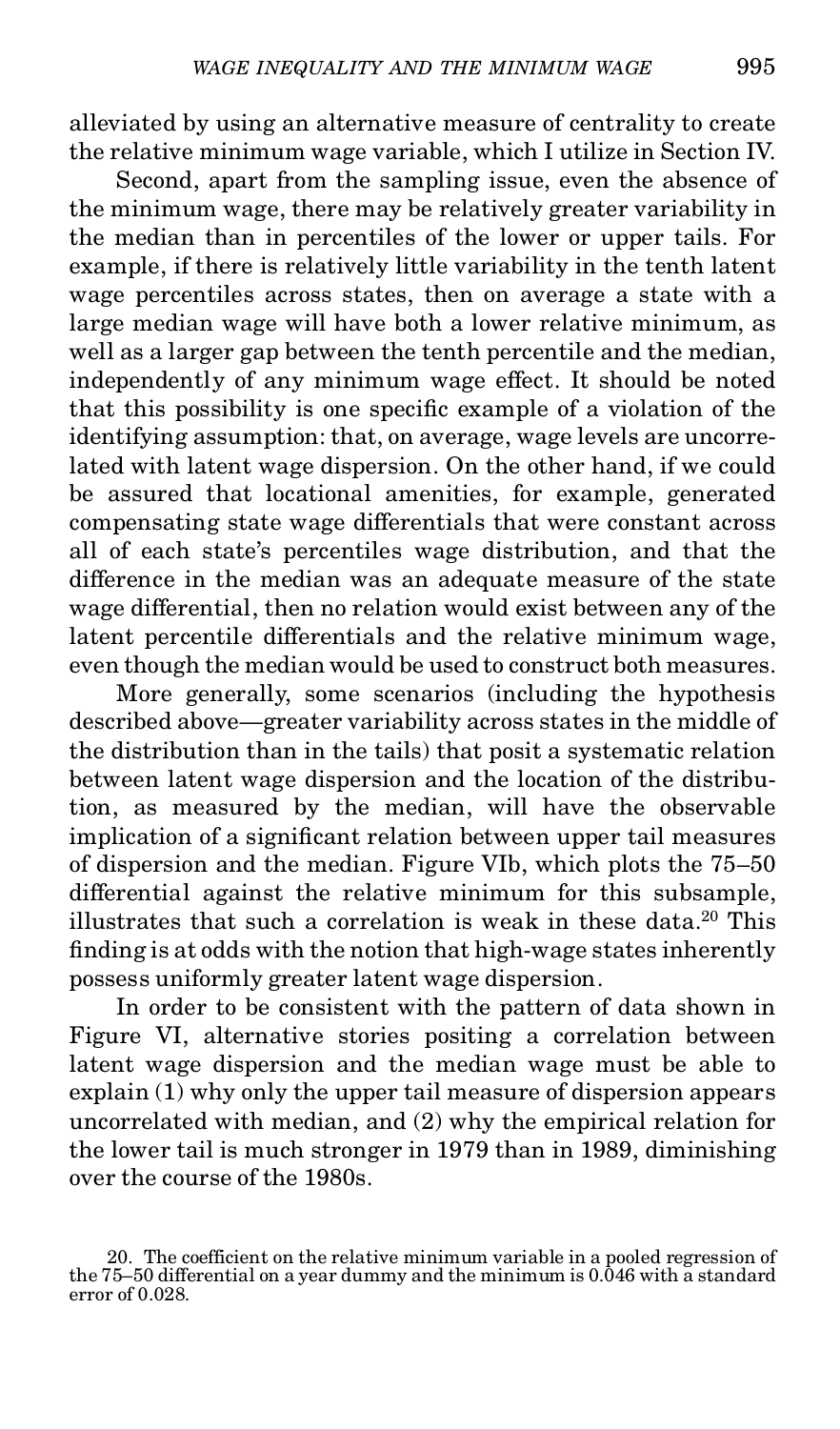# IV. ESTIMATION OF CHANGES IN LATENT WAGE INEQUALITY: 1979–1988

### *A. Estimating Equation*

In the presence of stochastic variation in latent wage disper sion across states, the main identifying assumption used in this study can be motivated as follows. Suppose that each state *j* at time *t* has a *latent* log-wage distribution that can be characterized by the cumulative distribution function,

$$
(3) \t\t\t F_t((w - \mu_{jt})/\sigma_{jt}),
$$

where  $\mu_{jt}$  and  $\sigma_{jt}$  are centrality and scale parameters, respectively.  $F_t(\cdot)$ , the "shape" of the latent wage distribution in year *t*, is constant across regions. The latent log-wage percentile *p* of state *j* at time *t* is thus

(4) 
$$
w_{jt}^{p^*} = \mu_{jt} + \sigma_{jt} F_t^{-1}(p),
$$

where the asterisk emphasizes that this is the latent wage percentile. Normalize the average  $\overline{\sigma}_t = E[\sigma_{it}|t]$  to be constant over time,  $\overline{\sigma}_t = 1$ . Then the quantity of interest is the change in the dispersion (particularly, in the lower tail) of  $F_t(\cdot)$  over time.

The main identifying assumption in this analysis is that conditional on *t*,  $\sigma_{it}$  is independent of  $\mu_{it}$ : conditional on the year, the centrality measure of the state wage distribution is not systematically correlated with latent wage dispersion across states. If the observed median wage  $w_{j t}^{50}$  is an adequate measure of  $\mu_{jt}$  (i.e.,  $F_t^{-1}$  (50) = 0), then for any given year and percentile *p* of the latent wage distribution,

(5) cov 
$$
[(w_{jt}^{p^*} - w_{jt}^{50}), (minwage_t - w_{jt}^{50})|t]
$$
  
= cov  $[\sigma_{jt} \cdot F_t^{-1}(p), minwage_t - \mu_{jt}|t]$ , = 0,

where *minwage<sup>t</sup>* is the log of the federal minimum wage in year *t*. Under the above assumptions a positive association between the relative minimum and the *observed* 10–50 differential reflects the impact of the minimum on the lower tail of the wage distribution, and a significant association between the observed 75–50 differential and the relative minimum, for example, constitutes evidence that the identifying assumptions are violated. $21$ 

21. If  $F_t^{-1}(50) \neq 0$ , cov  $[(w_{ji}^{p^*} - w_{ji}^{50})$ ,  $minwage - w_{ji}^{50})] = -F_t^{-1}(50) [F_t^{-1}(p) - F_t^{-1}(50)]$  var  $[\sigma_{ji}]$ . Thus, in this model a positive correlation between the upper tail differential (like the 90–50 difference) and the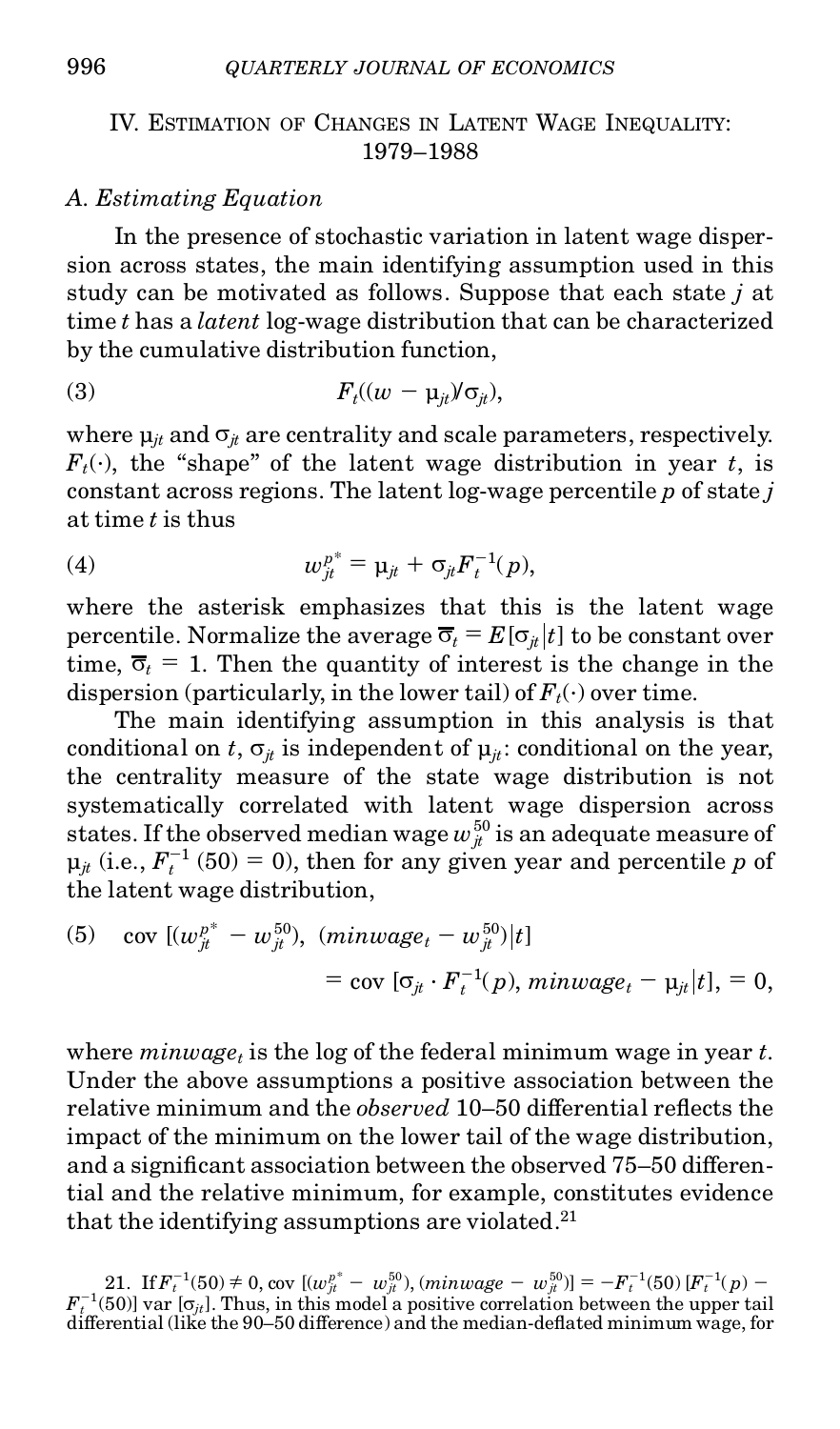When the federal minimum wage is absent in years 0 and 1, we can estimate the average change in the latent 10–50 differen- $\text{trial}, [F_1^{-1}(10) - F_0^{-1}(10)], \text{by the sample analog of } E[w_{j1}^{10} - w_{j1}^{50}]$  $E[w_{j0}^{10} - w_{j0}^{50}]$ . But when the federal minimum is "binding,"  $[F_1^{-1}(10) - F_0^{-1}(10)]$  is estimated as a downward "shift" in line  $A_0A_1$  to  $C_0C_1$  in Figure V, for example; if we knew a priori that the minimum wage had a straightforward "censoring" effect (Case 1), we could estimate  $[F_1^{-1}(10) - F_0^{-1}(10)]$  by the sample analog of  $E[w_{j1}^{10}-w_{j1}^{50}]w_{j1}^{10}-w_{j1}^{50}\le m w_{j1}]-E[w_{j0}^{10}-w_{j0}^{50}]w_{j0}^{10}-w_{j0}^{50}\le m w_{j0}],$ where  $mw_{jt} = (minwage_t - w_{jt}^{50}).$ 

Since the exact form of the minimum wage effect is unknown (it is perhaps a hybrid of Case  $2$  and  $3$ ), I fit the state-year data to the parameterization,

(6) 
$$
E[w_{jt}^{10} - w_{jt}^{50}|mw_{jt}, t] = \frac{mw_{jt} - \overline{\alpha}_t}{1 - e^{B(mw_{jt} - \overline{\alpha}_t)}} + \overline{\alpha}_t,
$$

where  $B < 0$  is a "curvature" parameter. This function asymptotes to  $E[w_{jt}^{10} - w_{jt}^{50}] m w_{jt}, t] = m w_{jt}$  as  $m w_{jt}$  gets large. More importantly, it also asymptotes to  $E[w_{jt}^{10} - w_{jt}^{50}]$   $mw_{jt}$ ,  $f = \overline{\alpha}_t$ , as  $mw_{jt}$ vanishes, which means that in this parameterization, the esti mated  $\overline{\alpha}_t$  is an estimate of the average latent 10–50 differential in year *t*, or  $F_t^{-1}(10)$ . Note that the above parameterization captures the basic features of the various functions depicted in Figure V.<sup>22</sup> In particular, as  $B \to -\infty$ , the function becomes the "censoring" case (Case 1).

An examination of Figure VI suggests that a reasonable, simple alternative to the parameterization in equation (6) is the estimation of the equation,

(7) 
$$
w_{jt}^{10} - w_{jt}^{50} = \overline{\alpha}_t + \overline{\beta} \cdot m w_{jt} + \overline{\gamma} \cdot m w_{jt}^2 + u_{jt},
$$

where the approximation error  $u_{it}$  is assumed to be orthogonal to  $mw_{it}$  and its square. This is simply the regression of the  $10-50$ log-wage differential on the relative minimum (and its square), and year dummies, using the panel of states throughout the 1980s. Again, changes in the  $\overline{\alpha}_i$ 's represent changes in nationwide latent wage inequality (as measured by the 10–50 log-wage differential).

example, necessarily implies a negative correlation between the latent lower tail differential (such as the 10–50) and the relative minimum. This equation shows that the most appropriate deflator of the minimum is the best measure of

centrality (a percentile *q* such that  $F_t^{-1}(q) = 0$ ).<br>22. I am grateful to an anonymous referee for suggesting this parameterization.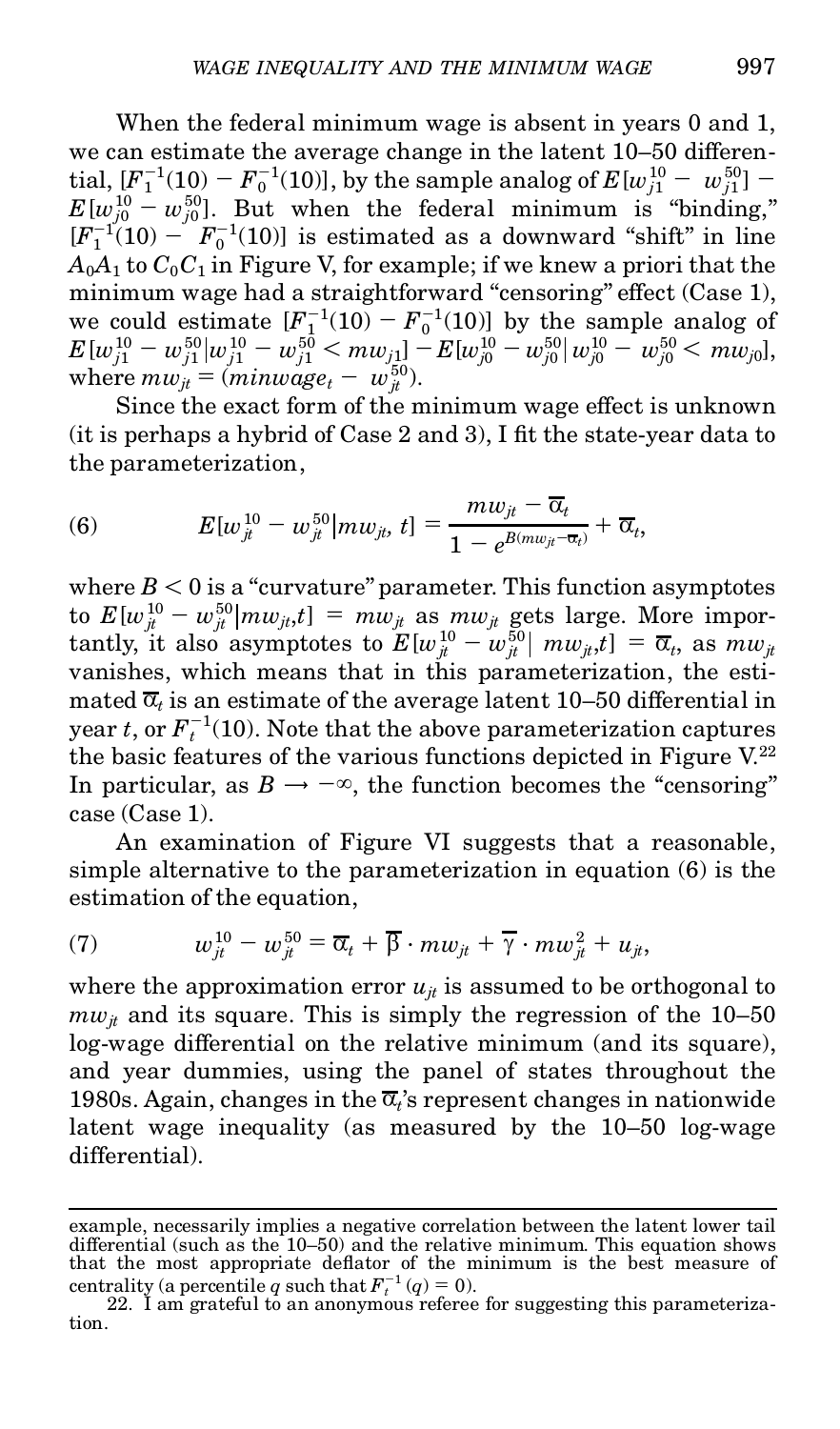# *B. Results: 1979–1988*

Panel A of Table I reports the least squares estimates of equations (7) and (6) using the panel data set of 50 states across ten years from 1979–1988 for the entire sample of earners (both men and women), as described in the Appendix. In the estimation,  $mw$  is defined as  $log(max[state minimum wage, federal minimum$ wage])  $-w^{50}$ . Column (1) shows that the dependent variable  $(w^{10} - w^{50})$  declines significantly throughout the decade. Including a linear term in *mw*, column (2) shows that the estimated slope, 0.509, is highly signicant, implying that a 1 percent fall in the minimum wage leads to a 0.5 percent fall in the tenth percentile, relative to the median. The empirical fit of the regression increases substantially, the  $R^2$  rising from 0.245 to 0.755.

Most importantly, the coefficients on the year dummies all rise toward zero. Whereas the average 10–50 differential is  $-0.107$  in 1985 (relative to 1979), the average change after accounting for a linear term in *mw* is virtually zero for that same year. In fact, there is an increase of 4.7 log points in the relative position of the tenth percentile—a *decrease* in latent wage disper sion—between 1979 and 1988, after the inclusion of *mw*.

Column (3) includes a quadratic term, and demonstrates that the nonlinear aspect of the empirical relation is important.<sup>23</sup> In this specification, none of the year coefficients are negative, and the coefficient on 1988 is statistically different from zero, at *positive* 0.043. Column (4) demonstrates that the trend toward compression in the 10–50 differential is even more pronounced when equation (6) is estimated by Nonlinear Least Squares, although the standard errors of the year coefficients rise appreciably.

To alleviate, at least to some extent, the potential spurious correlation induced by sampling error (since the sample median is used to construct both the 10–50 differential and *mw*), I examine an alternative estimate of centrality,  $\overline{w}^t$ , which is the trimmed mean (where the bottom 30 percent and top 30 percent of the sample for each state-year are eliminated) as a deflator for the an alternative estimate of centrality,  $\overline{w}^t$ , which is the trimmed<br>mean (where the bottom 30 percent and top 30 percent of the<br>sample for each state-year are eliminated) as a deflator for the<br>minimum wage. Column (5) shows that the coefficients are quite similar to those in column  $(3)$ . Although the coefficients in column (3) and column (5) are nearly identical for this sample and specification, for the remainder of shows that the coefficients are quite similar to those in column (3).<br>Although the coefficients in column (3) and column (5) are nearly<br>identical for this sample and specification, for the remainder of<br>the paper I utilize be more serious in other specifications (such as a within-state

<sup>23.</sup> Cubic and quartic terms have negligible effects on the results.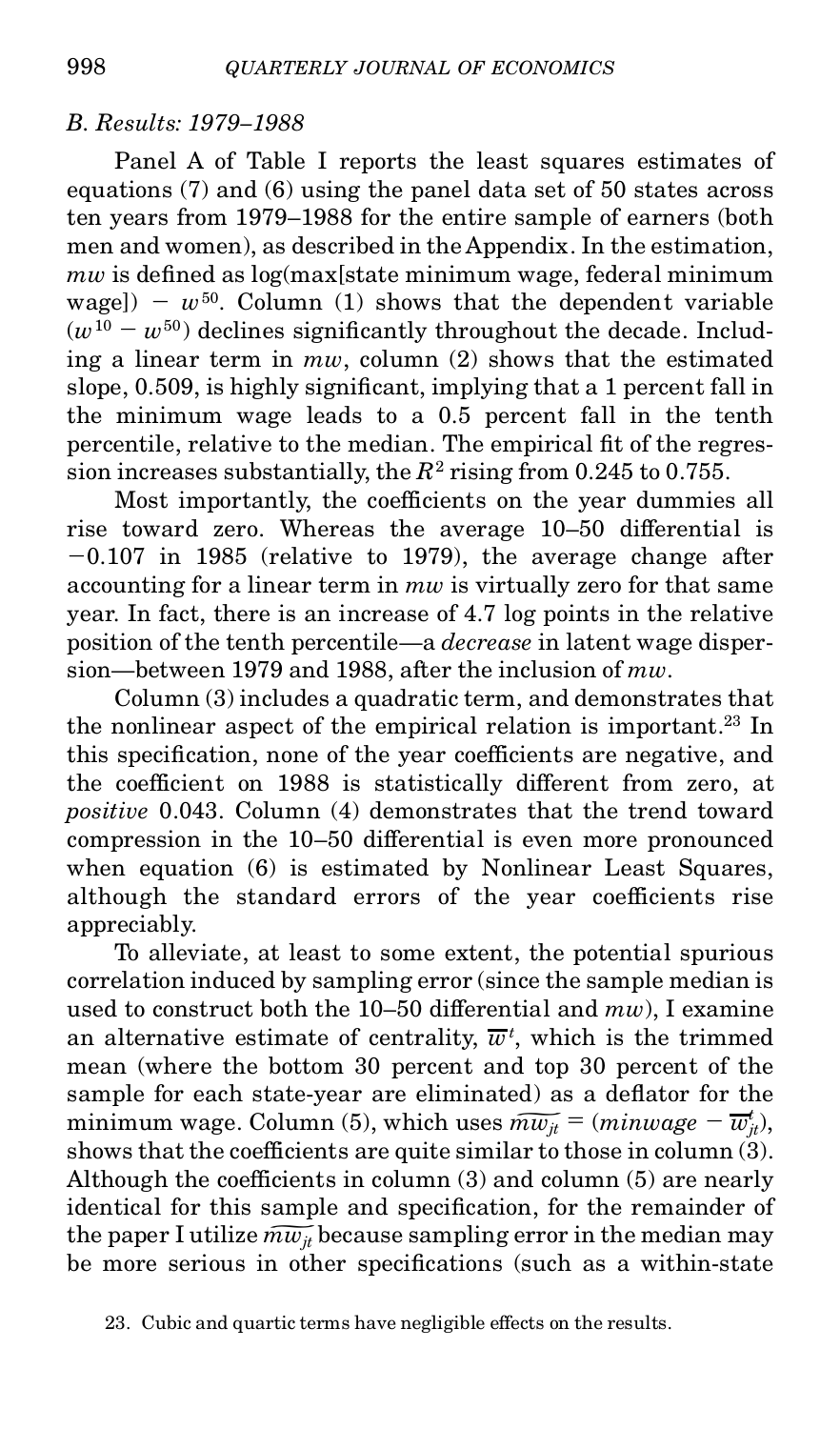estimator, where the population variability in the locational shift of the distribution is diminished).<sup>24</sup>

One should note that in this sample period, several of the states legislated their own minimum wage rates to be higher than the federal rate. The analysis thus far also implicitly assumes that the nominal *state-legislated* minimum wage is not systemati cally related to latent wage dispersion across states. To examine how legislative endogeneity may be affecting the results, I re peated the estimation for the subsample of states for which the state minimum wage did not exceed the federal rate at any time during the 1979–1988 period. Although not reported here, the results are quite similar, suggesting that even if state-legislated minimum wages were endogenously determined for these ex cluded states, the effect is not large enough to noticeably influence the basic results of Panel A of Table  $I^{25}$ .

Panel B of Table I reports results from using the specification of column (5) in Panel A for various subsamples, based on gender and age. For each subsample, the table reports (1) the ten-year annualized trend of the 10–50 differential (based on a regression of the year coefficients on a linear trend), (2) the estimated and age. For each subsample, the table reports (1) the ten-year<br>annualized trend of the 10–50 differential (based on a regression<br>of the year coefficients on a linear trend), (2) the estimated<br>annualized trend when  $m\overline{$ annualized trend of the 10–50 differential (based on a regression<br>of the year coefficients on a linear trend), (2) the estimated<br>annualized trend when  $m\overline{w}$  and its square are included, (3) the<br>coefficients on the lin derivative implied by the coefficients evaluated at the overall annualized trend when  $\overline{mw}$  and its square are includ coefficients on the linear and quadratic terms of  $\overline{m}$  derivative implied by the coefficients evaluated at t mean of  $\overline{mw}$  for the 1979–1988 period, and (5) .

As might be expected, the table shows that among workers with generally higher wages (men and older workers) the relative minimum has a more modest impact on the 10–50 differential. The implied derivative is as high as 0.597 for all women earners aged 16 and over, to as low as 0.182 for men aged 25–64. Overall, the table shows that for almost every sample, most of the trend in The implied derivative is as high as 0.597 for all women earners aged 16 and over, to as low as 0.182 for men aged 25–64. Overall, the table shows that for almost every sample, most of the trend in the 10–50 differential women the trend in latent wage dispersion cannot be statistically distinguished from zero, and for the entire sample the estimated trend in latent wage dispersion is small, but in the opposite direction of the observed trend. An important exception is the finding for men, aged 25–64, where much of the growth in

ling for men, aged 25–64, where much of the growth in<br>24. The root mean squared error of a regression on  $mw$  on  $\widetilde{mw}$  is 0.011 (the  $R^2$ <br>996) is 0.996).

<sup>25.</sup> This table is reported in Lee [1998], which also includes an analysis where the procedure of DiNardo, Fortin, and Lemieux [1996] is used to adjust for differences in observable covariates across state-year observations. After adjusting<br>for state differences in demographic, industrial, and occupational composition in<br>this way, the year coefficients analogous to those in T virtually unaltered. See Lee [1998] for more details and discussion.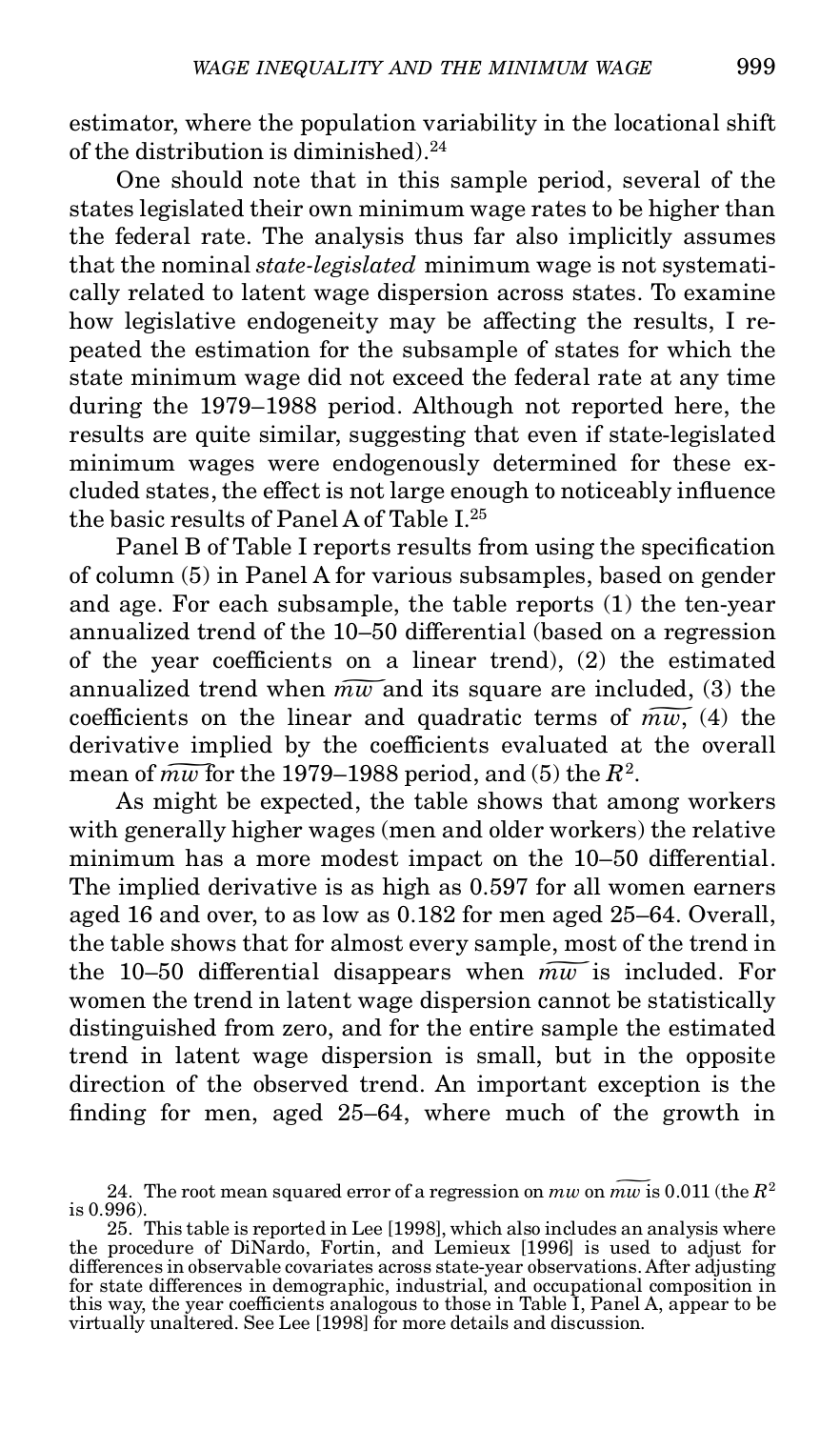| Variable                         | (1)      | (2)      | (3)     | $(4)$ <sup>a</sup> | (5)     |
|----------------------------------|----------|----------|---------|--------------------|---------|
| Year dummies                     |          |          |         |                    |         |
| 1980                             | $-0.001$ | 0.004    | 0.006   | 0.027              | 0.004   |
|                                  | (0.007)  | (0.004)  | (0.003) | (0.026)            | (0.004) |
| 1981                             | $-0.010$ | $-0.002$ | 0.001   | 0.004              | 0.002   |
|                                  | (0.007)  | (0.005)  | (0.004) | (0.027)            | (0.005) |
| 1982                             | $-0.040$ | 0.001    | 0.010   | 0.035              | 0.012   |
|                                  | (0.007)  | (0.007)  | (0.004) | (0.024)            | (0.005) |
| 1983                             | $-0.065$ | $-0.002$ | 0.010   | 0.035              | 0.009   |
|                                  | (0.007)  | (0.007)  | (0.005) | (0.024)            | (0.005) |
| 1984                             | $-0.090$ | $-0.006$ | 0.005   | 0.020              | 0.007   |
|                                  | (0.007)  | (0.009)  | (0.007) | (0.023)            | (0.007) |
| 1985                             | $-0.107$ | $-0.001$ | 0.007   | 0.022              | 0.008   |
|                                  | (0.007)  | (0.010)  | (0.008) | (0.023)            | (0.008) |
| 1986                             | $-0.111$ | 0.014    | 0.018   | 0.038              | 0.019   |
|                                  | (0.009)  | (0.012)  | (0.009) | (0.023)            | (0.010) |
| 1987                             | $-0.115$ | 0.025    | 0.025   | 0.045              | 0.025   |
|                                  | (0.008)  | (0.013)  | (0.011) | (0.023)            | (0.011) |
| 1988                             | $-0.105$ | 0.047    | 0.043   | 0.071              | 0.043   |
|                                  | (0.009)  | (0.016)  | (0.012) | (0.023)            | (0.013) |
| (Min.-median)                    |          | 0.509    | 1.418   | $-9.395$           |         |
|                                  |          | (0.051)  | (0.152) | (0.547)            |         |
| $(Min$ -median $)^2$             |          |          | 0.589   |                    |         |
|                                  |          |          | (0.114) |                    |         |
| (Min.-trim. mean)                |          |          |         |                    | 1.494   |
|                                  |          |          |         |                    | (0.155) |
| $(Min-trim.$ mean) <sup>2</sup>  |          |          |         |                    | 0.634   |
|                                  |          |          |         |                    | (0.116) |
| Trend in year coef. <sup>b</sup> | $-0.014$ | 0.002    | 0.003   | 0.006              | 0.003   |
|                                  | (0.001)  | (0.002)  | (0.001) | (0.003)            | (0.001) |
| $R^2$                            | 0.245    | 0.755    | 0.806   |                    | 0.791   |

TABLE I, PANEL A

OLS/NLLS ESTIMATES: 10–50 DIFFERENTIAL ON MINIMUM WAGE, 1979–1988

N = 500. Data are constructed from the CPS Merged Outgoing Rotation Earnings Files. See Data  $N = 500$ . Data are constructed from the CPS Merged Outgoing Rotation Earnings Files. See Data<br>Appendix for details. Regressions are the 10–50 differential on the relative minimum wage. In columns (2) and<br>(3) relative mini (trimmed mean), where the top 30 and bottom 30 percent of the sample are taking the mean. Weighted by observations per state-year. Standard errors (in parentheses) are heteroskedasticity-consistent and consistent with unrestricted autocorrelation within-state. Excluded year is 1979.

a. Estimated by Nonlinear Least Squares. Parameterization described in text.

b. From a regression of the estimated year coefficients on a linear trend.

inequality remains after the inclusion of  $\widetilde{mw}$ . For the rest of the analysis, so that results can be readily compared with previous research utilizing the CPS Outgoing Rotation Group data [Di-

Nardo, Fortin, and Lemieux 1996], I focus on workers aged 18–64.<br>In principle, the panel nature of the state-level data set<br>provides an alternative to cross-sectional identifying variation.<br>Within-state variability in  $\over$ In principle, the panel nature of the state-level data set provides an alternative to cross-sectional identifying variation.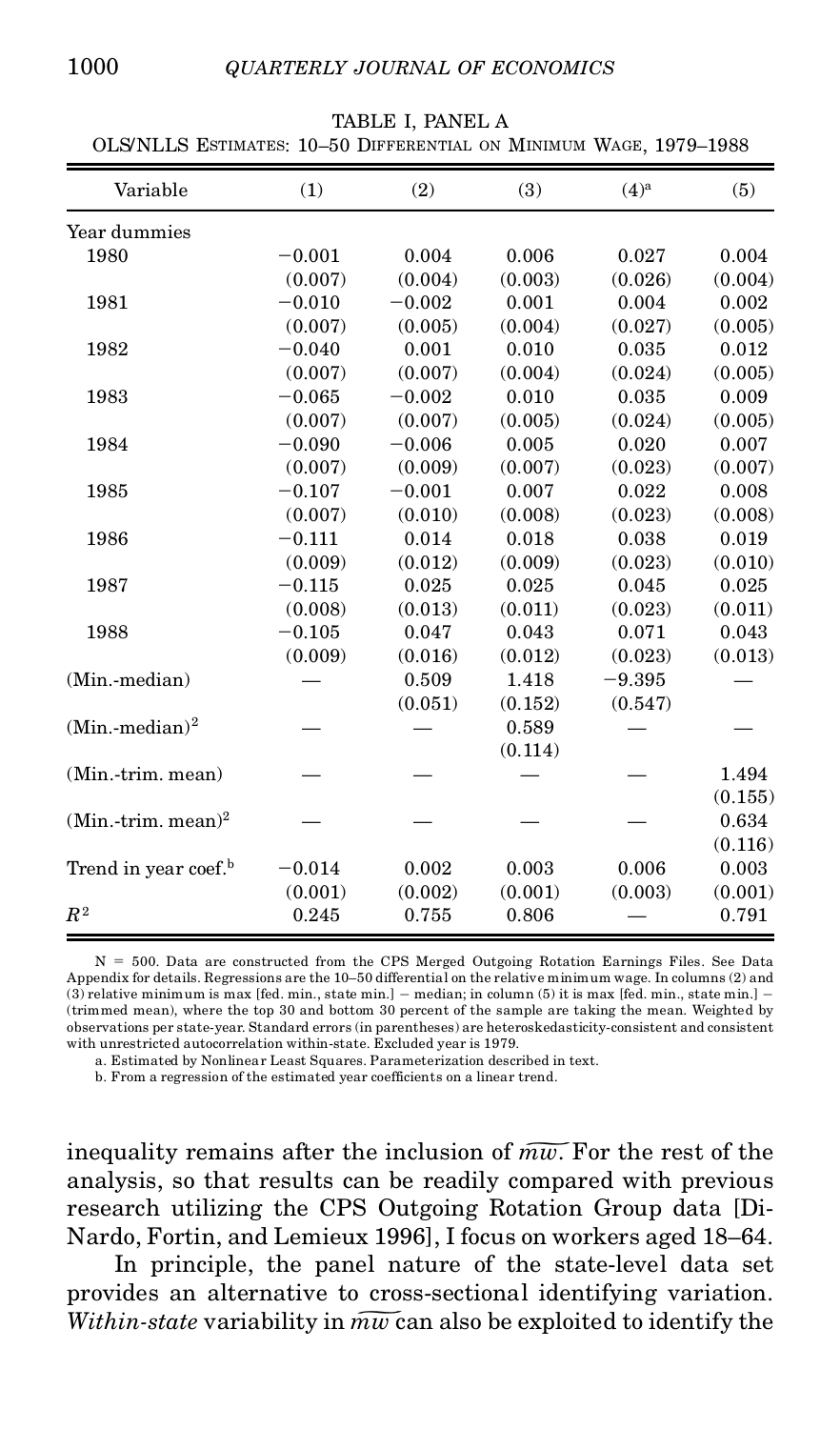|           |                            | OLS Estimates         |                          |                                       |                          |                |  |  |  |  |  |  |
|-----------|----------------------------|-----------------------|--------------------------|---------------------------------------|--------------------------|----------------|--|--|--|--|--|--|
|           | Trend in<br>$10 - 50$ dif. | Trend in<br>yr. coef. | (Minimum-<br>trim. mean) | (Minimum-<br>trim. mean) <sup>2</sup> | Derivative<br>at average | $\mathbb{R}^2$ |  |  |  |  |  |  |
| All       |                            |                       |                          |                                       |                          |                |  |  |  |  |  |  |
| $16+$     | $-0.014$                   | 0.003                 | 1.494                    | 0.634                                 | 0.515                    | 0.791          |  |  |  |  |  |  |
|           | (0.001)                    | (0.001)               | (0.155)                  | (0.116)                               | (0.038)                  |                |  |  |  |  |  |  |
| $18 - 64$ | $-0.014$                   | 0.002                 | 1.396                    | 0.588                                 | 0.469                    | 0.741          |  |  |  |  |  |  |
|           | (0.001)                    | (0.001)               | (0.149)                  | (0.112)                               | (0.042)                  |                |  |  |  |  |  |  |
| $25 - 64$ | $-0.008$                   | 0.003                 | 0.999                    | 0.391                                 | 0.309                    | 0.564          |  |  |  |  |  |  |
|           | (0.001)                    | (0.001)               | (0.196)                  | (0.124)                               | (0.036)                  |                |  |  |  |  |  |  |
| Men       |                            |                       |                          |                                       |                          |                |  |  |  |  |  |  |
| $16+$     | $-0.013$                   | 0.000                 | 1.250                    | 0.450                                 | 0.407                    | 0.583          |  |  |  |  |  |  |
|           | (0.001)                    | (0.002)               | (0.219)                  | (0.134)                               | (0.049)                  |                |  |  |  |  |  |  |
| $18 - 64$ | $-0.013$                   | $-0.002$              | 1.036                    | 0.353                                 | 0.364                    | 0.488          |  |  |  |  |  |  |
|           | (0.001)                    | (0.002)               | (0.279)                  | (0.165)                               | (0.058)                  |                |  |  |  |  |  |  |
| $25 - 64$ | $-0.011$                   | $-0.005$              | 0.197                    | 0.007                                 | 0.182                    | 0.221          |  |  |  |  |  |  |
|           | (0.001)                    | (0.003)               | (0.348)                  | (0.188)                               | (0.086)                  |                |  |  |  |  |  |  |
| Women     |                            |                       |                          |                                       |                          |                |  |  |  |  |  |  |
| $16+$     | $-0.027$                   | $-0.001$              | 1.331                    | 0.639                                 | 0.597                    | 0.893          |  |  |  |  |  |  |
|           | (0.001)                    | (0.002)               | (0.091)                  | (0.103)                               | (0.044)                  |                |  |  |  |  |  |  |
| $18 - 64$ | $-0.025$                   | $-0.001$              | 1.294                    | 0.623                                 | 0.561                    | 0.868          |  |  |  |  |  |  |
|           | (0.001)                    | (0.002)               | (0.088)                  | (0.103)                               | (0.048)                  |                |  |  |  |  |  |  |
| $25 - 64$ | $-0.020$                   | $-0.001$              | 1.119                    | 0.528                                 | 0.424                    | 0.793          |  |  |  |  |  |  |
|           | (0.001)                    | (0.002)               | (0.087)                  | (0.088)                               | (0.045)                  |                |  |  |  |  |  |  |

TABLE I, PANEL B OLS ESTIMATES: 10–50 DIFFERENTIAL ON MINIMUM WAGE, BY GENDER AND AGE GROUPS, 1979–1988

 $N = 500$ . Data are constructed from the CPS Merged Outgoing Rotation Earnings Files. See Data Appendix for details. Specification in column (5) in Panel A of Table I is used. Relative minimum wage is max [fed. min., state min.] – (trimmed mean) where the top 30 and bottom 30 percent of the sample is max [fed. min., state min.] – (trimmed mean) where the top 30 and bottom 30 percent of the sample is trimmed before taking the mean. Weighted by observations per state-year. Derivative is computed at the average value of in the year coefficients. Standard errors (in parentheses) are heteroskedasticity-consistent and consistent with unrestricted autocorrelation within-state.

impact of the minimum wage on the wage distribution. In particular, suppose that instead of  $\overline{\alpha}_t$  in equation (7) we have

$$
\overline{\alpha}_{jt} = \overline{\alpha}_j + \overline{\alpha}_t.
$$

The validity of this "fixed effects" approach relies on the assumption that, *within-state,* wage levels are uncorrelated with latent wage dispersion after taking out year effects. Hence, a consistent sensitivity of latent wage inequality to regional economic booms or downturns is likely to contaminate the true impact of  $\widetilde{mw}$  on  $(w_j^p - w_j^{50})$ . A disadvantage of using this variation is that most of sensitivity of latent wage inequality to regional economic booms<br>or downturns is likely to contaminate the true impact of  $m\overline{w}$  on<br> $(w_j^p - w_j^{50})$ . A disadvantage of using this variation is that most of<br>the variability cross-state as opposed to within-state variability. The root mean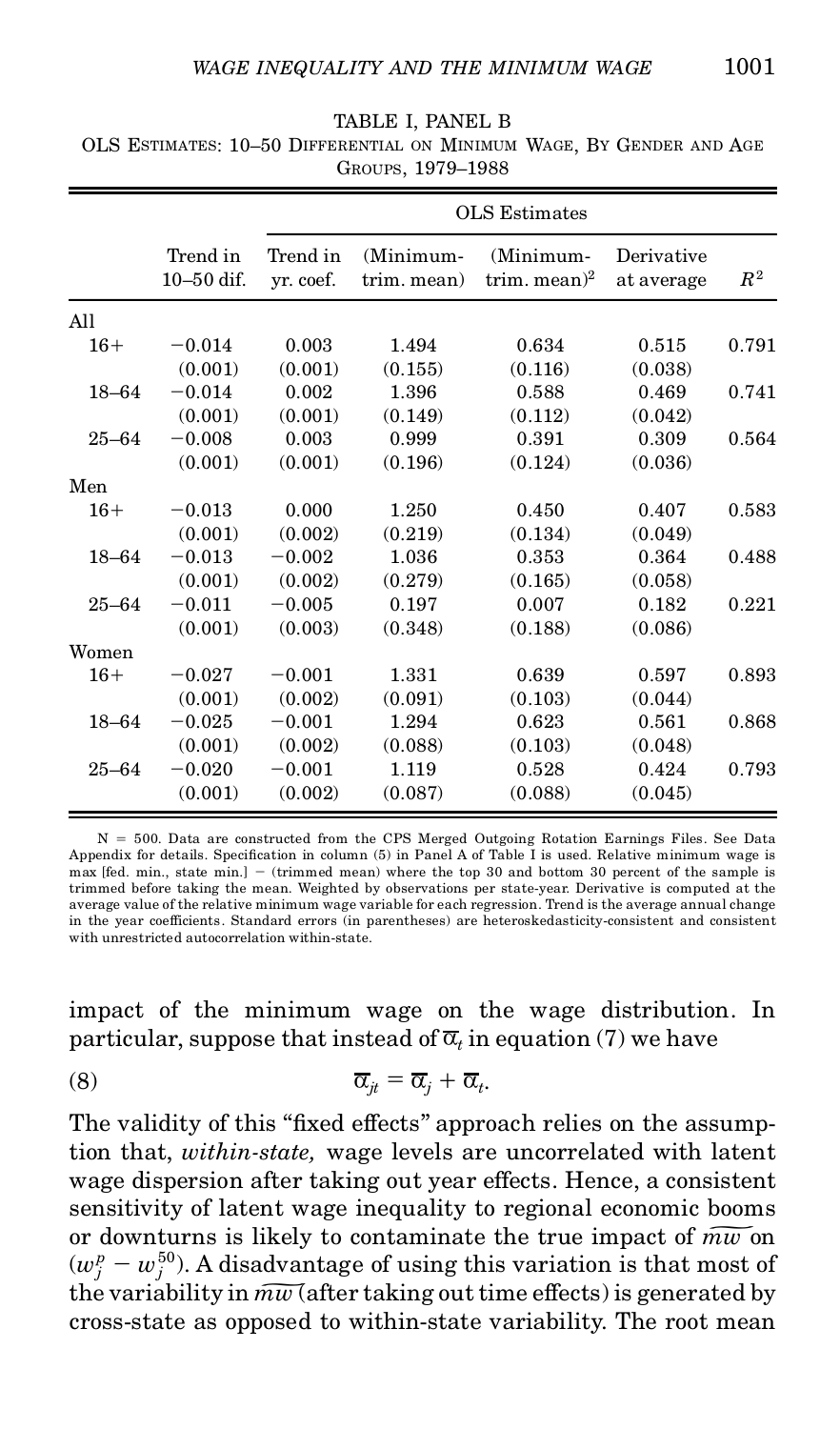|              |                  | Pooled cross section |                     | With state dummies |                  |                  |  |  |
|--------------|------------------|----------------------|---------------------|--------------------|------------------|------------------|--|--|
| Differential | All              | Men                  | Women               | All                | Men              | Women            |  |  |
| $60 - 50$    | $-0.019$         | 0.049                | $-0.033$            | 0.008              | 0.029            | $-0.011$         |  |  |
| $70 - 50$    | (0.011)<br>0.022 | (0.017)<br>0.124     | (0.010)<br>$-0.035$ | (0.036)<br>0.069   | (0.024)<br>0.119 | (0.027)<br>0.013 |  |  |
| $80 - 50$    | (0.018)<br>0.087 | (0.029)<br>0.207     | (0.019)<br>$-0.016$ | (0.041)<br>0.113   | (0.039)<br>0.256 | (0.033)<br>0.085 |  |  |
|              | (0.029)          | (0.040)              | (0.029)             | (0.053)            | (0.045)          | (0.040)          |  |  |
| $90 - 50$    | 0.162<br>(0.043) | 0.299<br>(0.048)     | 0.017<br>(0.036)    | 0.280<br>(0.061)   | 0.438<br>(0.065) | 0.131<br>(0.059) |  |  |

TABLE II OLS ESTIMATES: UPPER TAIL DIFFERENTIALS ON MINIMUM WAGE, 1979–1988

Standard errors (in parentheses) are heteroskedasticity-consistent and consistent with unrestricted autocorrelation within-state.<br>
squared error from a regression of  $\widetilde{mw}$  on year dummies for the N = 500. Data are constructed from the CPS Merged Outgoing Rotation Earnings Files. See Data Appendix for details. Workers aged 18–64. Weighted by observations per state-year. Entries are the estimated min., state min.] minus the (top 30 and bottom 30 percent) trimmed mean, year (and state) dummies. relation within-state.

full sample is 0.125; adding state dummies to this regression lowers it to 0.031, implying that only  $(0.031/0.125)^2 = 0.062$  of the squared error from a regression of  $\overline{mw}$  on year dummies for the full sample is 0.125; adding state dummies to this regression lowers it to 0.031, implying that only  $(0.031/0.125)^2 = 0.062$  of the residual variance (af "within-state" variability.<sup>26</sup> Thus, we might expect identification in a state fixed effects specification to be considerably weaker than in a pooled cross-section specification. In addition, the reduced identifying variation resulting from eliminating the "permanent" state effects may magnify biases due to misspecification, in the same way biases stemming from measurement error in the independent variable are magnified when true variation in the independent variable is reduced.

Perhaps the best available indication of which specification is independent variable are magnified when true variation in the independent variable is reduced.<br>
Perhaps the best available indication of which specification is<br>
more appropriate is given by the correlation between  $\overline{mw}$ measures of wage dispersion in the upper tail. A specification that Perhaps the best available indication of which specification is<br>more appropriate is given by the correlation between  $\overline{mw}$  and<br>measures of wage dispersion in the upper tail. A specification that<br>yields a significant re tail, where we are reasonably confident that the minimum has no effect, might be viewed with more suspicion when considering the yields a significant relation between  $\overline{mw}$  and dispersion in the upper<br>tail, where we are reasonably confident that the minimum has no<br>effect, might be viewed with more suspicion when considering the<br>empirical relatio

effect, might be viewed with more suspicion when considering the<br>empirical relation between  $m\overline{w}$  and dispersion in the lower tail.<br>Table II reports the coefficient on  $m\overline{w}$  in OLS regressions of<br>the 60–, 70–, 80–

<sup>26.</sup> A relatively small fraction of the variation in  $\overline{mw}$  and a set of 26. A relatively small fraction of the variation in  $\overline{mw}$  is due to variability in aominal state-specific minimum wage. The addition of these no the nominal state-specific minimum wage. The addition of these nominal rates to<br>the pooled cross-section and fixed effects specifications yield root mean squared errors of 0.121 and 0.032.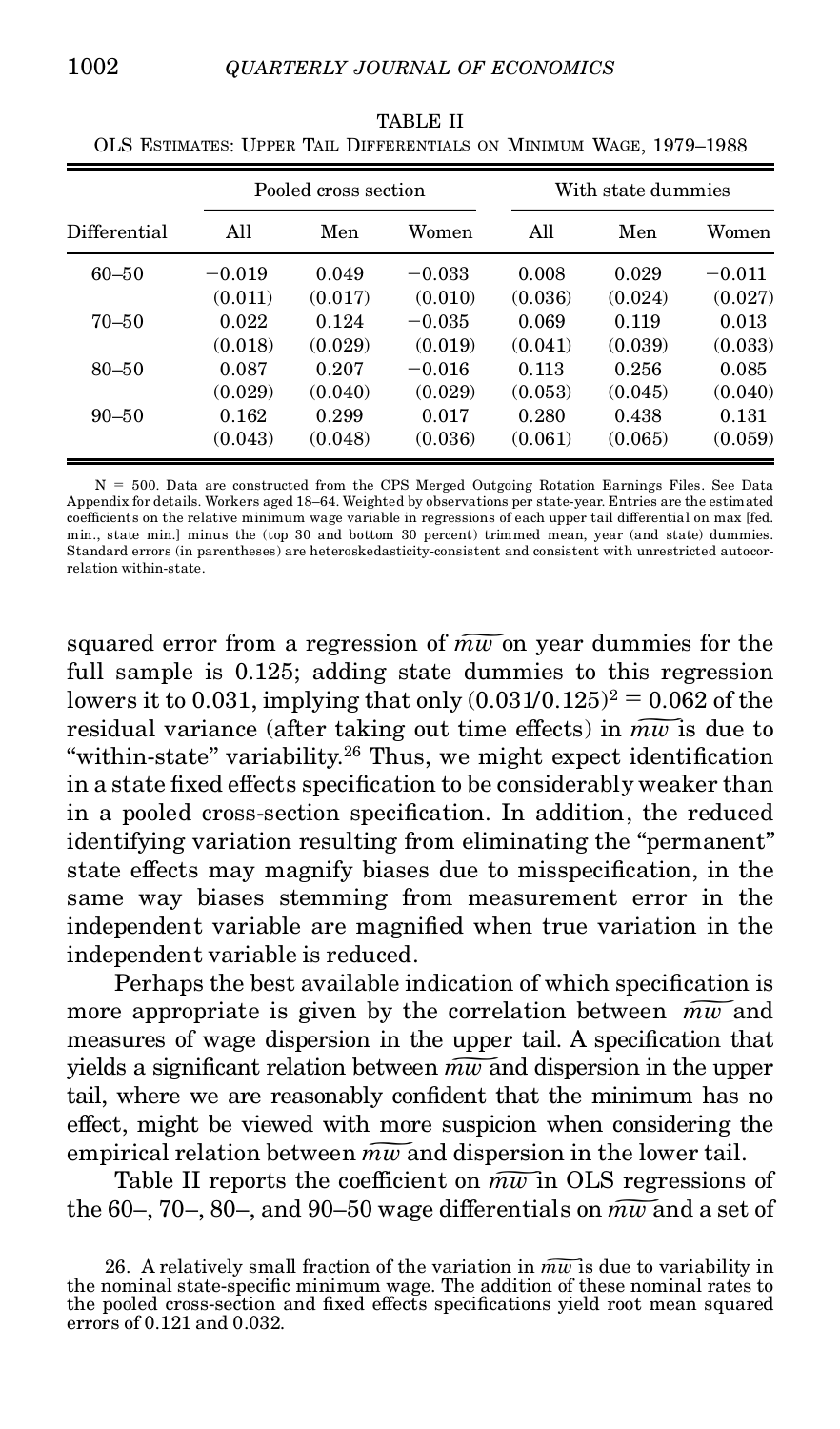year dummies, with and without state dummies, for the three samples. Focusing on the 60–, 70–, and 80–50 differentials, two patterns emerge. First, it appears that the slope coefficients are considerably smaller for women or for the combined sample than for men alone. For women the pooled cross-section estimates for the upper percentiles range between  $-0.035$  and  $-0.016$  with standard errors of about 0.01 or 0.02. For the combined sample the pooled cross-section coefficients for the 60– and 70–50 differentials cannot be statistically rejected from zero, but the 80–50 estimates are statistically different from zero for both specifications. The comparable estimates for men are much larger in absolute magnitude; for example, the 70–50 pooled cross-section estimate is 0.124 and as high as 0.256 for the 80-50 fixed effects estimate.

Second, the absolute values of the coefficients tend to be larger in the state fixed effects specification. The 70–50 coefficient for the entire sample rises from 0.022 to 0.069, and the 80–50 coefficient rises from  $-0.016$  to 0.085 for women, and from 0.207 to 0.256 for men.

Although I include results for the 90–50 differential for completeness, the coefficient for men and the entire sample should be interpreted with caution, because of the increasing importance of the weekly earnings topcode in the latter part of the 1980s. This is because a nontrivial and nominal topcode will naturally cause a positive association between the relative minimum and the 90–50 differential, since high-wage states will have their ninetieth percentiles artificially lowered to a greater extent than low-wage states.<sup>27</sup>

If the empirical relations between *mw˜*and the upper tail differentials are considered a valid specification check, Table II seems to suggest that when examining the empirical results for the lower tails, we can be most confident in the results for women in the pooled cross section, more cautious about the results for the entire sample, and considerably more suspicious for the results for men. In the same way, the state fixed effects might be viewed with more caution relative to the pooled cross-sectional results.

<sup>27.</sup> In order to assess the magnitude of this problem, I use the 1989 data (when the topcode changed to an irrelevantly higher level), and articially topcode the weekly earnings level to where the pre-1989 level is (adjusted by the CPI), for each year. I compare regression coefficients of the 90–50 differential in the actual<br>data for 1989, with that from utilizing the simulated data in a similar regression<br>(that additionally includes year dummies). For the ent are 0.038 and 0.101 for the actual and simulated data, respectively, suggesting that about 0.06 of the coefficient in the pooled cross section for the entire sample may be attributable to the topcode. For men the coefficients are 0.190 and 0.2623, and for women they are  $-0.003$  and  $-0.002$ .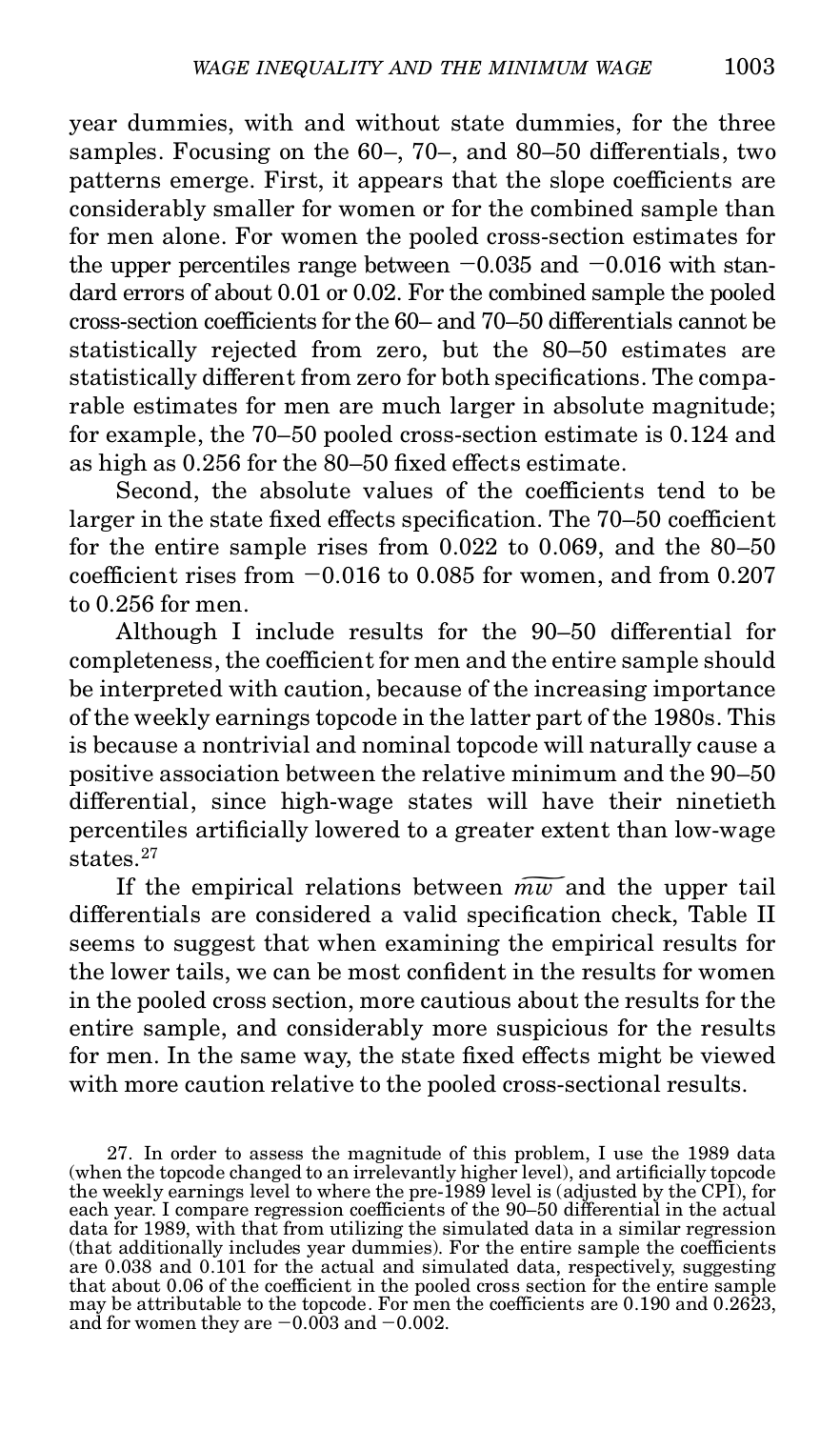|         |                              | All                 |                  |                             | Men                  |                  |                     | Women               |                  |
|---------|------------------------------|---------------------|------------------|-----------------------------|----------------------|------------------|---------------------|---------------------|------------------|
| Differ- | Trend                        | Trend               | Deriva-          | Trend                       | Trend                | Deriva-          | Trend               | Trend               | Deriva-          |
| ential  | (dif.)                       | (coef.)             | tive             | (dif.)                      | $($ coef. $)$        | tive             | (dif.)              | (coef.)             | tive             |
|         |                              |                     |                  |                             | Pooled cross section |                  |                     |                     |                  |
|         | $10 - 50 - 0.014$            | 0.002               | 0.469            | $-0.013$                    | $-0.002$             | 0.364            | $-0.025$            | $-0.001$            | 0.561            |
|         | (0.001)                      | (0.001)             | (0.042)          | (0.001)                     | (0.002)              | (0.058)          | (0.001)             | (0.002)             | (0.048)          |
|         | $20 - 50 - 0.006$            | 0.003               | 0.262            | $-0.011$                    | $-0.005$             | 0.184            | $-0.013$            | $-0.002$            | 0.268            |
|         | (0.001)                      | (0.001)             | (0.036)          | (0.001)                     | (0.002)              | (0.059)          | (0.001)             | (0.001)             | (0.031)          |
|         | $30 - 50 - 0.004$            | 0.000               | 0.134            | $-0.005$                    | $-0.004$             | 0.058            | $-0.008$            | $-0.002$            | 0.134            |
|         | (0.001)                      | (0.001)             | (0.025)          | (0.001)                     | (0.001)              | (0.037)          | (0.000)             | (0.001)             | (0.019)          |
|         | $40 - 50 - 0.002$            | 0.000               | 0.057            | $-0.003$                    | $-0.003$             | 0.004            | $-0.003$            | $-0.001$            | 0.056            |
|         | (0.001)                      | (0.001)             | (0.013)          | (0.000)                     | (0.001)              | (0.017)          | (0.000)             | (0.001)             | (0.012)          |
|         |                              |                     |                  |                             | With state dummies   |                  |                     |                     |                  |
|         | $10 - 50 - 0.015$<br>(0.001) | $-0.006$<br>(0.002) | 0.248<br>(0.071) | $-0.014 - 0.012$<br>(0.001) | (0.003)              | 0.080<br>(0.087) | $-0.026$<br>(0.001) | $-0.012$<br>(0.003) | 0.324<br>(0.084) |
|         | $20 - 50 - 0.007$            | $-0.003$            | 0.107            | $-0.011$                    | $-0.011$             | 0.028            | $-0.014$            | $-0.006$            | 0.190            |
|         | (0.001)                      | (0.002)             | (0.066)          | (0.001)                     | (0.002)              | (0.067)          | (0.001)             | (0.003)             | (0.066)          |
|         | $30 - 50 - 0.005$            | $-0.002$            | 0.082            | $-0.006$                    | $-0.007$             | $-0.037$         | $-0.008$            | $-0.005$            | 0.064            |
|         | (0.001)                      | (0.001)             | (0.033)          | (0.001)                     | (0.001)              | (0.038)          | (0.000)             | (0.002)             | (0.040)          |
|         | $40 - 50 - 0.002$            | 0.000               | 0.044            | $-0.003$                    | $-0.004$             | $-0.029$         | $-0.003$            | $-0.001$            | 0.049            |
|         | (0.001)                      | (0.001)             | (0.032)          | (0.000)                     | (0.001)              | (0.035)          | (0.000)             | (0.001)             | (0.037)          |

TABLE III OLS ESTIMATES: LOWER TAIL DIFFERENTIALS ON MINIMUM WAGE, 1979–1988

N = 500. Data are constructed from the CPS Merged Outgoing Rotation Earnings Files. See Data Appendix for details. Workers aged 18–64. Weighted by observations per state-year. Specification of column (5) Appendix for details. Workers aged 18–64. Weighted by observations per state-year. Specification of column (5)<br>of Panel A, Table I is used. The columns for each sample show 1) the trend in the percentile differential, 2) (top 30 and bottom 30 percent) mean) is included, and 3) the estimated slope evaluated at the overall mean of the relative minimum for 1979–1988. Lower panel includes state dummy variables. Standard errors (in parentheses) are heteroskedasticity-consistent and consistent with unrestricted autocorrelation within-state.

Table III reports, for the three samples and two specifications,  $(1)$  the annualized trend in the average 10–, 20–, 30–, and 40–50 Table III reports, for the three samples and two specifications,<br>(1) the annualized trend in the average 10–, 20–, 30–, and 40–50<br>differentials, (2) the trend when  $m\overline{w}$  and its square is included,<br>and (3) the estimat differentials, (2) the trend when  $\overline{n w}$  and its square is included, and (3) the estimated derivative evaluated at the overall mean of  $\overline{n w}$  throughout 1979–1988. For women in the pooled cross section the minimum wage appears to explain roughly 75 percent to virtually all of the growth in lower tail percentile differentials.<sup>28</sup> For the pooled cross-section specification using the entire sample, all of the expansion in the of the growth in lower tail percentile differentials.<sup>28</sup> For the pooled cross-section specification using the entire sample, all of the expansion

<sup>28.</sup> The result for the 10–50 differential for women should be interpreted with the caveat that the average difference between the minimum and the tenth percentile is about two log points 1979 (see Data Appendix), meaning that identification of the growth in the latent 10–50 is more tenuous, as mentioned in subsection III.B.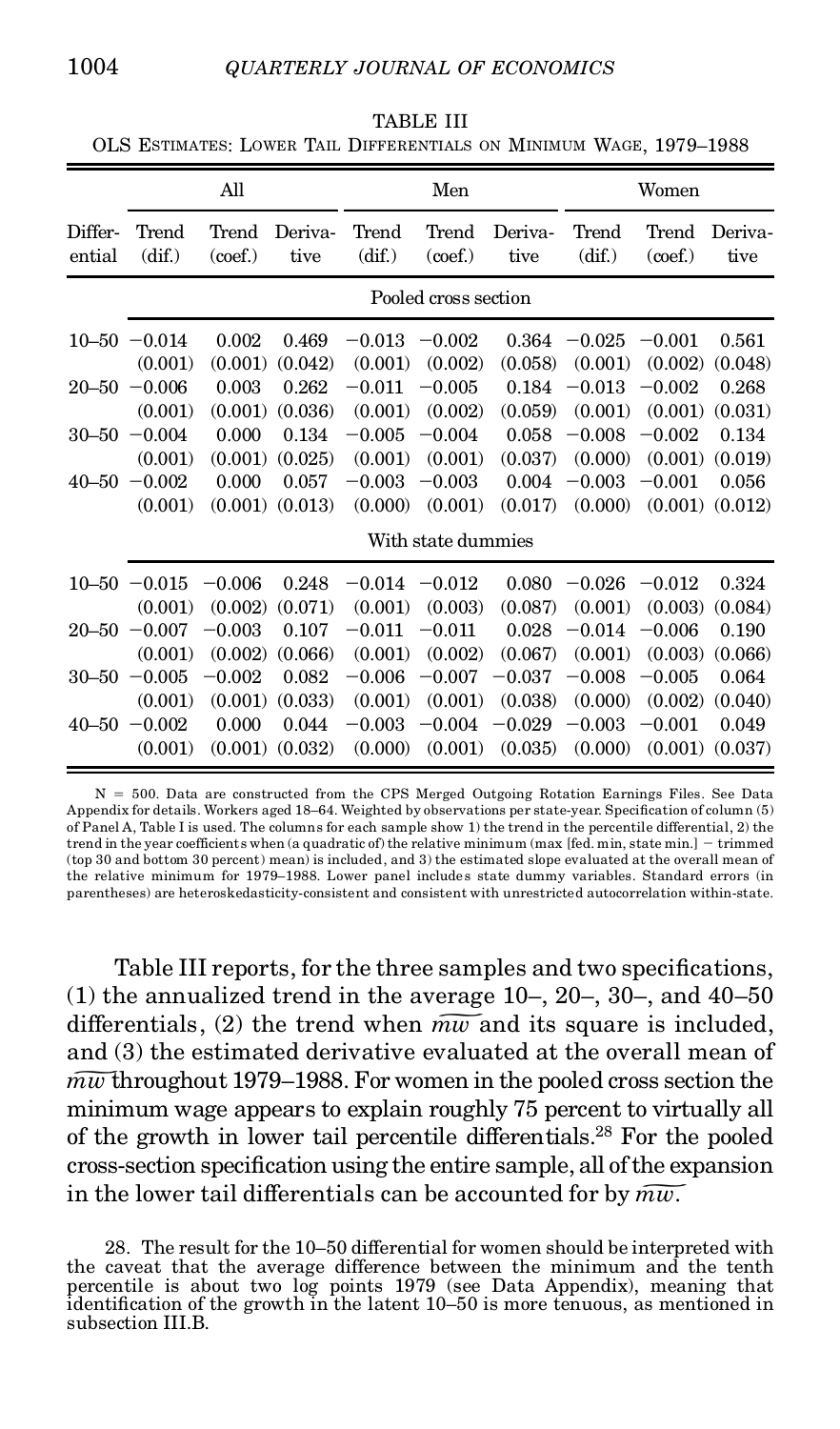In light of Table II the results for the state fixed effects specification, as well as for men, might be interpreted with considerable caution, but I include them in Table III for completeness.For the entire sample and for women, the fixed effects estimates imply that the minimum wage can account for about half of the rise in inequality. For men the results are mixed: for example, the pooled cross-section estimate implies that about 55 percent of the fall in the 20–50 differential is due to the declining minimum, while the corresponding fixed effects estimate suggests 0 percent.

#### V. WAGE COMPRESSION AND THE MINIMUM WAGE: 1989–1991

After a decade of constancy the nominal federal minimum wage rate rose, effective in April 1990, from \$3.35 to \$3.80, and again in April of 1991, from \$3.80 to \$4.25. Prior to this time, several of the states (see Appendix 3) had already legislated their own minimum wage rates that were higher than the forthcoming rise in the federal rate. As a result, the newly imposed federal minimum generated variability in *changes* in the effective mini mum wage level across states.

The source of this variability stands in sharp contrast to that which generated variation in the effective minimum wage in the previous analysis. It affords an opportunity to estimate the impact of the minimum wage on the wage distribution under an alterna tive set of identifying assumptions. Instead of relying on the assumption that the measures of centrality of states' wage distributions (used to "deflate" the federal minimum rate) are uncorrelated with latent wage dispersion, the analysis below adopts the identifying assumption that the binding (relative) minimum rate (the maximum of the federal and the state-specific rate) is uncorrelated with *changes* in latent wage inequality across states.

Card and Krueger [1995] use this latter approach to examine the impact of the minimum wage on the wage distribution. We can compare the estimates using the approach of Card and Krueger with those utilizing the procedure of Section IV, for the same time period  $(1989-1991).^{29}$  We can further compare these estimates with those using the data for the 1979–1988 period. Finding consistency among these various estimates would seem to lend some support to the findings of the previous section.

<sup>29.</sup> Card and Krueger [1995] utilize a different minimum wage measure: the fraction of workers in each state in 1989 who earn more than the 1989 rate and less than the 1991 rate.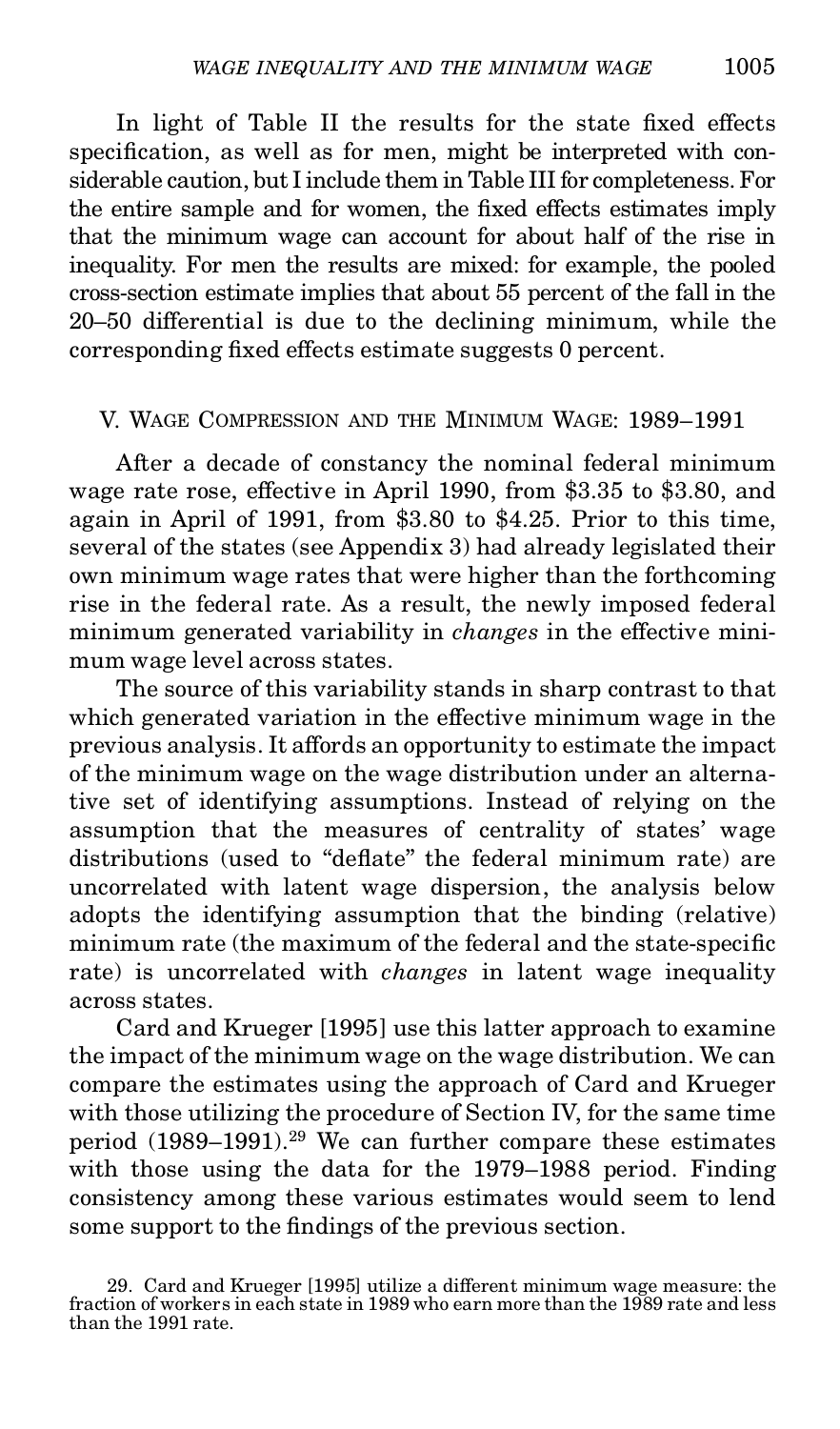|                    |             | Minimum wage       |                                   | 10-50 differential |
|--------------------|-------------|--------------------|-----------------------------------|--------------------|
|                    | State > fed | $State \leq = fed$ | State > fed<br>$State \leq = fed$ |                    |
| All                |             |                    |                                   |                    |
| 1989 (Level)       | $-0.959$    | $-0.978$           | $-0.662$                          | $-0.683$           |
|                    | (0.031)     | (0.030)            | (0.040)                           | (0.013)            |
| 1990–1989 (Change) | $-0.009$    | 0.085              | $-0.015$                          | 0.019              |
|                    | (0.007)     | (0.004)            | (0.015)                           | (0.006)            |
| 1991–1989 (Change) | 0.016       | 0.167              | $-0.015$                          | 0.032              |
|                    | (0.026)     | (0.004)            | (0.016)                           | (0.010)            |
| Men                |             |                    |                                   |                    |
| 1989 (Level)       | $-1.088$    | $-1.118$           | $-0.724$                          | $-0.723$           |
|                    | (0.030)     | (0.032)            | (0.064)                           | (0.018)            |
| 1990–1989 (Change) | 0.001       | 0.089              | 0.008                             | 0.012              |
|                    | (0.008)     | (0.004)            | (0.014)                           | (0.009)            |
| 1991–1989 (Change) | 0.035       | 0.176              | 0.006                             | 0.016              |
|                    | (0.021)     | (0.004)            | (0.019)                           | (0.009)            |
| Women              |             |                    |                                   |                    |
| 1989 (Level)       | $-0.802$    | $-0.813$           | $-0.557$                          | $-0.583$           |
|                    | (0.033)     | (0.028)            | (0.028)                           | (0.009)            |
| 1990–1989 (Change) | $-0.024$    | 0.081              | $-0.018$                          | 0.006              |
|                    | (0.006)     | (0.005)            | (0.014)                           | (0.010)            |
| 1991–1989 (Change) | $-0.013$    | 0.154              | $-0.021$                          | 0.033              |
|                    | (0.029)     | (0.005)            | (0.020)                           | (0.010)            |
| N                  | 12          | 38                 | 12                                | 38                 |

TABLE IV MEANS OF 10–50 DIFFERENTIAL AND MINIMUM WAGE, BY STATE MINIMUM WAGE STATUS, 1989–1991

Data are constructed from the CPS Merged Outgoing Rotation Earnings Files. See Data Appendix for details. Workers aged 18–64. The relative minimum here is the max [fed. min, state min.] minus the (top 30 and bottom 30 percent) trimmed mean. "State  $>$  fed" means that the state had a minimum wage that was and bottom 30 percent) trimmed mean. "State > fed" means that the state had a minimum wage that was higher than the federal minimum in 1989. "State  $\lt =$  fed" means that the state had a minimum wage that was equal to or l (in parentheses) are heteroskedasticity-consistent and consistent with unrestricted autocorrelation within state.

Table IV gives a sense of the magnitude of the average changes in both the minimum wage and the 10–50 differential for two groups of states: the states that in 1989 had minimum wages greater than the federal minimum, and all other states.<sup>30</sup> For<br>men, women, and the entire sample, the group with state mini-<br>mums equal to or less than the federal rate in 1989 experience an<br>average increase in  $m\overline{w}$ men, women, and the entire sample, the group with state mini mums equal to or less than the federal rate in 1989 experience an additional 7 percent in 1991. By contrast, the group of states

<sup>30.</sup> The states with higher minimums were California, Connecticut, Hawaii, Maine, Minnesota, Massachusetts, New Hampshire, Pennsylvania, Rhode Island, Vermont, Washington, and Wisconsin. Alaska was excluded because its stat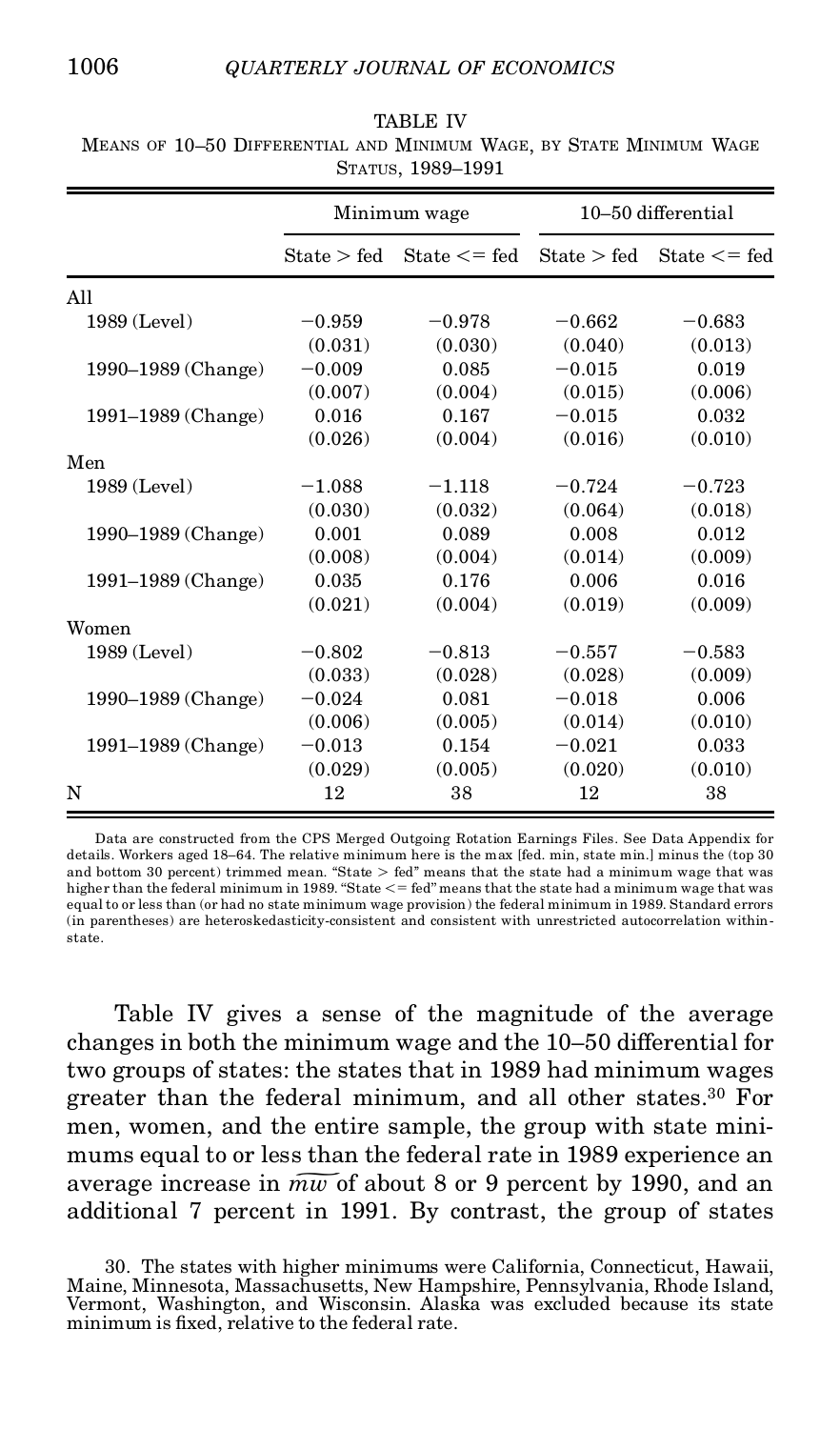beginning with higher state-specific minimums experience a very wa*GE INEQUALITY AND THE MINIMUM WAGE* 1007<br>beginning with higher state-specific minimums experience a very<br>small change in  $\overline{mw}$ .<br>Table IV illustrates that the two groups' trends in the 10–50

log-wage differential also diverge for women, as well as for the entire sample. For these samples, the group of states that experienced the 16 percent average growth in  $m\overline{w}$  witnessed an Table IV illustrates that the two groups' trends in the 10–50 log-wage differential also diverge for women, as well as for the entire sample. For these samples, the group of states that experienced the 16 percent average average compression in their 10–50 differentials of about 3 percent, whereas the remaining states experienced a 1 or 2 percent expansion in the 10–50 gap. The divergent pattern is not found in the results for men, for whom the difference between the initial minimum and the tenth percentile in 1989 was greatest, at about 38 log points.

Utilizing legislation-induced changes in the minimum wage is formally implemented by estimating the state fixed effects specification that was used in the lower panel of Table III (using Utilizing legislation-induced changes in the minimum wage<br>is formally implemented by estimating the state fixed effects<br>specification that was used in the lower panel of Table III (using<br>equations (7) and (8)). Within-sta 1989–1991 is much smaller than the total cross-sectional variability, as was the case for the 1979–1988 data. For the combined equations (7) and (8)). Within-state variation in  $\tilde{mw}$  during 1989–1991 is much smaller than the total cross-sectional variability, as was the case for the 1979–1988 data. For the combined sample in the 1989–1991 peri dummies yields a root mean squared error of 0.137. Adding state dummies to this regression reduces it to 0.040, implying that  $(0.040\frac{2}{0.137^2})$  = 0.085 of the residual variability (after taking out dummies yields a root mean squared error of 0.137. Adding state<br>dummies to this regression reduces it to 0.040, implying that<br> $(0.040^2/0.137^2) = 0.085$  of the residual variability (after taking out<br>time effects) in  $\overline{$ relatively weaker than in the pooled cross-section specification. time effects) in  $\widehat{mw}$  is within-state, and that identification will be relatively weaker than in the pooled cross-section specification.<br>However, virtually all of this within-state variation in  $\widehat{mw}$  is generated by changes in the legislated minimum rate, as opposed to transitory, within-state changes in the centrality measures of the states' wage distributions. Adding the nominal legislated rate to the above regression brings the root mean squared error from 0.040 to 0.013, implying that  $((0.040)^2 - 0.013^2) / (0.040^2) = 0.894$ the states' wage distributions. Adding the nominal legislated rate<br>to the above regression brings the root mean squared error from<br>0.040 to 0.013, implying that  $((0.040)^2 - 0.013^2)/(0.040^2) = 0.894$ <br>of the "within-state" va tion-induced changes for the 1989–1991 period; as noted in Section IV, the comparable figure for the 1979–1988 data is close to zero.

Table V presents results for the 1989–1991 period using the 10–50 differential as the dependent variable. For both women and the combined sample, the coefficients on both the linear and quadratic terms in the fixed effects specification are quite similar to the corresponding estimates in the pooled cross section. The implied derivatives (and standard errors) evaluated at the 1989–1991 mean of  $m\overline{u}$ , are 0.262 (0.096) and 0.349 (0.072) in the state quadratic terms in the fixed effects specification are quite similar<br>to the corresponding estimates in the pooled cross section. The<br>implied derivatives (and standard errors) evaluated at the 1989–<br>1991 mean of  $m\overline{w}$ , fixed effects specification, for the combined sample and women, respectively. The corresponding derivatives are 0.320 (0.073) and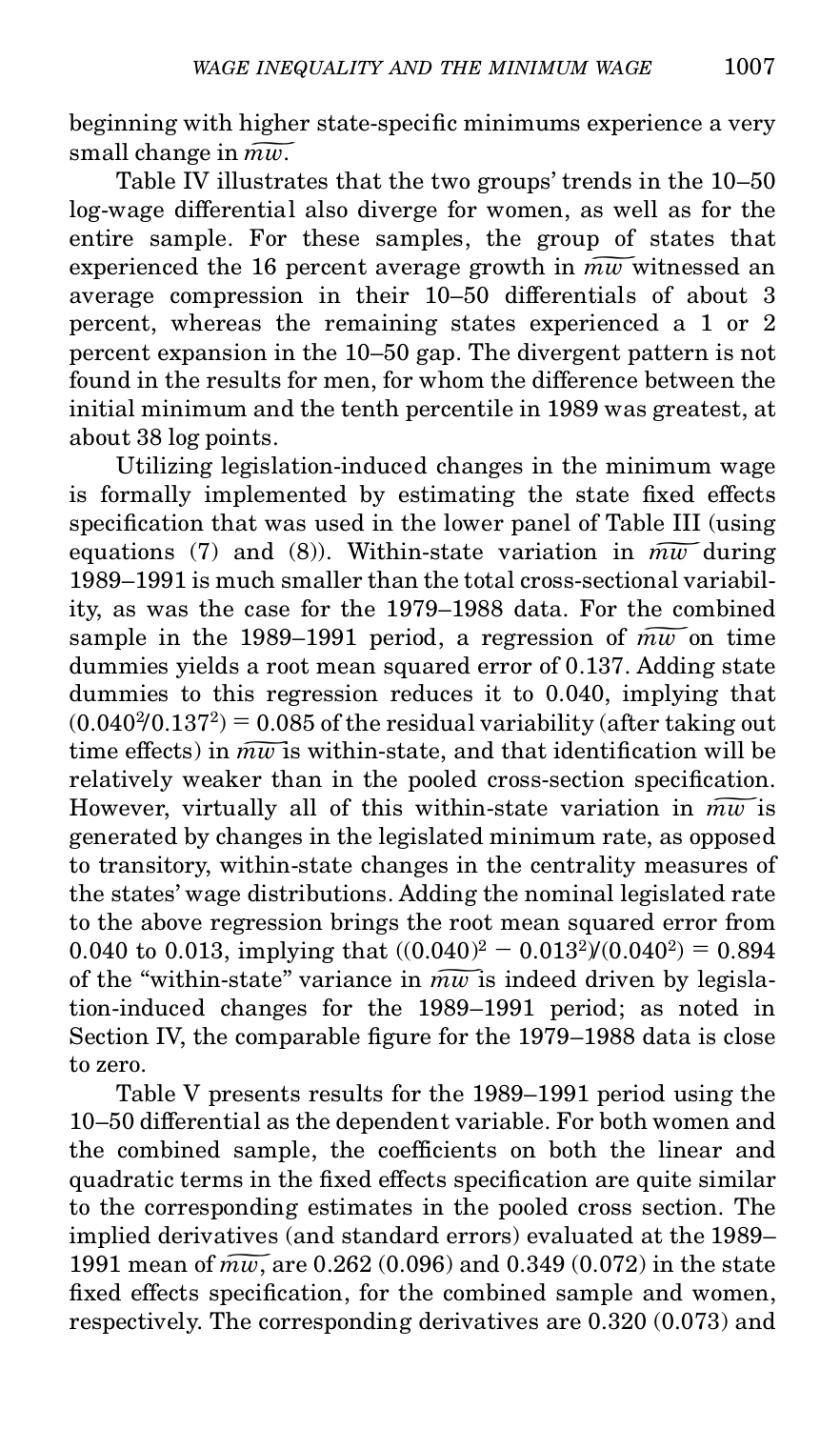|                                 |         | Pooled cross section |         | With state dummies |
|---------------------------------|---------|----------------------|---------|--------------------|
| All                             |         |                      |         |                    |
| Year dummies                    |         |                      |         |                    |
| 1990                            | 0.010   | $-0.007$             | 0.013   | $-0.002$           |
|                                 | (0.007) | (0.007)              | (0.008) | (0.010)            |
| 1991                            | 0.020   | $-0.023$             | 0.023   | $-0.013$           |
|                                 | (0.010) | (0.013)              | (0.011) | (0.015)            |
| (Min.-trim. mean)               |         | 1.598                |         | 1.401              |
|                                 |         | (0.527)              |         | (0.341)            |
| $(Min-trim.$ mean) <sup>2</sup> |         | 0.702                |         | 0.625              |
|                                 |         | (0.283)              |         | (0.191)            |
| Men                             |         |                      |         |                    |
| Year dummies                    |         |                      |         |                    |
| 1990                            | 0.011   | $-0.003$             | 0.015   | 0.014              |
|                                 | (0.007) | (0.011)              | (0.010) | (0.014)            |
| 1991                            | 0.013   | $-0.024$             | 0.017   | 0.012              |
|                                 | (0.008) | (0.013)              | (0.009) | (0.020)            |
| (Min.-trim. mean)               |         | 1.545                |         | 0.713              |
|                                 |         | (0.767)              |         | (0.434)            |
| $(Min.-trim. mean)^2$           |         | 0.614                |         | 0.326              |
|                                 |         | (0.366)              |         | (0.195)            |
| Women                           |         |                      |         |                    |
| Year dummies                    |         |                      |         |                    |
| 1990                            | 0.000   | $-0.016$             | 0.002   | $-0.017$           |
|                                 | (0.009) | (0.009)              | (0.009) | (0.009)            |
| 1991                            | 0.019   | $-0.019$             | 0.020   | $-0.023$           |
|                                 | (0.011) | (0.010)              | (0.012) | (0.011)            |
| (Min.-trim. mean)               |         | 1.532                |         | 1.472              |
|                                 |         | (0.299)              |         | (0.297)            |
| $(Min.-trim. mean)^2$           |         | 0.811                |         | 0.744              |
|                                 |         | (0.205)              |         | (0.188)            |

TABLE V OLS ESTIMATES: 10–50 DIFFERENTIAL ON MINIMUM WAGE, 1989–1991

N = 150. Data are constructed from the CPS Merged Outgoing Rotation Earnings Files. See Data Appendix for details. Workers aged 18–64. Relative minimum variable is the max [fed. min., state min.] minus the (top 30 and bottom 30 percent) trimmed mean wage. Weighted by observations per state-year. Standard errors (in parentheses) are heteroskedasticity-consistent and consistent with unrestricted autocorrelation within-state.

 $0.308$   $(0.060)$  for the pooled cross-section specification. Furthermore, evaluated at the 1979–1988 mean of  $\widetilde{mw}$ , the pooled cross-section (and fixed effects) estimates of the derivative are 0.482 (0.415) and 0.578 (0.597), for the combined sample and women, respectively. These are quite comparable to the estimated<br>derivatives from the pooled cross-section estimates reported in<br>Table III (0.469 and 0.561), which used the 1979–1988 data.<br>By contrast, the two specificati derivatives from the pooled cross-section estimates reported in Table III (0.469 and 0.561), which used the 1979–1988 data.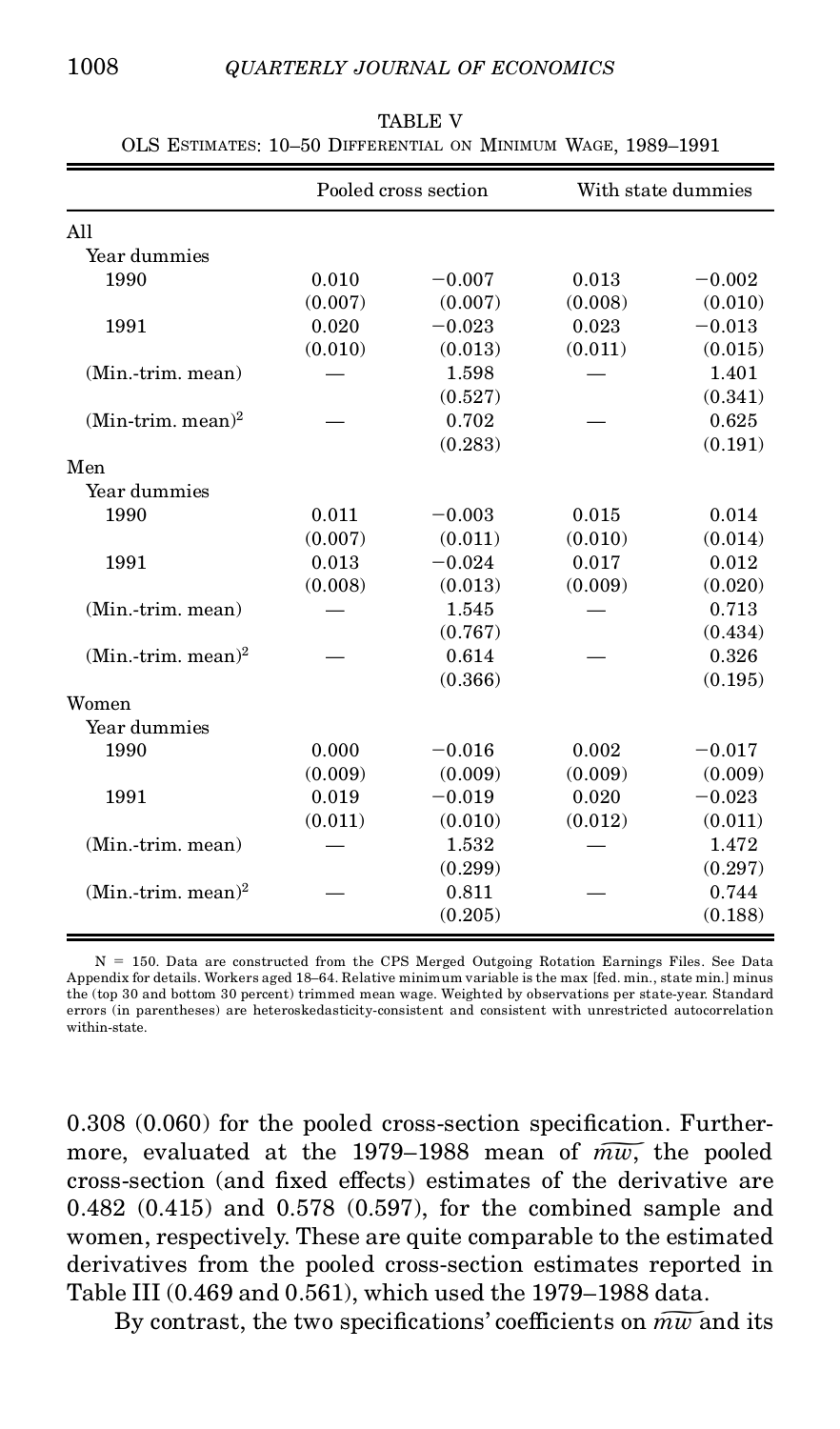square are in less agreement for the sample of men. The implied derivatives (and standard errors) are 0.033 (0.0120) and 0.270  $(0.068)$  for the fixed effects and pooled cross-section specifications, respectively. This finding provides some reason to lessen our confidence in the results for men. Examination of the empirical (0.068) for the fixed effects and pooled cross-section specifications, respectively. This finding provides some reason to lessen our confidence in the results for men. Examination of the empirical relation between the upp provides some further reason to place more confidence in the results for the combined sample, and women, relative to the results for men. For example, a regression of the 80–50 differenprovides some further reason to place more confidence in the results for the combined sample, and women, relative to the results for men. For example, a regression of the 80–50 differential on  $m\overline{w}$  leads to a coeffic bined sample, respectively. A similar qualitative pattern exists for the various other measures of dispersion in the upper tail. $31$ 

Finally, note that a comparison of the year coefficients in regressions, with and without  $\widetilde{mw}$ , reveals that for women, and the combined sample, the modest compression in the observed 10–50 differential of about two log points across states belies what appears to be an *expansion* of the *latent* 10–50 gap of about one to two log points, during the 1989–1991 period.

# VI. IMPLICATIONS FOR BETWEEN- AND WITHIN-GROUP WAGE INEQUALITY

The analysis to this point has focused on the extent to which the minimum wage has contributed to growth in broad measures of wage inequality—the various percentile differentials. Since much of the empirical literature has focused on changes in between-group wage differentials (based on gender, education, age), it is instructive to consider the potential impact of the minimum wage on these wage differentials, as implied by the ndings in the previous sections. Equally informative is the implied effect of the minimum wage on changes in so-called ''within-group'' inequality, which constitutes a large portion of the total growth in wage dispersion in recent decades [Juhn, Murphy, and Pierce 1993].

A simple way to produce these calculations is given by

<sup>31.</sup> Using the 90–50 differential yields 0.124, 0.033, and 0.048 for men, and the combined sample, respectively; these are the largest (in absolute value) among regressions using the various upper tail percentile different fixed effects estimates using the upper tail was  $-0.108$  (with a standard error of 0.095) for the 90–50 differential for the combined sample; all other estimates (using any of the samples, or upper tail measures) were sm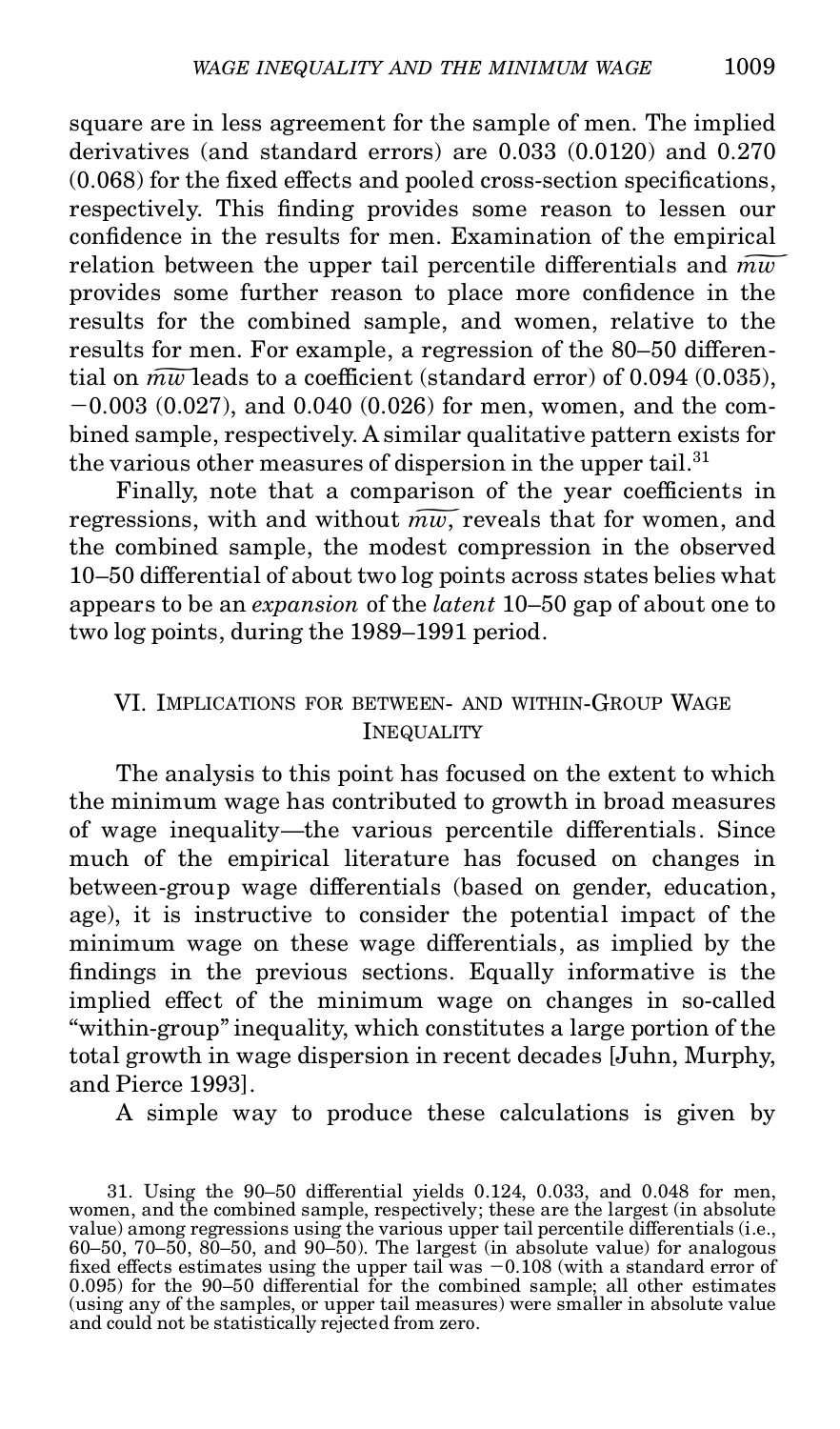DiNardo, Fortin, and Lemieux [1996], who simulate a counterfactual wage density for 1988, adjusting the minimum wage to its 1979 level, in real terms. I follow this general approach; but instead of making specific assumptions about how the minimum wage affects the lower tail of the distribution, I simply employ the estimates of the previous section on the empirical relation between the minimum and the lower tail percentile differentials across states.

I do so in the following way. First, I determine for each observation in the microdata (that was used to create the statelevel panel data set), its percentile in the overall wage distribution, on a state-by-state basis. Then according to this relative position, I add or subtract an amount to the log-wage of the worker according to estimates of  $\overline{\beta}$  and  $\overline{\gamma}$  (from equation (7)) and the simulated change in  $m\overline{w}$ . So, for example, in order to simulate tion, on a state-by-state basis. Then according to this relative<br>position, I add or subtract an amount to the log-wage of the worker<br>according to estimates of  $\overline{\beta}$  and  $\overline{\gamma}$  (from equation (7)) and the<br>simulated ch what individuals at the *p*th percentile of their state's wage distribution in 1989 would earn in the face of a minimum wage at<br>its 1979 relative level, I add the amount<br>(9)  $\Delta_{j,89}^p = \hat{\beta}^p \cdot (\overline{m w}_{j,79} - \overline{m w}_{j,89}) + \hat{\gamma}_p \cdot (\overline{m w}_{j,79}^2 - \overline{m w}_{j,89}^2)$ its 1979 relative level, I add the amount

$$
(9) \qquad \Delta_{j,89}^p = \hat{\beta}^p \cdot (\widetilde{m w_{j,79}} - \widetilde{m w_{j,89}}) + \hat{\gamma}_p \cdot (\widetilde{m w_{j,79}}^2 - \widetilde{m w_{j,89}}^2)
$$

to the worker's actual log-wage in 1989, where *p* denotes the within-state percentile, *j* the state,  $\overline{\beta}^p$  and  $\overline{\gamma}^p$  the estimated coefficients from the regression described by column (5) of Table I, to the worker's actual log-wage in 1989, where *p* denotes<br>within-state percentile, *j* the state,  $\overline{\beta}^p$  and  $\overline{\gamma}^p$  the estim<br>coefficients from the regression described by column (5) of Tal<br>Panel A,  $\overline{m w_{j,89}}$ within-state percentile, *j* the state,  $\overline{\beta}^p$  and  $\overline{\gamma}^p$  the estimated coefficients from the regression described by column (5) of Table I, Panel A,  $\overline{mw}_{j,89}$  the actual  $\overline{mw}$  for state *j* in 1989, and  $\$ (1979) relative level of the federal minimum wage for state *j*.<sup>32</sup>

Although the separate estimates  $\hat{\bar{\beta}}^p$  and  $\hat{\bar{\gamma}}^p$  for men, women, and the combined sample can be applied to each respective sample, the accumulation of evidence to this point suggests that we might place the most confidence in the estimates from the pooled cross-section specification for women, and for the combined sample. And in particular, it suggests that the results for men be viewed with considerable suspicion. Thus, in the simulation exercise I adjust the wages of the entire sample of earners, using the pooled cross-sectional estimates of  $\overline{\beta}^p$  and  $\overline{\gamma}^p$  from the entire sample, but report the various between- and within-group wage dispersion measures by men and women separately.<sup>33</sup> It is impor-

<sup>32.</sup> The nominal minimum rate was \$2.90 in 1979, \$3.35 in 1989, and the

 $\overline{33}$ . I use estimates from regressing each of the 49 lower tail differentials  $(1-50 \text{ to } 49-50)$  on a quadratic in  $\overline{mw}$ , using data from the entire time period, 1979–1991, weighting by the number of observations in each state-year cell.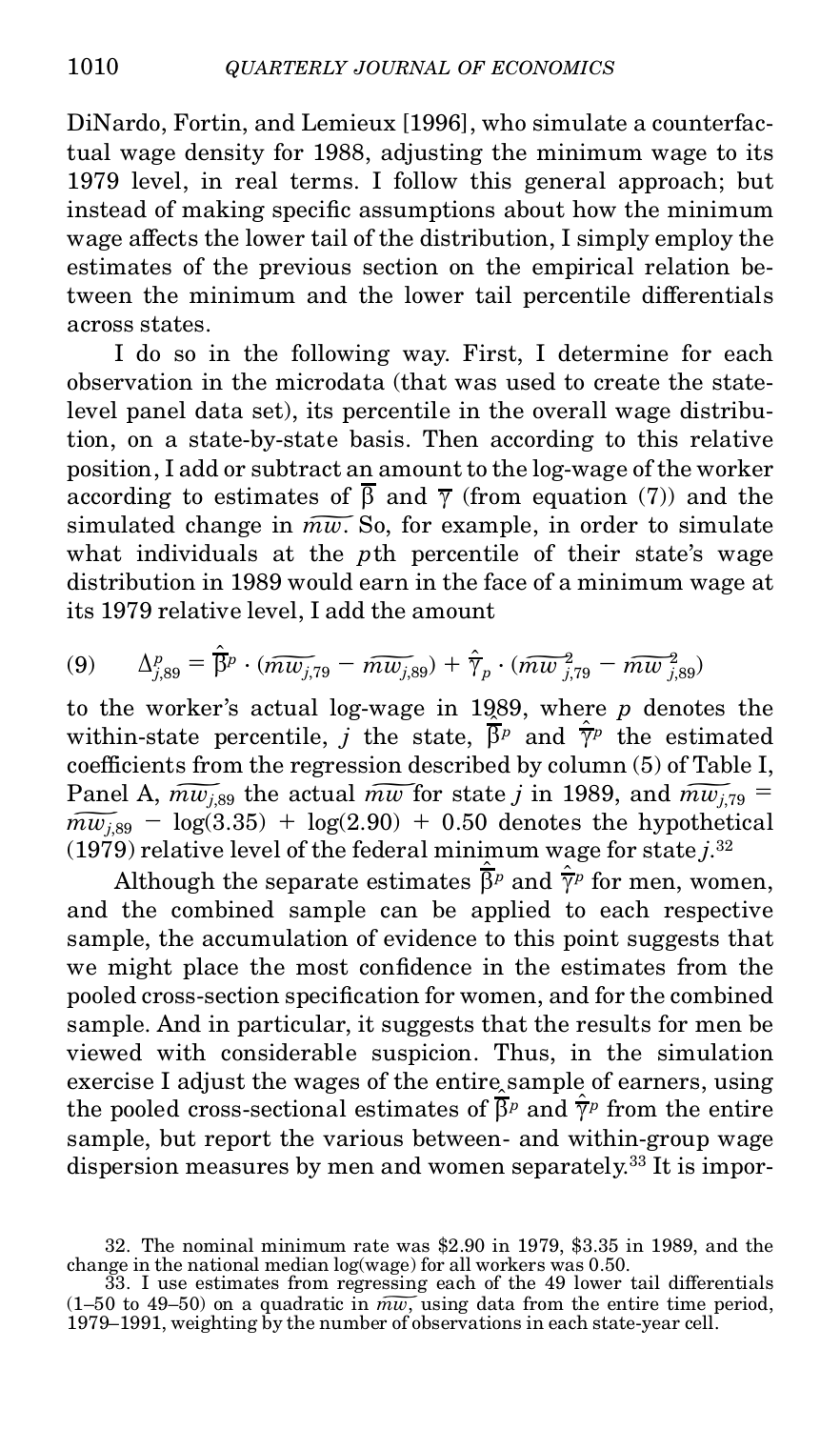tant to note that the validity of the resultant ''counterfactual'' wage differentials rests upon the assumption that the minimum wage affects worker types (irrespective of their education, gender, age, etc.) equally, *conditional on the worker's wage level.*

Panel A of Table VI reports various comparisons between actual wage differentials (by race, education, and experience), and corresponding differentials from the adjusted microdata for male earners aged 18–64. The mean wages in each group are expressed as relative to the combined-sample median wage. The first two columns present the differentials computed from the actual data, the third reports the counterfactual of applying the 1979 relative level of the minimum wage to the 1989 distribution, and the last two columns show the counterfactual differentials resulting from simulating the impact of the 1989 relative minimum on the 1979 and 1989 distributions.<sup>34</sup>

An examination of the first and third columns of the table reveals that the main beneficiary of this hypothetical minimum wage increase are less-experienced high school dropouts, as their average log-wage rises about eight log points due to the adjust ment of the 1989 data. The lower part of the table, which reports unadjusted and adjusted changes in the differentials, shows that *changes* in race, experience, and educational differentials are only moderately attenuated by an adjustment for the minimum wage. It shows that about 14 percent of the increase in the college-high school wage differential for those with 1–10 years of experience is due to the falling minimum wage throughout this period. One notes that this is comparable to the 13 percent calculation provided by DiNardo, Fortin, and Lemieux [1996]. The alternative adjusted changes in the fourth and fth columns give very similar results.

Panel A of Table VI also reports the estimated slope coefficient on years of completed schooling in a wage equation that addition ally includes a quartic in potential experience. The adjustment in the third column implies that about  $(0.004)/(0.088 - 0.061)$  = 0.148 of the change in the return to schooling is attributable to the minimum wage.

The adjustment has a much greater impact on the standard deviation of the residuals from the wage regression, a measure of ''within-group'' wage inequality. RMSE is the root mean squared error of a wage regression that includes a complete interaction of

34. The simulation for <sup>1989</sup> makes an adjustment only for workers in states with minimum wages higher than the federal rate.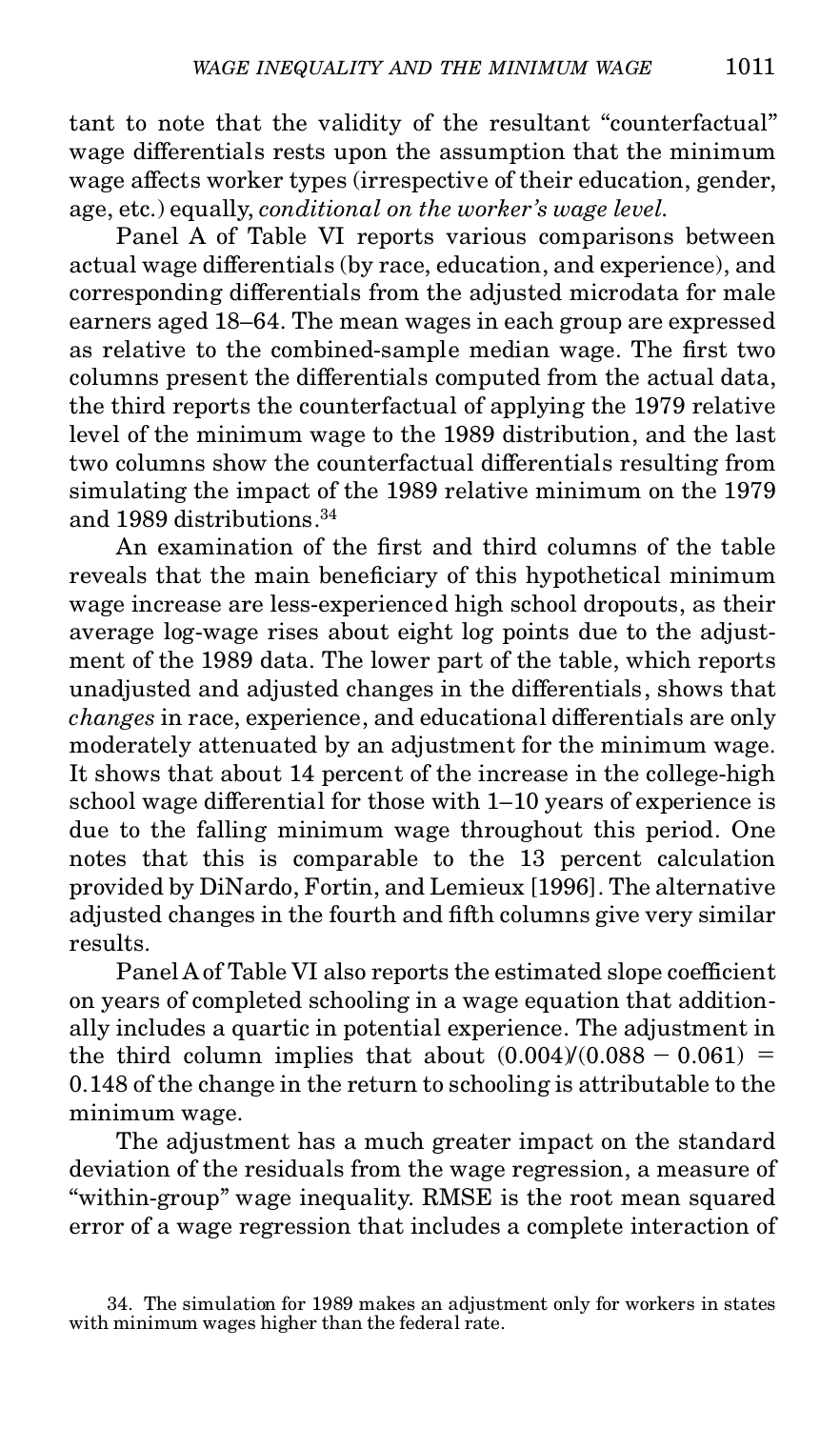|                                              |          | Actual   |                                  | Adjusted                         |                                       |
|----------------------------------------------|----------|----------|----------------------------------|----------------------------------|---------------------------------------|
| Year                                         | 1979     | 1989     | $(1979 \,\mathrm{min.})$<br>1989 | $(1989 \,\mathrm{min.})$<br>1979 | $(1989 \,\mathrm{min.})$<br>1989      |
| All men                                      | 0.188    | 0.127    | 0.151                            | 0.166                            | 0.125                                 |
| Standard deviation                           | 0.459    | 0.534    | 0.501                            | 0.494                            | 0.538                                 |
| Differentials                                |          |          |                                  |                                  |                                       |
| $10 - 50$                                    | $-0.657$ | $-0.781$ | $-0.654$                         | $-0.739$                         | $-0.781$                              |
| $25 - 50$                                    | $-0.324$ | $-0.395$ | $-0.375$                         | $-0.341$                         | $-0.398$                              |
| $75 - 50$                                    | 0.288    | 0.351    | 0.351                            | 0.288                            | 0.351                                 |
| $90 - 50$                                    | 0.561    | 0.670    | 0.670                            | 0.561                            | 0.670                                 |
| White                                        | 0.207    | 0.149    | 0.171                            | 0.186                            | 0.146                                 |
| Black                                        | $-0.015$ | $-0.095$ | $-0.055$                         | $-0.051$                         | $-0.095$                              |
| $1-10$ yrs. exp.                             | 0.052    | $-0.072$ | $-0.035$                         | 0.021                            | $-0.075$                              |
| <b>HSDO</b>                                  | $-0.226$ | $-0.450$ | $-0.374$                         | $-0.292$                         | $-0.459$                              |
| $_{\rm HS}$                                  | $-0.010$ | $-0.219$ | $-0.174$                         | $-0.043$                         | $-0.223$                              |
| <b>COL</b>                                   | 0.269    | 0.291    | 0.305                            | 0.254                            | 0.290                                 |
| $21-30$ yrs. exp.                            | 0.329    | 0.299    | 0.313                            | 0.315                            | 0.298                                 |
| <b>HSDO</b>                                  | 0.067    | $-0.141$ | $-0.105$                         | 0.041                            | $-0.146$                              |
| HS                                           | 0.303    | 0.191    | 0.205                            | 0.291                            | 0.191                                 |
| COL                                          | 0.642    | 0.673    | 0.678                            | 0.637                            | 0.673                                 |
| Return to education                          | 0.061    | 0.088    | 0.084                            | 0.064                            | 0.089                                 |
| <b>RMSE</b>                                  | 0.393    | 0.432    | 0.405                            | 0.422                            | 0.434                                 |
| Residuals                                    |          |          |                                  |                                  |                                       |
| $90 - 10$                                    | 0.995    | 1.092    | 1.021                            | 1.060                            | 1.099                                 |
| $50 - 10$                                    | 0.517    | 0.572    | 0.508                            | 0.578                            | 0.579                                 |
| $90 - 50$                                    | 0.478    | 0.520    | 0.513                            | 0.482                            | 0.520                                 |
|                                              |          |          | Change from 1979 actual          |                                  | Change from 1979<br>(at 1989 minimum) |
| Black-white                                  |          | $-0.022$ | $-0.004$                         |                                  | $-0.004$                              |
| $(21-30 \text{ yrs})$ - $(1-10 \text{ yrs})$ |          | 0.095    | 0.071                            |                                  | 0.080                                 |
| $COL-HS, (1-10 yrs.)$                        |          | 0.232    | 0.200                            |                                  | 0.216                                 |
| $COL-HSDO, (1-10 yrs.)$                      |          | 0.246    | 0.184                            |                                  | 0.203                                 |
| $COL-HS, (21-30 \text{ yrs.})$               |          | 0.144    | 0.135                            |                                  | 0.136                                 |

TABLE VI, PANEL A WAGE DIFFERENTIALS, ACTUAL AND ADJUSTED FOR MINIMUM WAGE: MEN, 1979–1989

Computed from the CPS Merged outgoing Rotation Earnings Files microdata. Data from 1989 are from 4/89–3/90. Ages 18–64. For variable construction see Data Appendix. All average wage levels are expressed as relative to the overall median wage. The first two columns use the actual data for 1979 and 1989. The third column is 1989 data adjusted to the 1979 relative minimum, and fourth and fth columns are the 1979 and 1989 differentials adjusted to the 1989 relative minimum (for all states). The adjustment procedure is described in the text. Return to Education is the coefficient on education in a regression of log (wage) on education, a quartic in potential experience (age-educ-6) and a black dummy. RMSE is the root mean squared error from an hours-weighted regression of log (wage) on a set of fully interacted educational categories (4) and single year experience dummies. 90–10, 50–10, and 90–50 are various percentile differentials of the residuals in that regression.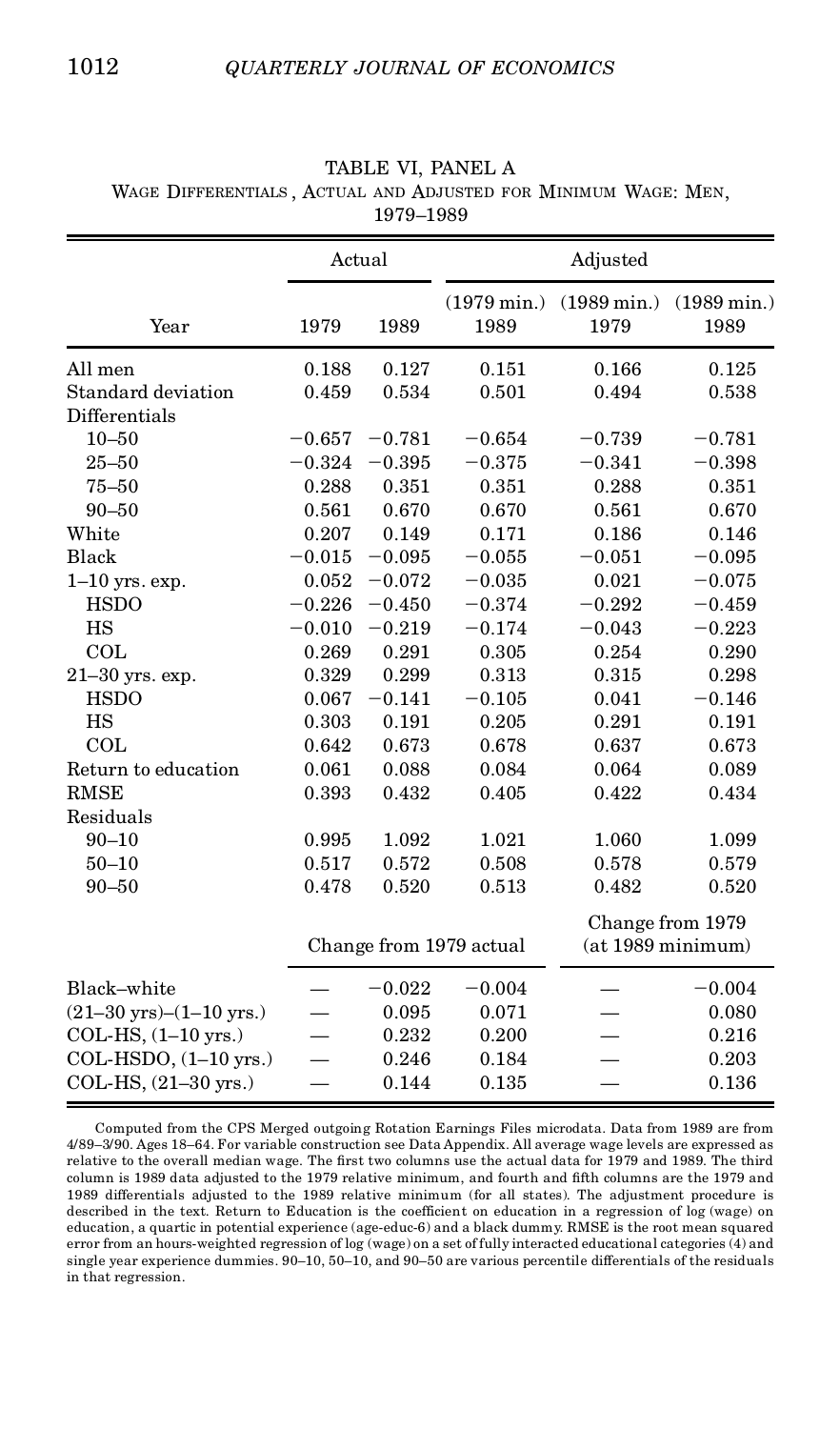|                                                | Actual   |          |                                  | Adjusted                         |                                       |  |  |
|------------------------------------------------|----------|----------|----------------------------------|----------------------------------|---------------------------------------|--|--|
| Year                                           | 1979     | 1989     | $(1979 \,\mathrm{min.})$<br>1989 | $(1989 \,\mathrm{min.})$<br>1979 | $(1989 \,\mathrm{min.})$<br>1989      |  |  |
| All women                                      | $-0.177$ | $-0.136$ | $-0.093$                         | $-0.235$                         | $-0.140$                              |  |  |
| Standard deviation                             | 0.377    | 0.478    | 0.430                            | 0.433                            | 0.481                                 |  |  |
| Differentials                                  |          |          |                                  |                                  |                                       |  |  |
| $10 - 50$                                      | $-0.389$ | $-0.575$ | $-0.447$                         | $-0.543$                         | $-0.588$                              |  |  |
| $25 - 50$                                      | $-0.246$ | $-0.323$ | $-0.274$                         | $-0.313$                         | $-0.329$                              |  |  |
| $75 - 50$                                      | 0.305    | 0.363    | 0.346                            | 0.329                            | 0.363                                 |  |  |
| $90 - 50$                                      | 0.560    | 0.669    | 0.652                            | 0.589                            | 0.669                                 |  |  |
| White                                          | $-0.170$ | $-0.125$ | $-0.083$                         | $-0.227$                         | $-0.129$                              |  |  |
| Black                                          | $-0.227$ | $-0.222$ | $-0.165$                         | $-0.296$                         | $-0.223$                              |  |  |
| $1-10$ yrs. exp.                               | $-0.197$ | $-0.199$ | $-0.147$                         | $-0.256$                         | $-0.202$                              |  |  |
| <b>HSDO</b>                                    | $-0.443$ | $-0.636$ | $-0.519$                         | $-0.556$                         | $-0.647$                              |  |  |
| HS                                             | $-0.294$ | $-0.404$ | $-0.332$                         | $-0.367$                         | $-0.409$                              |  |  |
| <b>COL</b>                                     | 0.053    | 0.150    | 0.165                            | 0.028                            | 0.148                                 |  |  |
| 21-30 yrs. exp.                                | $-0.132$ | $-0.070$ | $-0.035$                         | $-0.183$                         | $-0.073$                              |  |  |
| <b>HSDO</b>                                    | $-0.330$ | $-0.451$ | $-0.375$                         | $-0.415$                         | $-0.460$                              |  |  |
| HS                                             | $-0.170$ | $-0.186$ | $-0.142$                         | $-0.222$                         | $-0.189$                              |  |  |
| <b>COL</b>                                     | 0.201    | 0.295    | 0.306                            | 0.183                            | 0.294                                 |  |  |
| Return to education                            | 0.066    | 0.097    | 0.088                            | 0.076                            | 0.098                                 |  |  |
| <b>RMSE</b>                                    | 0.333    | 0.399    | 0.359                            | 0.383                            | 0.401                                 |  |  |
| Residuals                                      |          |          |                                  |                                  |                                       |  |  |
| $90 - 10$                                      | 0.836    | 1.008    | 0.895                            | 0.976                            | 1.012                                 |  |  |
| $50 - 10$                                      | 0.359    | 0.485    | 0.395                            | 0.464                            | 0.489                                 |  |  |
| $90 - 50$                                      | 0.478    | 0.522    | 0.500                            | 0.512                            | 0.523                                 |  |  |
|                                                |          |          | Change from 1979 actual          |                                  | Change from 1979<br>(at 1989 minimum) |  |  |
| Black-white                                    |          | $-0.041$ | $-0.025$                         |                                  | $-0.026$                              |  |  |
| $(21-30 \text{ yrs})$ - $(1-10 \text{ yrs})$ . |          | 0.063    | 0.048                            |                                  | 0.056                                 |  |  |
| $COL-HS, (1-10 yrs.)$                          |          | 0.207    | 0.150                            |                                  | 0.162                                 |  |  |
| $COL-HSDO, (1-10 yrs.)$                        |          | 0.290    | 0.188                            |                                  | 0.211                                 |  |  |
| $COL-HS, (21-30 \text{ yrs.})$                 |          | 0.110    | 0.077                            |                                  | 0.079                                 |  |  |

TABLE VI, PANEL B WAGE DIFFERENTIALS , ACTUAL AND ADJUSTED FOR MINIMUM WAGE: WOMEN, 1979–1989

Computed from the CPS Merged outgoing Rotation Earnings Files microdata. Data from 1989 are from 4/89–3/90. Ages 18–64. For variable construction see Data Appendix. All average wage levels are expressed as relative to the overall median wage. The first two columns use the actual data for 1979 and 1989. The third column is 1989 data adjusted to the 1979 relative minimum, and fourth and fth columns are the 1979 and 1989 differentials adjusted to the 1989 relative minimum (for all states). The adjustment procedure is described in the text. Return to education is the coefficient on education in a regression of log (wage) on education, a quartic in potential experience (age-educ-6) and a black dummy. RMSE is the root mean squared error from an hours-weighted regression of log (wage) on a set of fully interacted educational categories (four) and single year experience dummies. 90–10, 50–10, and 90–50 are various percentile differentials of the residuals in that regression.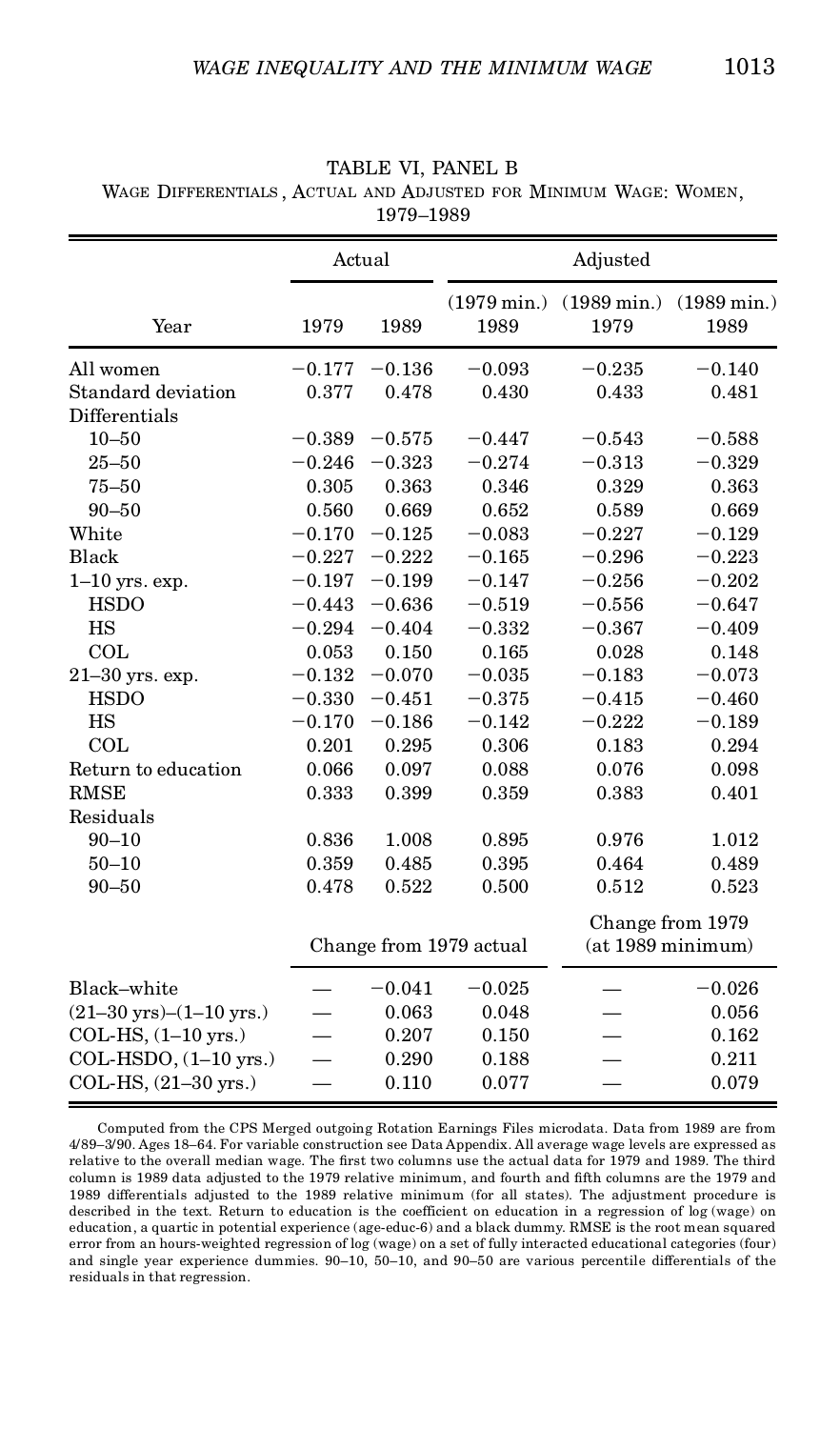the four educational groups  $($  < 12, 12, 13–15, 16+) and dummies for each single year of experience. Rather than rising from 0.393 to 0.432 (9.9 percent rise) from 1979 to 1989, it rises to 0.405 (3.1 percent), accounting for the minimum wage. The following three lines, "90–10," "50–10," and "90–50," report the corresponding percentile differentials of these residuals. It reveals that the adjustment makes a difference mostly in the lower tail of the distribution of residuals.

Panel B of Table VI reports the results for women. A comparison of the first and fourth columns suggest that lessexperienced, high school dropout females would have been paid, on average, about 11 percent less in 1979 if it had not been for the supporting effect of the minimum wage. Although the minimum wage appears to be a proportionately greater component of changes in differentials by education, relative to men, two-thirds of the observed changes remain after the adjustment. The adjusted college-high school wage differential continues to rise significantly, by about fifteen log points for the least experienced, and the college-dropout differential rises about 19 percent.

A comparison of the unadjusted and adjusted measures of the residual dispersion suggests that between two-thirds and three-quarters of the approximately 20 percent rise in within group inequality could be attributable to the declining minimum wage during the 1980s. This estimate, and that for men, are substantially higher than the lower bound estimates given by DiNardo, Fortin, and Lemieux [1996], who find that the minimum wage accounts for 24.2 and 34.0 percent of the rise in residual dispersion, for men and women, respectively.<sup>35</sup>

I note that while the estimates here suggest that much of the growth in inequality in the lower tail can be attributed to the minimum wage, substantial growth in dispersion in the upper tail remains during the 1980s. As shown in Panels A and B of Table VI, the 90–50 log-wage differential expands by about ten or eleven log points for both men and women. For men the minimum wage appears to account for about 70 (or more) percent of the growth of the 50–10 differential, but about 75 percent of the widening 50–25 gap still remains, implying that an analysis

<sup>35.</sup> DiNardo, Fortin, and Lemieux [1996] adopt three assumptions to produce their lower bound estimates: (1) no disemployment effect, (2) no produce their lower bound estimates: (1) no disemployment effect, (2) no expedilov understate the impact of the minimum. The estimates in their study as well as<br>the present analysis depart somewhat from the analysis of Bernard and Jensen<br>[1998], who find virtually no role for the minimum wage in explaini in residual wage inequality, using cross state differences from Census data.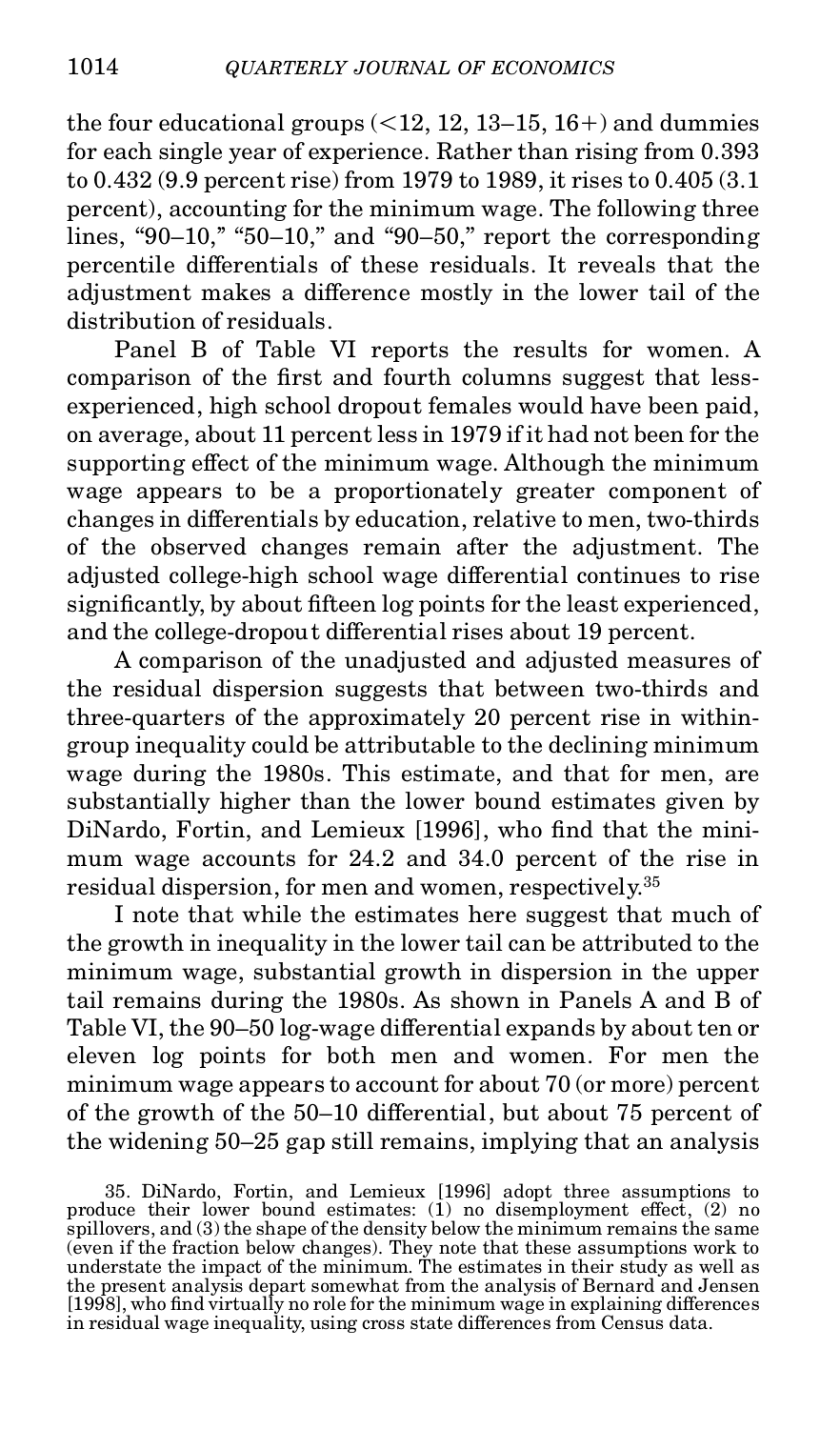

#### Percentile

#### FIGURE VII

 $-0.20$ 

Summary of Changes in Actual and Estimated Latent Log (Wage) Differentials, 1979–1989, by Percentile: All Workers, 18–64

which ignores the minimum wage would not lead to a serious overstatement of increasing inequality, *if the focus is on the upper 75 percent of the distribution.* It should also be noted, however, that the same cannot be said for women. As the upper part of Panel B reveals, the minimum appears to have had such an important impact that about 50 to 60 percent of the thirteen log point rise in the 75–25 differential is explained by the minimum.

Curiously, accounting for the minimum wage has a consider ably more striking impact on the impression of overall inequality for the unconditional distribution of wages (men and women combined). As a graphical summary of the core specification provided in Table I, Figure VII plots the actual average change (1979 to 1989) for each (from the 5–50 to the 95–50) percentile differential; these are essentially the "1989" coefficients in column (1) of Table I for each differential.<sup>36</sup> I also plot the 1989 year

<sup>36.</sup> Here, <sup>I</sup> append the data from 1989–1991 to the data (1979–1988) used for Table I.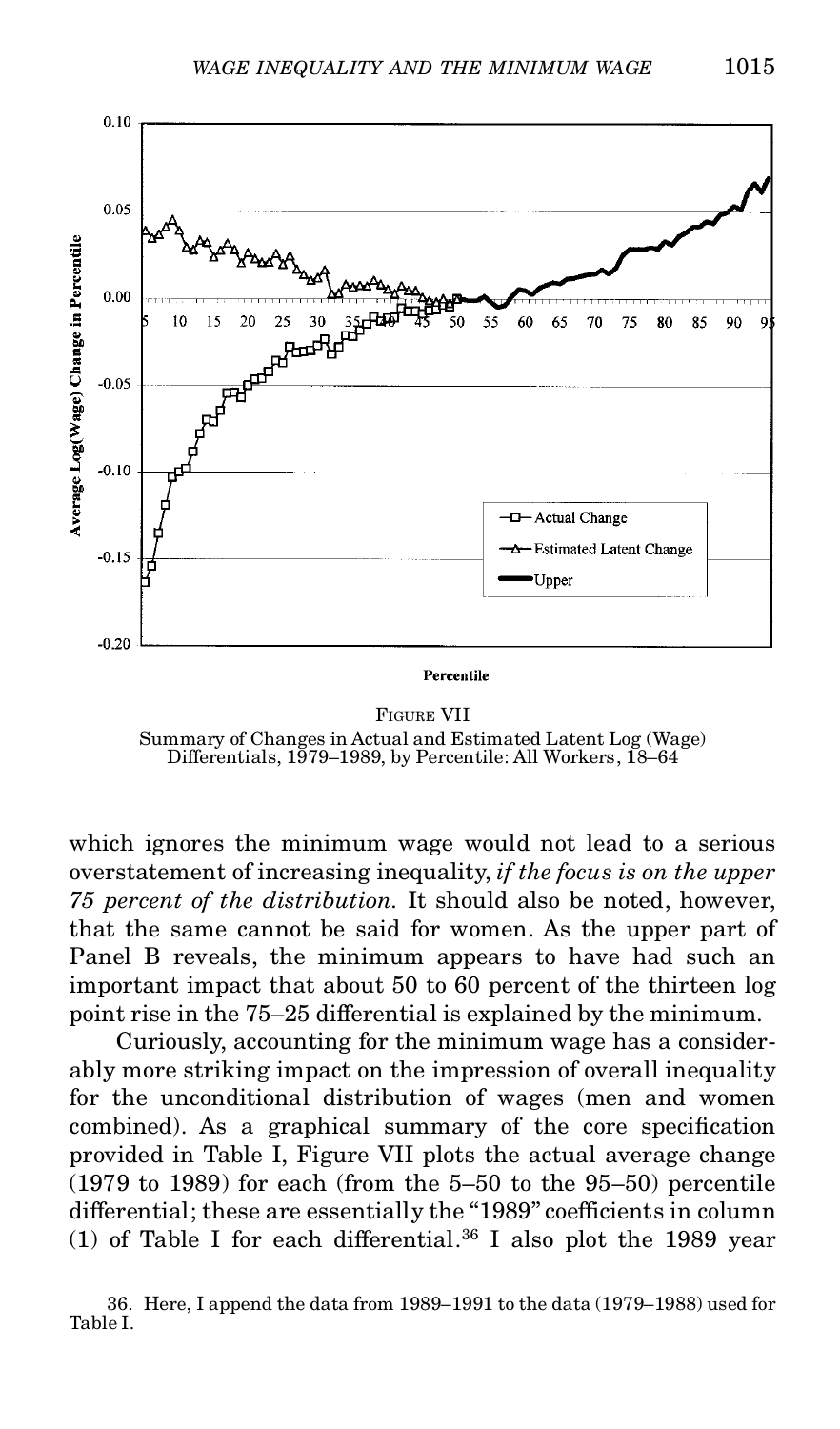coefficients from the core specification (column (5), Table I) which includes  $m\overline{w}$  for each percentile up to the median. It shows that, 1016 QUARTERLY JOURNAL OF ECONOMICS<br>coefficients from the core specification (column  $(5)$ , Table I) which<br>includes  $\overline{mw}$  for each percentile up to the median. It shows that,<br>after accounting for the minimum wage, the dispersion in the upper tail of the overall wage distribution appears to be offset by an equally modest *compression* in the lower tail, so as to keep measures of the latent 90–10 or 75–25 differential relatively constant over time. This finding is roughly consistent with Teulings [1998], who in a recent alternative analysis of the impact of the minimum wage, uses a flexible parameterization of the wage distribution across time and regions within the United States, and concludes that the minimum wage can fully explain the growth in inequality of the unconditional distribution of wages during the 1980s.

### VII. SUMMARY AND CONCLUSIONS

Two principal findings emerge from the above empirical analysis. First, estimates that exploit cross-state variation in the ''effective'' minimum wage imply that a great majority of the observed growth in inequality in the lower tail of the distribution is attributable to the erosion of the real value of the federal minimum wage rate during the 1980s. The estimates imply that the falling relative level of the minimum wage can explain from 70 to 100 percent of the growth in inequality in the lower tail of the female wage distribution, and for men, about 70 percent and 25 percent of the growth in the  $50-10$  and  $50-25$  differentials, respectively. For both men and women, analyzed separately, much growth in inequality remains (mostly in the upper tail of the distribution) during this period. Curiously, however, after accounting for the minimum wage, the unconditional distribution (men and women combined) exhibits a *compression* in the lower tail (50–10 differential) that is of the same magnitude as the modest expansion in the upper tail (90–50 differential) of the distribution.

Second, the magnitudes of this study's estimates imply that ignoring the declining real value of the minimum wage leads to only a moderate exaggeration of the growth in between-group wage inequality; the broad trends in educational and experience differentials are unaffected. But ignoring the minimum wage leads to a substantial overstatement of the growth in residual, "within-group" wage inequality during the 1980s; the minimum wage may explain between 60 to 80 percent of the rise in this component of wage inequality.

The credibility of the estimates provided here depend on the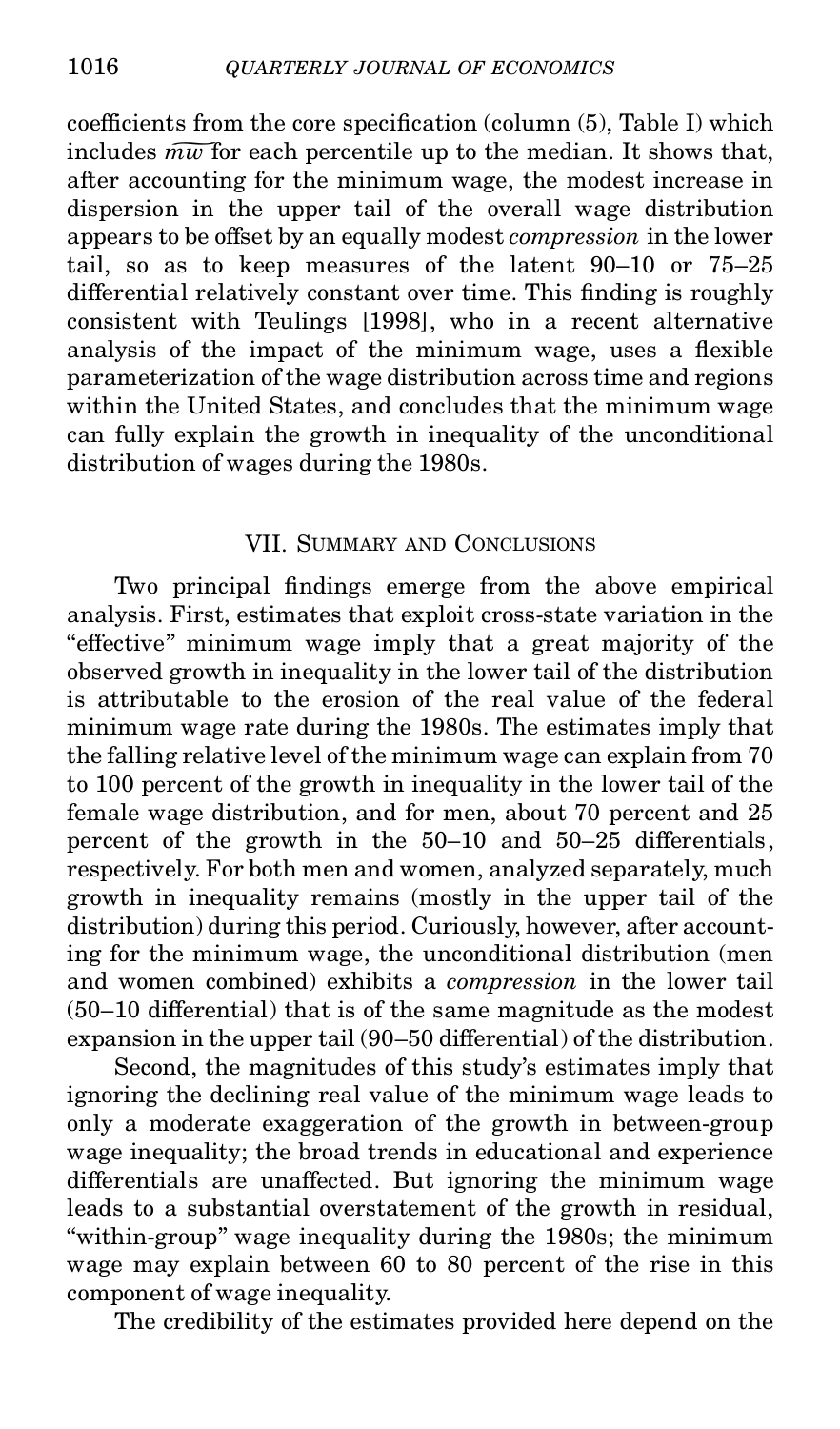validity of the assumption that latent wage inequality is uncorrelated with measures of the centrality of states' log-wage distributions (and hence with the relative minimums). I find evidence that supports this notion for women, and to a lesser extent, for the entire sample of workers. Also, I find evidence that casts doubt on this notion for the sample of male workers.

For example, for the sample of women there are negligible correlations between measures of wage dispersion in the upper tail and the relative minimum. This is at odds with the notion that an inherent relation between the overall scale and location of the states' distributions is causing an upward bias of the estimate of the minimum wage's impact across states. An analogous analysis provides a weaker case for the validity of the cross-sectional results for the combined sample. The weakest case is for the analysis of the male sample, where the correlations between the relative minimum and the several measures of upper tail wage dispersion are all large and statistically significant.

Second, I provide estimates generated by a qualitatively different source of variability in changes in the effective mini mum—that which is driven by an interaction between preexisting variability in state-legislated wage floors and the imposition of a higher, binding federal minimum in the early 1990s. For women as well as the combined sample, the resulting estimates are quite similar to those resulting from the earlier cross-sectional analysis. By contrast, the divergence of the two estimates when analyzing men in isolation provides reason to suspect the main results for the male sample.

The findings in this paper point have a few implications for future research on wage and earnings inequality. First, suppose that we take the findings here at face value—that a minimum wage that kept pace with inflation would have resulted in a relatively unchanging unconditional distribution of wages *for hours worked in the economy* during the 1980s. Given the sugges tion of the previous literature that the minimum wage played a small role in the substantial rise in household income inequality, explaining this rise would seem necessarily to involve a *change* in the nature of the *mapping* between hourly wages and household income.<sup>37</sup>

This intermediate link includes how the distributions of wages and hours worked map into weekly earnings, and in turn,

37. See Brown's [1999] recent survey of the literature on the minimum wage for a discussion of these issues.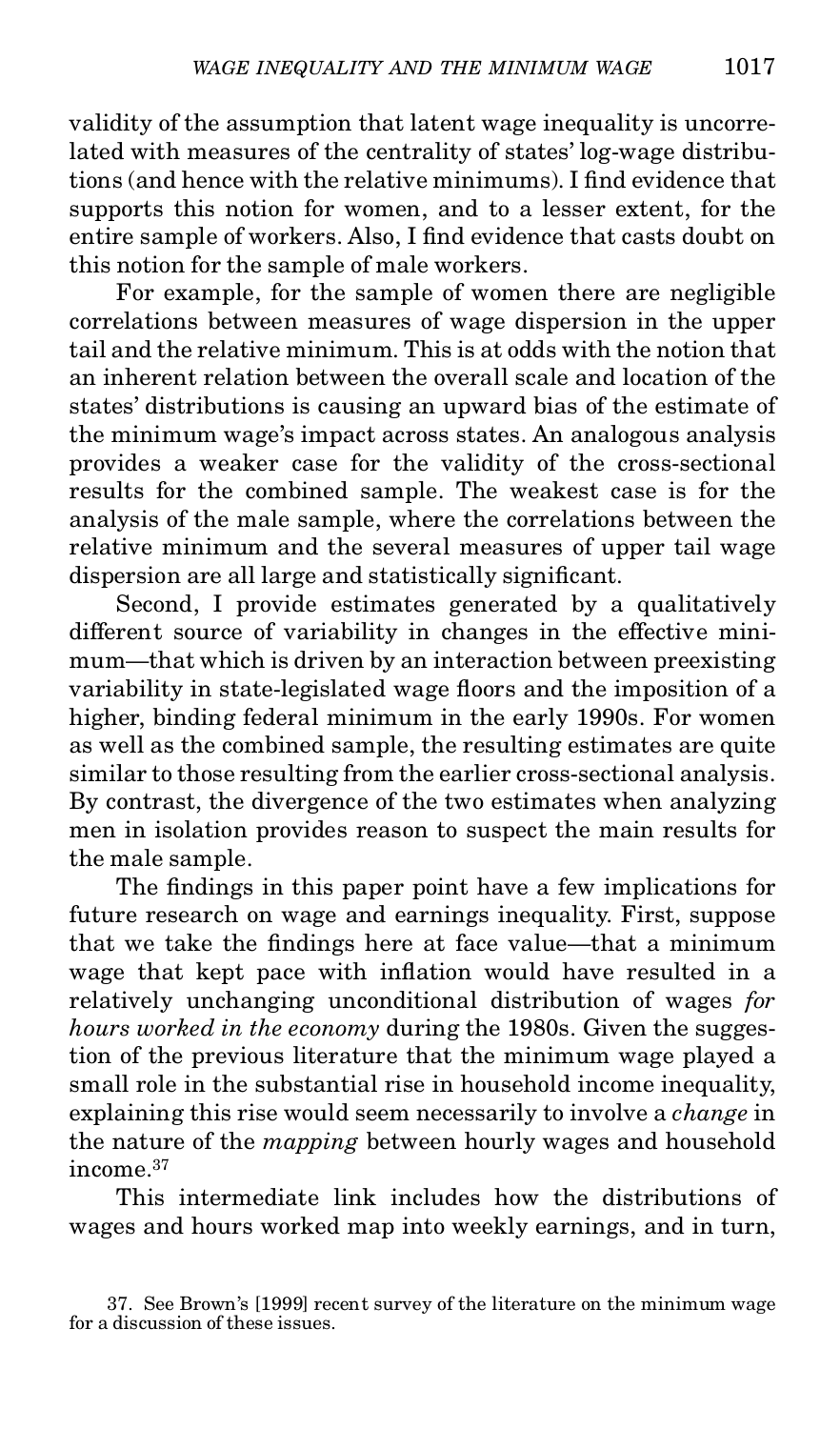how weekly earnings and the distribution of weeks worked in the year map into annual earnings. It also includes issues of how individual earners come together to form households. And of course, the magnitude of disemployment effects due to the mini mum wage—especially at a time such as the early 1980s, when the minimum wage was relatively high—is an integral part of this intermediate link. Since this study has focused exclusively on the *observed* wage distribution without accounting for these issues, its findings, taken alone, cannot be used to adequately assess the impact of the minimum wage on the distribution of economic welfare more generally.

# APPENDIX 1: DATA APPENDIX

#### *State Wage Data*

All computations (except for the pre-1979 data shown in Figure II) were derived from the National Bureau of Economic Research Extract of the Current Population Survey Merged Outgoing Rotation Group Earnings Files. Unless otherwise noted, the sample includes all individuals aged sixteen or over. The sample excludes the self-employed, unemployed, and those not in the labor force. In order to create a wage measure consistent over the entire time period, I construct the wage from ''unedited'' variables of the hourly rate of pay, usual weekly earnings, and usual weekly hours worked, since the imputation procedure for those with missing earnings variables seems to have changed significantly between 1988 and 1989. In order to have a nonmissing wage, an individual must report either (1) the hourly rate of pay or (2) usual weekly earnings *and* usual weekly hours worked. In cases where an individual had both values, the higher of the two was used. Note that since I use "unedited" wage variables, all individuals with ''imputed'' wages are excluded from the analysis. Note also that no exclusions of observations were made due to implausible or "extreme" wage values. A comparable sample selection and variable construction procedure was used for the May CPS data for Figure II. Resulting sizes per year (for workers aged 18–64, for example) for the Outgoing Rotation Groups ranged from about 130,000 in 1979 to 140,000 in 1989.

Using these microdata, a panel of the 50 states' wage percentiles was calculated for the 1979–1991 period. Three main panels were constructed: that for men only, women only, and that for the combined sample. In addition, separate panels were constructed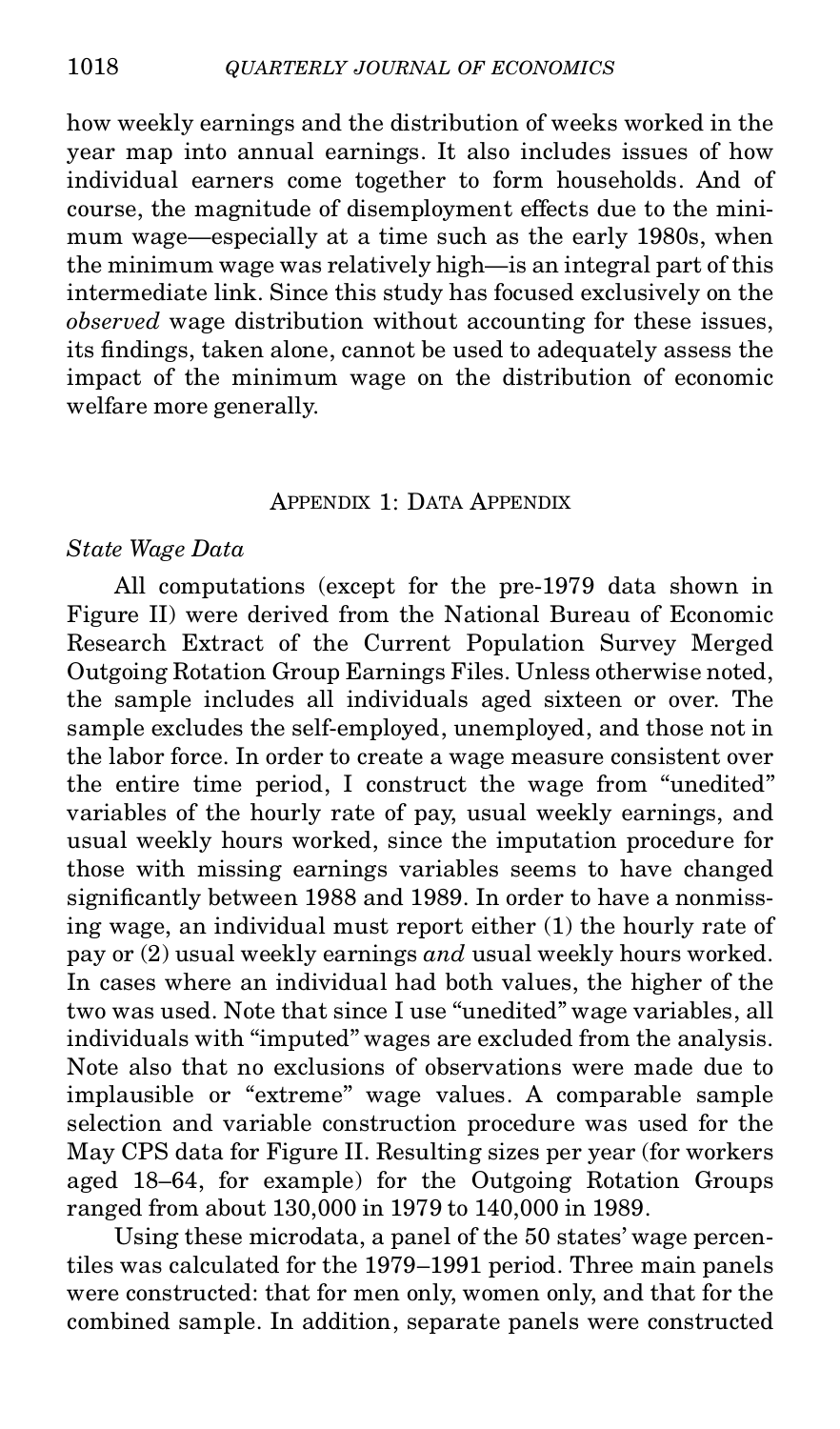for the various age-groups used in the paper: 16 and over, 18–64, and 25–64. Wage percentiles were calculated using the sample weight multiplied by usual hours worked. In order to make the wage data correspond to the timing of minimum wage legislation, data for "1989" correspond to data from  $4/89$  to  $3/90$ . Similarly, "1990" and "1991" contains wage data from  $4/90-3/91$  and  $4/91-3/$ 92, respectively. Other state-year observations use data from January to December.

New state-specific minimum wage laws often came into effect midyear, and hence the following exceptions were made. Wiscon sin in 1989 actually represents data from 7/89 to 3/90. Vermont: 1986, 7/85–6/86; 1987, 7/86–6/87; 1988, 7/87–6/88; 1989, 7/89–3/ 90. Massachusetts: 1986, 7/85–6/86; 1987, 7/86–6/87; 1988, 7/87– 6/88. Rhode Island: 1986, 7/85–6/86; 1987 7/86–6/87; 1988, 7/87–6/ 88; 1989 8/89–3/90. Connecticut: 1987, 10/86–9/87; 1988 10/87–9/ 88. California: 1988, 7/87–6/88. Oregon: 1989, 1/89–8/89.

Appendix 2 gives a summary of the (sample-size-weighted) means of selected wage percentile differentials, and the log(max- [state minimum wage rate, federal rate])  $-$  median wage for state panel data. The average sample size for the state-year cell is about 2800, with a median of about 2000.

### *Minimum Wage Legislation by State*

Information on state-specific minimum wage legislation was compiled from the January issues of the *Monthly Labor Review* [Bureau of Labor Statistics], which contain an annual summary of the previous year's proposed and enacted state labor legislation. Details on exemption rules, and coverage criteria varied across states, but it was possible to isolate a "basic adult rate" for each state. The District of Columbia was excluded from the sample of states because frequent changes in sector-specific rates, and coverage rules made it difficult to isolate a consistently broad adult rate. For states that did not enact any minimum wage legislation throughout the 1979–1993 period, a summary of the minimum wage laws across states was available from the *Daily Labor Report* [Bureau of National Affairs 1990], which was also used to corroborate the information for the rest of the states.

The states' minimum wage legislation can be broadly catego rized into four groups: (1) those with no minimum wage provision, (2) those with legislated minimum rates below, (3) equal, and (4) higher than the basic federal rate. Appendix 3 provides a graphi cal summary of the evolution of minimum wage laws in the 50 states during the 1979–1993 period.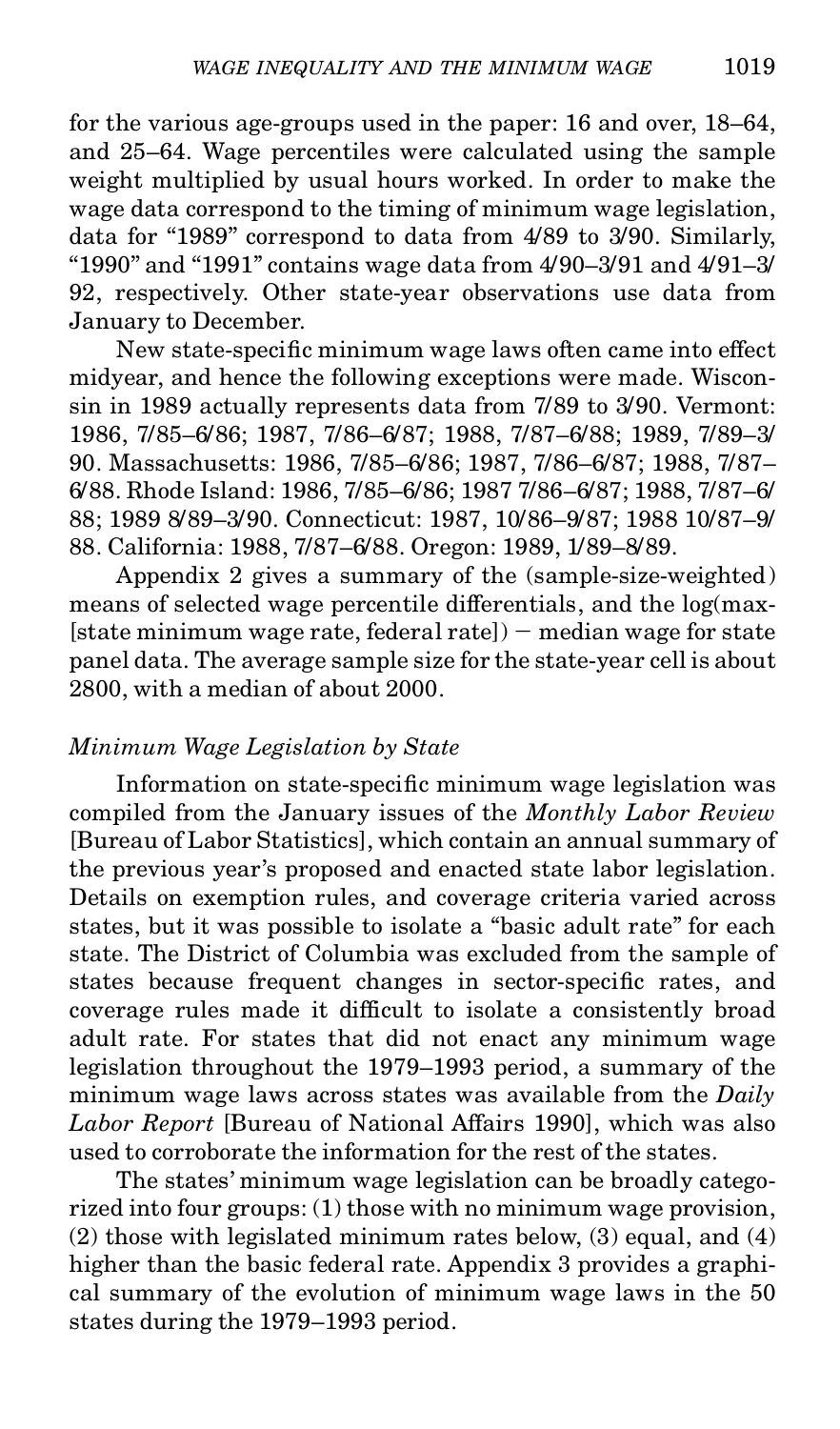|      |          | 티                                |           |           |          | Men      |           |           |                      | $\rm{Womer}$ |           |           |
|------|----------|----------------------------------|-----------|-----------|----------|----------|-----------|-----------|----------------------|--------------|-----------|-----------|
|      | $Min-50$ | $Min-TM$                         | $10 - 50$ | $20 - 50$ | $Min-50$ | $Min-TM$ | $10 - 50$ | $20 - 50$ | $Min-50$             | $Min-TM$     | $10 - 50$ | $20 - 50$ |
| 979  | $-0.651$ | $-0.653$                         | $-0.578$  | $-0.418$  | $-0.836$ | $-0.832$ | $-0.637$  | $-0.415$  | $-0.405$             | $-0.410$     | $-0.384$  | $-0.295$  |
| 980  | $-0.662$ | $-0.659$                         | $-0.584$  | $-0.422$  | $-0.847$ | $-0.841$ | $-0.654$  | $-0.430$  | $-0.423$             | $-0.426$     | $-0.398$  | $-0.296$  |
| 981  | $-0.667$ | $-0.668$                         | $-0.592$  | $-0.427$  | $-0.854$ | $-0.847$ | $-0.680$  | $-0.450$  | $-0.441$             | $-0.443$     | $-0.415$  | $-0.314$  |
| 1982 | $-0.729$ | $-0.729$                         | $-0.625$  | $-0.440$  | $-0.915$ | $-0.904$ | $-0.713$  | $-0.475$  | $-0.512$             | $-0.517$     | $-0.465$  | $-0.337$  |
| 1983 | $-0.767$ | $-0.767$<br>$-0.812$<br>$-0.854$ | $-0.644$  | $-0.447$  | $-0.942$ | $-0.934$ | $-0.722$  | $-0.484$  | $-0.565$             | $-0.568$     | $-0.500$  | $-0.354$  |
| 1984 | $-0.813$ |                                  | $-0.664$  | $-0.460$  | $-0.982$ | $-0.975$ | $-0.723$  | $-0.478$  | $-0.612$             | $-0.615$     | $-0.528$  | $-0.370$  |
| 1985 | $-0.855$ |                                  | $-0.675$  | $-0.466$  | $-1.020$ | $-1.010$ | $-0.737$  | $-0.487$  | $-0.660$<br>$-0.703$ | $-0.661$     | $-0.556$  | $-0.385$  |
| 1986 | $-0.894$ | $-0.890$                         | $-0.681$  | $-0.469$  | $-1.050$ | $-1.045$ | $-0.731$  | $-0.491$  |                      | $-0.705$     | $-0.569$  | $-0.395$  |
| 1987 | $-0.919$ | $-0.919$                         | $-0.688$  | $-0.464$  | $-1.070$ | $-1.066$ | $-0.719$  | $-0.488$  | $-0.740$             | $-0.742$     | $-0.579$  | $-0.401$  |
| 1988 | $-0.943$ | $-0.942$                         | $-0.667$  | $-0.453$  | $-1.092$ | $-1.087$ | $-0.717$  | $-0.480$  | $-0.771$<br>$-0.810$ | $-0.770$     | $-0.578$  | $-0.399$  |
| 989  | $-0.976$ | $-0.973$                         | $-0.678$  | $-0.468$  | 1.120    | $-1.111$ | $-0.724$  | $-0.489$  |                      | $-0.810$     | $-0.577$  | $-0.400$  |
| 0661 | $-0.916$ | $-0.913$                         | $-0.668$  | $-0.466$  | $-1.049$ | $-1.044$ | $-0.713$  | $-0.484$  | $-0.753$             | $-0.756$     | $-0.577$  | $-0.399$  |
| 1991 | $-0.845$ | $-0.846$                         | $-0.658$  | 0.459     | $-0.974$ | $-0.971$ | $-0.71$   | $-0.479$  | $-0.693$             | $-0.699$     | $-0.558$  | $-0.393$  |
|      |          |                                  |           |           |          |          |           |           |                      |              |           |           |

minimum] minus the (top 30 and bottom 30 percent) trimmed mean wage of the state.

APPENDIX 2: RELATIVE MINIMUM WAGE, LOWER PERCENTILE DIFFERENTIALS: MEANS FROM STATE-LEVEL DATA, 1979-1991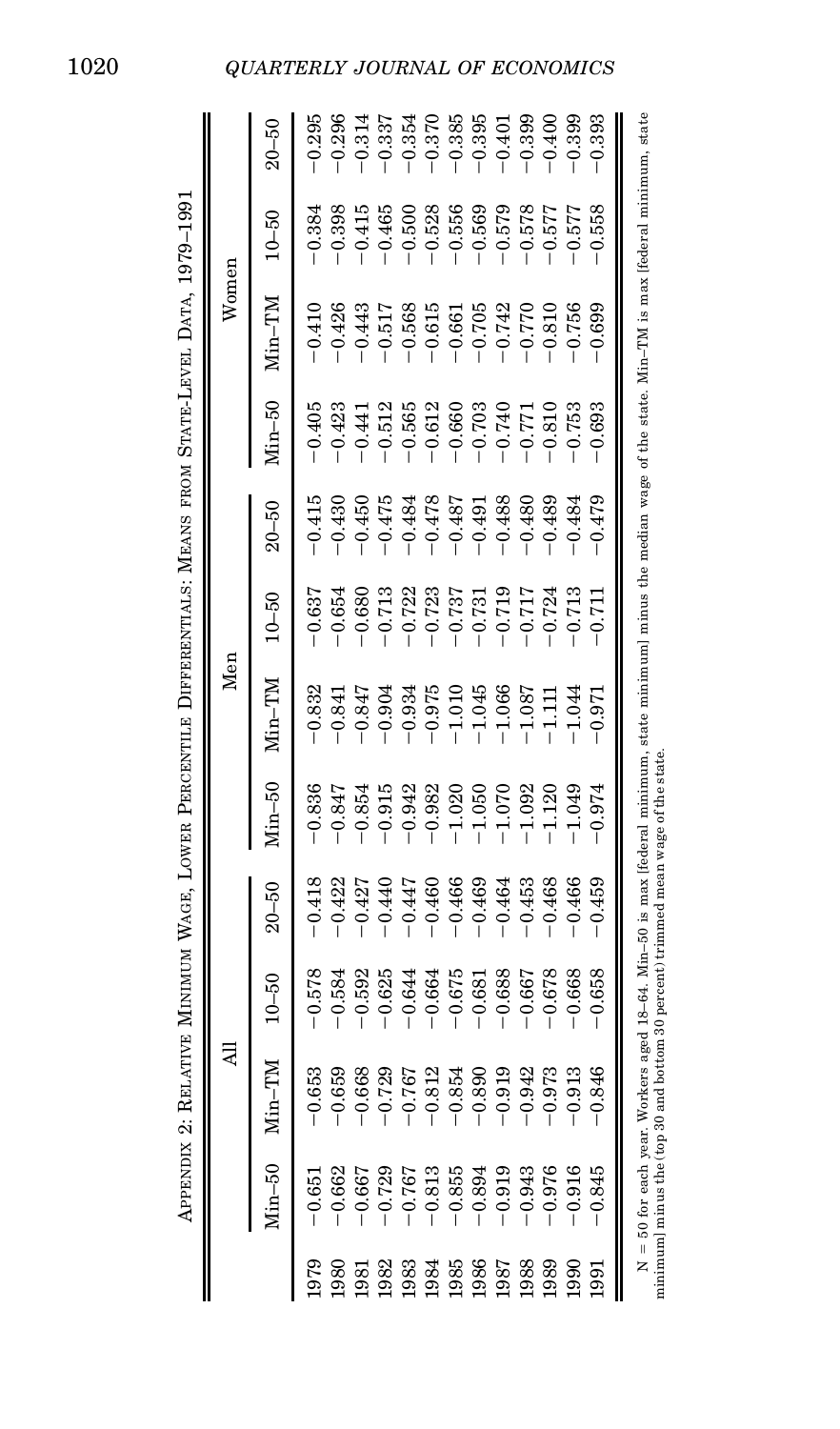1979 1980 1981 1982 1993 1984 1985 1986 1987 1988 1989 1990 1991 1992 1993

| Alabama                  | $\bigcirc$   | $\bigcirc$   | $\bigcirc$   | $\bigcirc$   | $\bigcirc$   | $\circlearrowright$ | $\bigcirc$ | $\bigcirc$ | $\bigcirc$             | $\bigcirc$ | $\bigcirc$ | $\bigcirc$ | $\circlearrowright$ | $\circlearrowright$ | $\bigcirc$ |
|--------------------------|--------------|--------------|--------------|--------------|--------------|---------------------|------------|------------|------------------------|------------|------------|------------|---------------------|---------------------|------------|
| Alaska                   |              |              |              |              |              |                     |            |            |                        |            |            |            |                     |                     |            |
| Arizona                  | $\circ$      | $\circ$      | $\circ$      | $\circ$      | $\circ$      | $\circ$             | $\circ$    | $\bigcirc$ | $\bigcirc$             | $\circ$    | $\circ$    | $\circ$    | $\circ$             | $\circ$             | $\circ$    |
| Arkansas                 | 0            | 0            | 0            | 0            | 0            | 0                   | 0          | 0          | 0                      | 0          | $\bullet$  | 0          | 0                   | 0                   | 0          |
| California               | $\bullet$    | $\bullet$    | $\bullet$    | $\bullet$    | $\bullet$    | $\bullet$           | $\bullet$  | $\bullet$  | $\bullet$              | a an       | L          | ▀          |                     | $\bullet$           | $\bullet$  |
| Colorado                 | 0            | 0            | 0            | 0            | 0            | 0                   | 0          | 0          | 0                      | 0          | 0          | 0          | 0                   | 0                   | 0          |
| Connecticut              | $\bullet$    | $\bullet$    | $\bullet$    | $\bullet$    | $\bullet$    | $\bullet$           | $\bullet$  | $\bullet$  |                        |            |            |            |                     | $\bullet$           | $\bullet$  |
| Delaware                 | 0            | ◉            | 0            | 0            | 0            | 0                   | 0          | 0          | $\bullet$              | $\bullet$  | $\bullet$  | $\bullet$  | $\bullet$           | $\bullet$           | $\bullet$  |
| Florida                  | $\circ$      | $\circ$      | $\circ$      | $\circ$      | $\circ$      | $\circ$             | $\circ$    | $\circ$    | $\circ$                | $\circ$    | $\circ$    | $\circ$    | $\circ$             | $\circ$             | $\circ$    |
| Georgia                  | 0            | 0            | 0            | 0            | 0            | 0                   | 0          | 0          | 0                      | 0          | 0          | 0          | 0                   | 0                   | 0          |
| Hawaii                   | $\bullet$    | $\bullet$    | $\bullet$    | $\bullet$    | $\bullet$    | $\bullet$           | $\bullet$  | $\bullet$  | $\bullet$              |            |            |            | $\bullet$           |                     |            |
| Idaho                    | 0            | 0            | 0            | 0            | 0            | 0                   | 0          | 0          | 0                      | 0          | 0          | $\bullet$  |                     | $\bullet$           | $\bullet$  |
| <b>Illinois</b>          | 0            | 0            | 0            | 0            | 0            | 0                   | $\bullet$  | $\bullet$  | $\bullet$              | $\bullet$  | $\bullet$  | e          |                     |                     | $\bullet$  |
| Indiana                  | 0            | 0            | 0            | 0            | 0            | 0                   | 0          | 0          | 0                      | 0          | 0          | $\bullet$  | 0                   | 0                   | 0          |
| Iowa                     | $\circ$      | $\circ$      | $\circ$      | $\circ$      | $\circ$      | $\circ$             | $\circ$    | $\circ$    | $\circ$                | $\circ$    | $\bullet$  |            |                     | $\bullet$           | $\bullet$  |
| Kansas                   | O            | 0            | 0            | 0            | 0            | 0                   | 0          | 0          | 0                      | 0          | 0          | 0          | 0                   | ◉                   | 0          |
| Kentucky                 | 0            | 0            | 0            | 0            | ♠            | 0                   | 0          | $\bullet$  | $\bullet$              | $\bullet$  | $\bullet$  | $\bullet$  | $\bullet$           | $\bullet$           | $\bullet$  |
| Louisiana                | $\circ$      | $\circ$      | $\circ$      | $\circ$      | $\circ$      | $\circ$             | $\circ$    | $\circ$    | $\circ$                | $\circ$    | $\circ$    | $\circ$    | $\circ$             | $\circ$             | $\circ$    |
| Maine                    | $\bullet$    | $\bullet$    | $\bullet$    | $\bullet$    | $\bullet$    | $\bullet$           |            |            |                        |            |            |            |                     | $\bullet$           |            |
| Maryland                 | $\bullet$    | $\bullet$    | $\bullet$    |              | $\bullet$    | $\bullet$           | $\bullet$  | $\bullet$  | $\bullet$              | $\bullet$  | $\bullet$  | $\bullet$  | $\bullet$           |                     | $\bullet$  |
| Massachu-                |              |              |              |              |              |                     |            |            |                        |            |            |            |                     |                     |            |
| setts                    | Ð            |              |              |              |              |                     |            |            |                        |            |            | 0          | 0                   | 0                   | 0          |
| Michigan                 | $\bullet$    | $\bullet$    | $\bullet$    |              |              | ٠                   | $\bullet$  |            |                        |            |            | $\bullet$  | 0                   | ◉                   | 0          |
| Minnesota                | 0            | ◉            | 0            | $\bullet$    | $\bullet$    | $\bullet$           | $\bullet$  | $\bullet$  | ٠                      |            |            |            |                     | $\bullet$           | $\bullet$  |
| Mississippi              | $\bigcirc$   | $\bigcirc$   | $\bigcirc$   | $\circ$      | $\circ$      | $\circ$             | $\circ$    | $\circ$    | $\circ$                | $\bigcirc$ | $\circ$    | $\circ$    | $\bigcirc$          | $\circ$             | $\circ$    |
| Missouri                 | $\circ$      | $\circ$      | $\circ$      | $\circ$      | $\circ$      | $\circ$             | $\circ$    | $\circ$    | $\circ$                | $\circ$    | $\circ$    | $\bullet$  | $\bullet$           | $\bullet$           | $\bullet$  |
| Montana                  | $\circ$      | $\circ$      | $\circ$      | $\circ$      | $\bigcirc$   | $\bigcirc$          | $\circ$    | $\bullet$  | $\bullet$              | $\bullet$  | $\bullet$  | $\bullet$  | $\bullet$           |                     | $\bullet$  |
| Nebraska                 |              |              |              |              |              |                     | $\circ$    | $\circ$    |                        |            |            |            |                     |                     |            |
| Nevada                   | $\circ$<br>0 | $\circ$<br>◉ | $\circ$<br>0 | $\circ$<br>0 | $\circ$<br>0 | $\circ$<br>0        | 0          | 0          | $\bullet$<br>$\bullet$ |            |            |            |                     |                     |            |
|                          |              |              |              |              |              |                     |            |            |                        |            |            |            |                     |                     |            |
| New Hamp-                |              |              |              |              |              |                     |            |            |                        |            |            |            |                     |                     |            |
| shire                    | $\bullet$    | $\bullet$    |              |              |              |                     |            |            |                        |            |            |            |                     |                     |            |
| New Jersey<br>New Mexico |              | $\bullet$    | $\bullet$    |              | $\bullet$    |                     |            |            |                        |            |            |            | $\bullet$<br>0      | 0                   |            |
|                          | $\circ$      | $\circ$      | $\bullet$    | $\bullet$    | $\bullet$    | $\bullet$           | $\bullet$  | $\bullet$  | $\bullet$              |            |            |            |                     |                     |            |
| New York                 | $\bullet$    | $\bullet$    | $\bullet$    | $\bullet$    | $\bullet$    | $\bullet$           | $\bullet$  | $\bullet$  | ٠                      | 0          |            |            | $\bullet$           | $\bullet$           |            |
| North Carolina           | O            | 0            | 0            | 0            | $\bullet$    | $\bullet$           | $\bullet$  | $\bullet$  | $\bullet$              | $\bullet$  |            |            | ◉                   | ◉                   | $\bullet$  |
| North Dakota             | $\circ$      | $\circ$      | $\circ$      | $\circ$      | $\circ$      | $\circ$             | $\circ$    | $\circ$    | $\circ$                | $\circ$    |            |            | $\bullet$           |                     |            |
| Ohio                     | Q            | 0            | 0            | 0            | 0            | 0                   | 0          | 0          | 0                      | 0          | $\bullet$  | 0          | $\bullet$           |                     | $\bullet$  |
| Oklahoma                 | 0            | $\bullet$    | 0            | 0            | $\bullet$    | $\bullet$           | $\bullet$  | $\bullet$  | $\bullet$              | $\bullet$  |            |            |                     |                     |            |
| Oregon                   | 0            | 0            | 0            | 0            | 0            | 0                   | 0          | $\bullet$  | $\bullet$              | $\bullet$  |            |            |                     |                     |            |
| Pennsylvania             | $\bullet$    | $\bullet$    | $\bullet$    | $\bullet$    | $\bullet$    | $\bullet$           | $\bullet$  | $\bullet$  | $\bullet$              | $\bullet$  |            | $\bullet$  | $\bullet$           | $\bullet$           | $\bullet$  |
| Rhode Island             | 0            | 0            | 0            | 0            | 0            | 0                   | 0          |            |                        |            |            |            |                     |                     |            |
| South Carolina           | $\circ$      | $\bigcirc$   | $\bigcirc$   | $\circ$      | $\bigcirc$   | $\bigcirc$          | $\circ$    | $\bigcirc$ | $\bigcirc$             | $\circ$    | $\circ$    | $\circ$    | $\circ$             | $\circ$             | $\circ$    |
| South Dakota             | O            | 0            | 0            | 0            | 0            | 0                   | 0          | 0          | 0                      | $\bullet$  | $\bullet$  | $\bullet$  | $\bullet$           | $\bullet$           | $\bullet$  |
| Tennessee                | $\circ$      | $\circ$      | $\circ$      | $\circ$      | $\circ$      | $\circ$             | $\circ$    | $\circ$    | $\circ$                | $\circ$    | $\circ$    | $\circ$    | $\circ$             | $\circ$             | $\circ$    |
| Texas                    | 0            | 0            | 0            | 0            | 0            | 0                   | 0          | 0          | $\bullet$              | $\bullet$  | $\bullet$  | $\bullet$  | 0                   | 0                   | 0          |
| Utah                     | 0            | 0            | 0            | 0            | 0            | 0                   | 0          | 0          | 0                      | 0          | 0          | $\bullet$  | $\bullet$           | $\bullet$           | $\bullet$  |
| Vermont                  | $\bullet$    | $\bullet$    | $\bullet$    | $\bullet$    | $\bullet$    | $\bullet$           | $\bullet$  | L          | m.                     | e e s      | i vite     |            |                     | $\bullet$           |            |
| Virginia                 | 0            | ⊕            | 0            | 0            | ●            | 0                   | 0          | ♠          | 0                      | 0          | 0          | 0          | $\bullet$           |                     |            |
| Washington               | 0            | 0            | 0            | 0            | 0            | 0                   | 0          | 0          | 0                      | 0          |            |            | $\bullet$           |                     |            |
| West Virginia            | 0            | 0            | 0            | 0            | 0            | 0                   | 0          | 0          | $\bullet$              | $\bullet$  | $\bullet$  | $\bullet$  | $\bullet$           |                     | 0          |
| Wisconsin                | 0            | 0            | 0            | 0            | 0            | 0                   | 0          | ♠          | $\bullet$              | $\bullet$  |            | $\bullet$  | $\bullet$           | ●                   | ●          |
| Wyoming                  | 0            | 0            | 0            | 0            | 0            | 0                   | 0          | 0          | 0                      | 0          | 0          | 0          | 0                   | 0                   | 0          |

Compiled from the *Monthly Labor Review,* January issues,1979–1994. ○—no state provision. ●—state minimum lower than federal. ●—state minimum equal to federal. ■—state minimum higher than federal. In years when the law changes midyear, the "higher" status is given.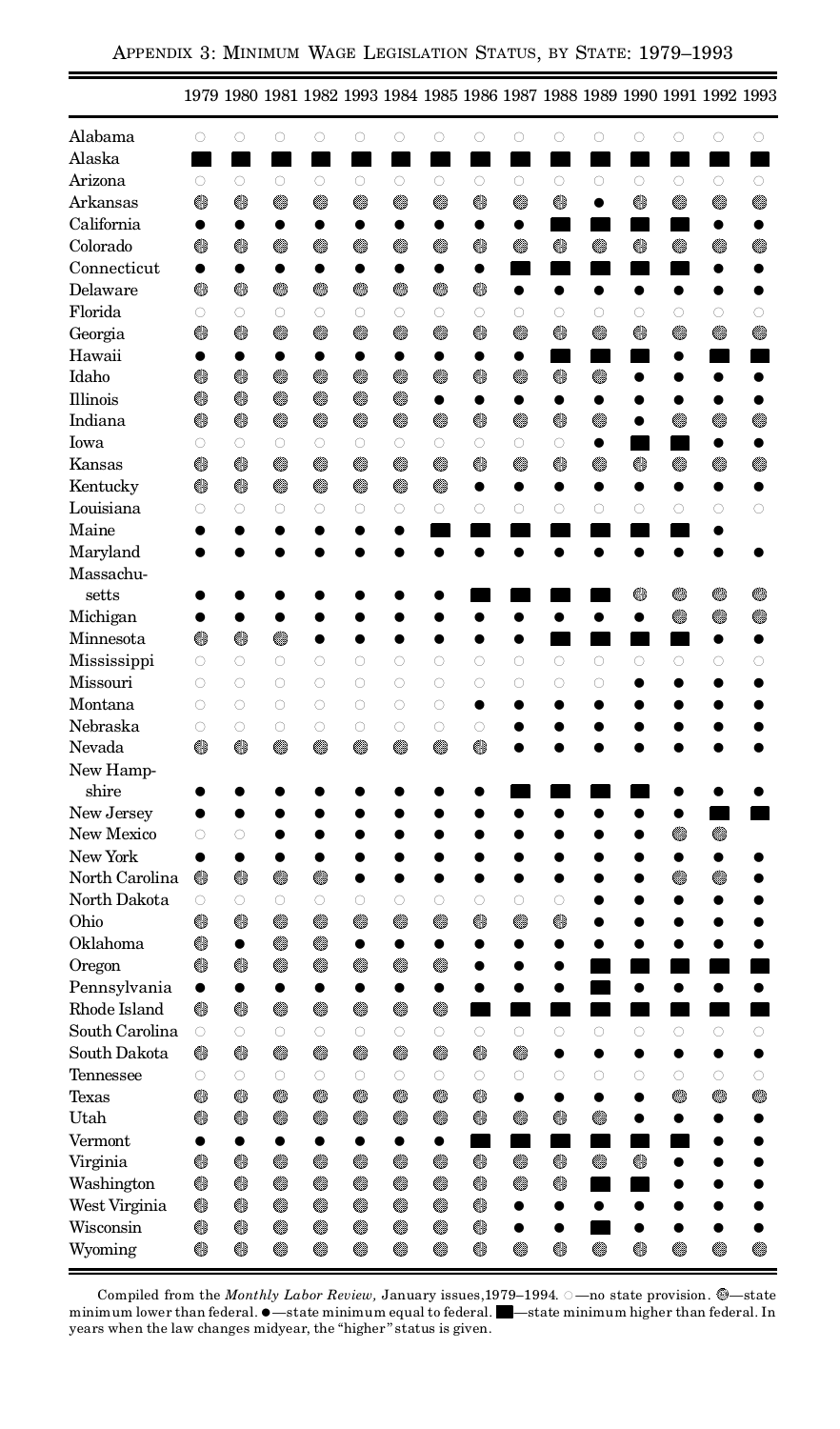#### PRINCETON UNIVERSITY

#### **REFERENCES**

- Autor, David H., Lawrence F. Katz, and Alan B. Krueger, "Computing Inequality: Have Computers Changed the Labor Market?" Industrial Relations Section Working Paper 377, March 1997.
- Berman, Eli, John Bound, and Zvi Griliches, "Changes in the Demand for Skilled Labor with U. S. Manufacturing Industries: Evidence from the Annual Survey of Manufacturing,'' *Quarterly Journal of Economics,* CIX (1994), 367–397.
- Bernard, Andrew B., and J. Bradford Jensen, ''Understanding Increasing and
- Decreasing Wage Inequality," NBER Working Paper No. 6571, May 1998.<br>Blau, Francine D., and Lawrence M. Kahn, "Swimming Upstream: Trends in the Gender Wage Differential in the 1980s," Journal of Labor Economics, XV (1997),
- Borjas, George J., and Valerie A. Ramey, "Foreign Competition, Market Power, and
- Wage Inequality," *Quarterly Journal of Economics*, CX (1995), [1075–1110.](http://fiordiliji.ingentaselect.com/nw=1/rpsv/cgi-bin/linker?ext=a&reqidx=/0033-5533^28^29110L.1075[aid=324772])<br>Bound, John, and George Johnson, "Changes in the Structure of Wages in the 1980s: An Evaluation of Alternative Explanations," American Economic 1980s: An Evaluation of Alternative Explanations, the Alternative Economic *Review*, LXXXII (1992), [371–392.](http://fiordiliji.ingentaselect.com/nw=1/rpsv/cgi-bin/linker?ext=a&reqidx=/0002-8282^28^2982L.371[aid=41777,nlm=10118911]) Brown, Charles, "Minimum Wages, Employment, and the Distribution of Income,"
- *Handbook of Labor Economics,* (1999), forthcoming.
- Bureau of Labor Statistics, *Monthly Labor Review,* January issues, 1979–1994.<br>Bureau of National Affairs, *Daily Labor Report* (March 30, 1990).<br>Bureau of the Census, *Statistical Abstract of the United States* (1996).
- 
- 
- Card, David, and Alan B. Krueger, *Myth and Measurement: The New Economics of*
- Davis, Steven J., and John Haltiwanger, "Wage Dispersion between and within U.S. Manufacturing Plants," Brookings Papers on Economic Activity: Micro*economics* (1991), 115–200.
- DiNardo, John, Nicole Fortin, and Thomas Lemieux, ''Labor Market Institutions and the Distribution of Wages, 1973–1992: <sup>A</sup> Semi-Parametric Approach,'' *Econometrica,* LXIV (1996), 1001–1044.
- Doms, Mark, Timothy Dunne, and Ken Troske, ''Workers, Wages, and Technology,'' *Quarterly Journal of [Economics,](http://fiordiliji.ingentaselect.com/nw=1/rpsv/cgi-bin/linker?ext=a&reqidx=/0033-5533^28^29112L.253[aid=225055,cw=1])* CXII (1997), 253–289. Feenstra, Robert C., and Gordon H. Hanson, ''Globalization, Outsourcing, and
- Wage Inequality,'' *American [Economic](http://fiordiliji.ingentaselect.com/nw=1/rpsv/cgi-bin/linker?ext=a&reqidx=/0002-8282^28^2986L.240[aid=848854]) Review,* LXXXVI (1996), 240–245.
- Market: A Distributional Test of a Jobs Fund Model," University of Montreal, mimeo, March 1996.<br>Fortin, Nicole, and Thomas Lemieux, "Institutional Changes and Rising Wage
- Inequality: Is There a Linkage?'' *Journal of Economic [Perspectives,](http://fiordiliji.ingentaselect.com/nw=1/rpsv/cgi-bin/linker?ext=a&reqidx=/0895-3309^28^2911L.75[aid=364482])* XI (Spring
- 1997), [75–96.](http://fiordiliji.ingentaselect.com/nw=1/rpsv/cgi-bin/linker?ext=a&reqidx=/0895-3309^28^2911L.75[aid=364482]) Gottschalk, Peter, ''Inequality, Income Growth, and Mobility: The Basic Facts,'' *Journal of Economic [Perspectives,](http://fiordiliji.ingentaselect.com/nw=1/rpsv/cgi-bin/linker?ext=a&reqidx=/0895-3309^28^2911L.21[aid=91430])* XI (Spring 1997), 21–40.
- Johnson, George, "Changes in Earnings Inequality: The Role of Demand Shifts," Journal of Economic Perspectives, XI (Spring 1997), 41–54.
- Juhn, Chinhui, Kevin M. Murphy, and Brooks Pierce, "Wage Inequality and the Rise in Returns to Skill," Journal of Political [Economy,](http://fiordiliji.ingentaselect.com/nw=1/rpsv/cgi-bin/linker?ext=a&reqidx=/0022-3808^28^29101L.410[aid=41723]) CI (1993), 410–442.
- Katz, Lawrence F., and David H. Autor, ''Changes in the Wage Structure and Earnings Inequality,'' *Handbook of Labor Economics,* (1999), forthcoming. Katz, Lawrence F., and Kevin M. Murphy, ''Changes in Relative Wages, 1963–
- 1987: Supply and Demand Factors,'' *Quarterly Journal of Economics,* CVII
- (1992), 35–78. Lee, David S., ''Wage Inequality in the U. S. during the 1980s: Rising Dispersion or Falling Minimum Wage?'' Industrial Relations Section Working Paper No.
- Levy, Frank, and Richard J. Murnane. "U. S. Earnings Levels and Earnings Inequality: A Review of Recent Trends and Proposed Explanations,'' *Journal of Economic Literature,* XXX (1992), 1333–1381.
- Murphy, Kevin M., and Finis Welch, ''The Structure of Wages,'' *[Quarterly](http://fiordiliji.ingentaselect.com/nw=1/rpsv/cgi-bin/linker?ext=a&reqidx=/0033-5533^28^29107L.285[aid=329243]) Journal of [Economics,](http://fiordiliji.ingentaselect.com/nw=1/rpsv/cgi-bin/linker?ext=a&reqidx=/0033-5533^28^29107L.285[aid=329243])* CVII (1992), 285–326.